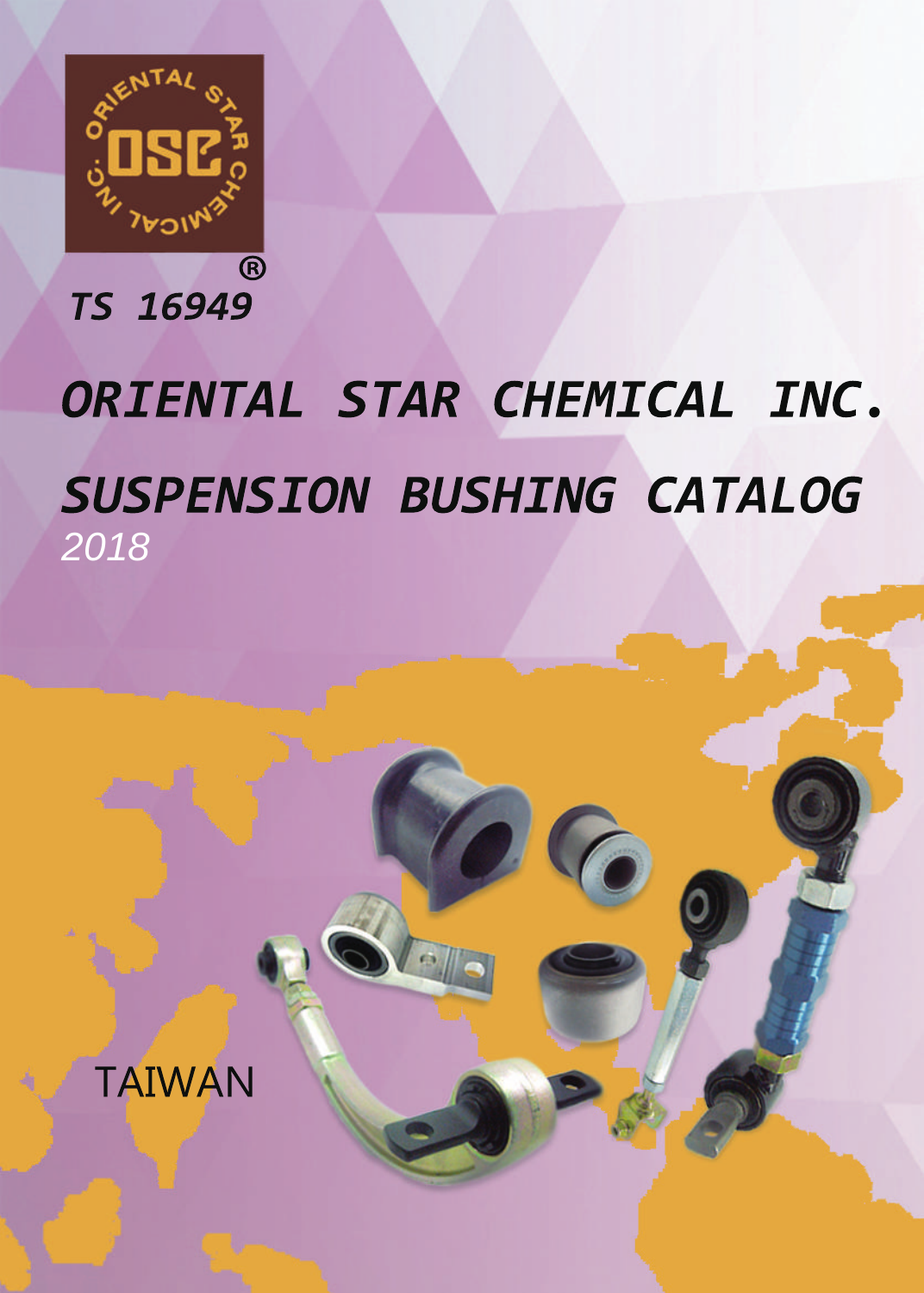## **CONTENTS**

## **SUSPENSION BUSHING**

| 22 |
|----|
| 22 |
|    |
|    |
|    |
| 31 |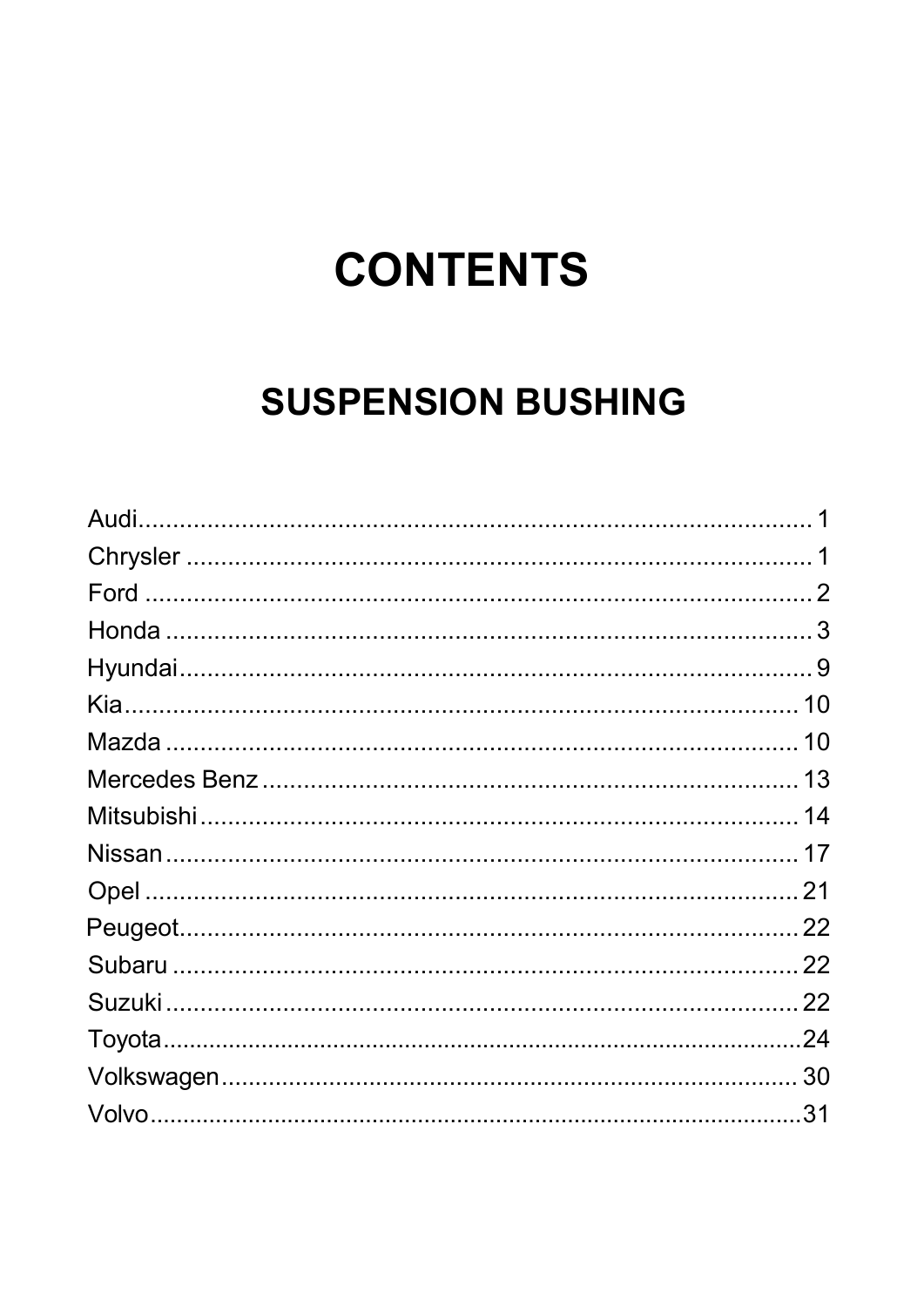| OSC No.        | Model          | Year      | Description       | Front              | Rear |
|----------------|----------------|-----------|-------------------|--------------------|------|
|                |                | Audi      |                   |                    |      |
|                | 100            | 1990-1994 |                   |                    |      |
| 50204          | A4             | 1995-2001 |                   |                    |      |
| OEM:4D0407182E | A6             | 1997-2005 | Lower Arm Bushing | $\bullet$ (BIG)    |      |
| OEM:4D0407182G | A8             | 1994-2002 |                   |                    |      |
|                | <b>ALLROAD</b> | 2000-2005 |                   |                    |      |
| 50205          | 100            | 1990-1994 |                   |                    |      |
|                | A4             | 1995-2001 |                   |                    |      |
| OEM:4D0407181F | A <sub>6</sub> | 1997-2005 | Lower Arm Bushing | $\bullet$ (SMALL)  |      |
| OEM:4D0407181H | A8             | 1994-2002 |                   |                    |      |
|                | <b>ALLROAD</b> | 2000-2005 |                   |                    |      |
| 50206          | A4             | 1995-2001 |                   |                    |      |
|                | A8             | 1994-2002 |                   |                    |      |
| OEM:4D0407183  |                |           | Lower Arm Bushing |                    |      |
| OEM:4D0407183M |                |           |                   |                    |      |
| OEM:4D0407183N |                |           |                   |                    |      |
| OEM:4D0407183P |                |           |                   |                    |      |
| 50207          | A4             | 1995-2001 |                   |                    |      |
|                | A <sub>6</sub> | 1994-2005 | Upper Arm Bushing |                    |      |
| OEM:4B0407515  | A8             | 1994-2002 |                   |                    |      |
| OEM:4D0407515C |                |           |                   |                    |      |
|                |                | Chrysler  |                   |                    |      |
|                | <b>NEON</b>    | 1994-1999 |                   |                    |      |
| 50159          |                |           | Lower Arm Bushing | $\bullet$ (BIG)    |      |
| OEM:5016581AA  |                |           |                   |                    |      |
|                | <b>NEON</b>    | 1994-1999 |                   |                    |      |
| 50160          |                |           | Lower Arm Bushing | $\bullet$ (SMALL)  |      |
| OEM:4626447    |                |           |                   |                    |      |
| 50161          | <b>NEON</b>    | 2000-2005 |                   |                    |      |
|                | PT CRUISER     | 2001-2009 | Lower Arm Bushing | $\bullet$ (BIG)    |      |
| OEM:4656012AF  |                |           |                   |                    |      |
| 50162          | <b>NEON</b>    | 2000-2005 |                   |                    |      |
|                | PT CRUISER     | 2001-2009 | Lower Arm Bushing | $\bullet$ (SMALL)  |      |
| OEM:4656012AF  |                |           |                   |                    |      |
| 50163          | <b>STRATUS</b> | 1995-2001 |                   |                    |      |
|                |                |           | Lower Arm Bushing | $\bullet$ (BIG)    |      |
| OEM:4616736    |                |           |                   |                    |      |
| 50164          | <b>STRATUS</b> | 1995-2001 | Lower Arm Bushing | $\bullet$ (SMALL)  |      |
| OEM:4764453AA  |                |           |                   |                    |      |
|                | <b>STRATUS</b> | 1995-2001 |                   |                    |      |
| 50165          |                |           |                   |                    |      |
| OEM:4695631    |                |           | Lower Arm Bushing | $\bullet$ (MIDDLE) |      |
| OEM:4764453A   |                |           |                   |                    |      |
| OEM:4764456AA  |                |           |                   |                    |      |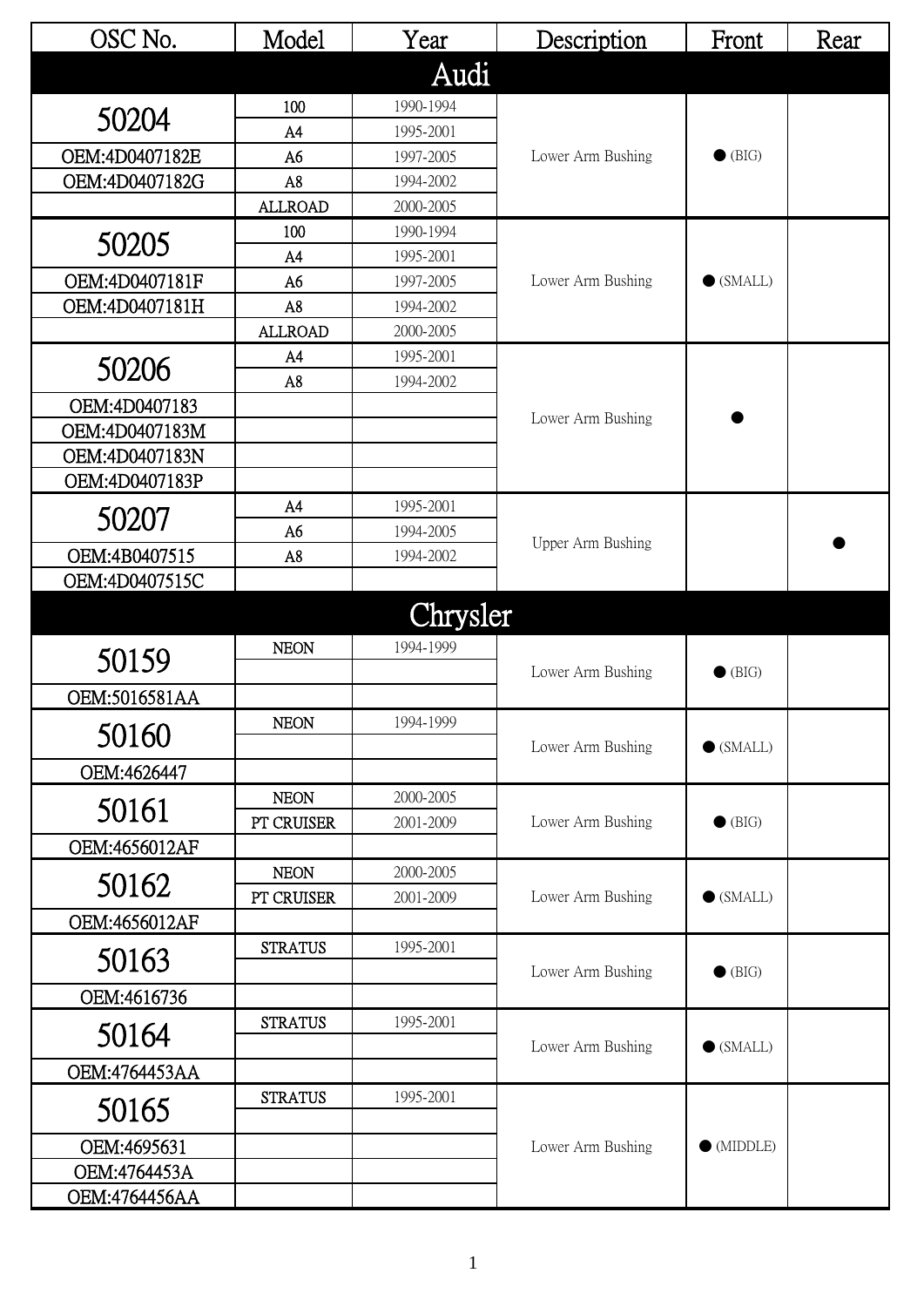| OSC No.                              | Model                            | Year      | Description       | Front             | Rear |
|--------------------------------------|----------------------------------|-----------|-------------------|-------------------|------|
|                                      |                                  | Chrysler  |                   |                   |      |
| 50166                                | <b>CARAVAN</b><br><b>VOYAGER</b> | 1995-2001 |                   |                   |      |
| OEM:4684548                          |                                  |           | Lower Arm Bushing | $\bullet$ (BIG)   |      |
| OEM:4743556AA                        |                                  |           |                   |                   |      |
| 50167                                | <b>CARAVAN</b><br><b>VOYAGER</b> | 1996-     | Lower Arm Bushing | $\bullet$ (SMALL) |      |
| OEM:52722084                         |                                  |           |                   |                   |      |
| 50168                                | <b>CONCORDE</b>                  | 1993-2004 | Lower Arm Bushing | $\bullet$ (BIG)   |      |
| OEM:4616402                          |                                  |           |                   |                   |      |
| 50169                                | <b>CONCORDE</b>                  | 1993-2004 | Lower Arm Bushing | $\bullet$ (SMALL) |      |
| OEM:4616402                          |                                  |           |                   |                   |      |
|                                      |                                  | Ford      |                   |                   |      |
| 50083                                | <b>TELSTAR</b>                   | 1993-1997 |                   |                   |      |
|                                      |                                  |           | Lower Arm Bushing | $\bullet$ (BIG)   |      |
| OEM:GA2A-34-46YE<br>OEM:GA2A-34-46XE |                                  |           |                   |                   |      |
| OEM:GA2A-34-460                      |                                  |           |                   |                   |      |
| 50084                                | <b>TELSTAR</b>                   | 1993-1997 |                   |                   |      |
| OEM:GA2A-34-470A                     |                                  |           |                   |                   |      |
| OEM:GA2A-34-470                      |                                  |           | Lower Arm Bushing | $\bullet$ (SMALL) |      |
| OEM:GA2B-34-470A                     |                                  |           |                   |                   |      |
| OEM:GA2B-34-470                      |                                  |           |                   |                   |      |
| 50085                                | <b>TIERRA</b>                    | 1998-2003 | Lower Arm Bushing | $\bullet$ (BIG)   |      |
| OEM:B25D-34-460                      |                                  |           |                   |                   |      |
| 50086                                | <b>TIERRA</b>                    | 1998-2003 | Lower Arm Bushing | $\bullet$ (SMALL) |      |
| OEM:B25D-34-470                      |                                  |           |                   |                   |      |
| 50087                                | <b>MONDEO</b>                    | 1993-2000 |                   |                   |      |
| OEM:1023058                          |                                  |           | Lower Arm Bushing | $\bullet$ (BIG)   |      |
| OEM:1074282                          |                                  |           |                   |                   |      |
| 50088                                | <b>MONDEO</b>                    | 1993-2000 | Lower Arm Bushing | $\bullet$ (SMALL) |      |
| OEM:6790115                          |                                  |           |                   |                   |      |
| 50089                                | <b>MONDEO</b>                    | 2000-2007 | Lower Arm Bushing | $\bullet$ (BIG)   |      |
| OEM:1S71-3A262-A01                   | <b>METROSTAR</b>                 |           |                   |                   |      |
| 50090                                | <b>ESCAPE</b>                    | 2000-2008 | Lower Arm Bushing | $\bullet$ (BIG)   |      |
| OEM:E112-34-350C-B                   |                                  |           |                   |                   |      |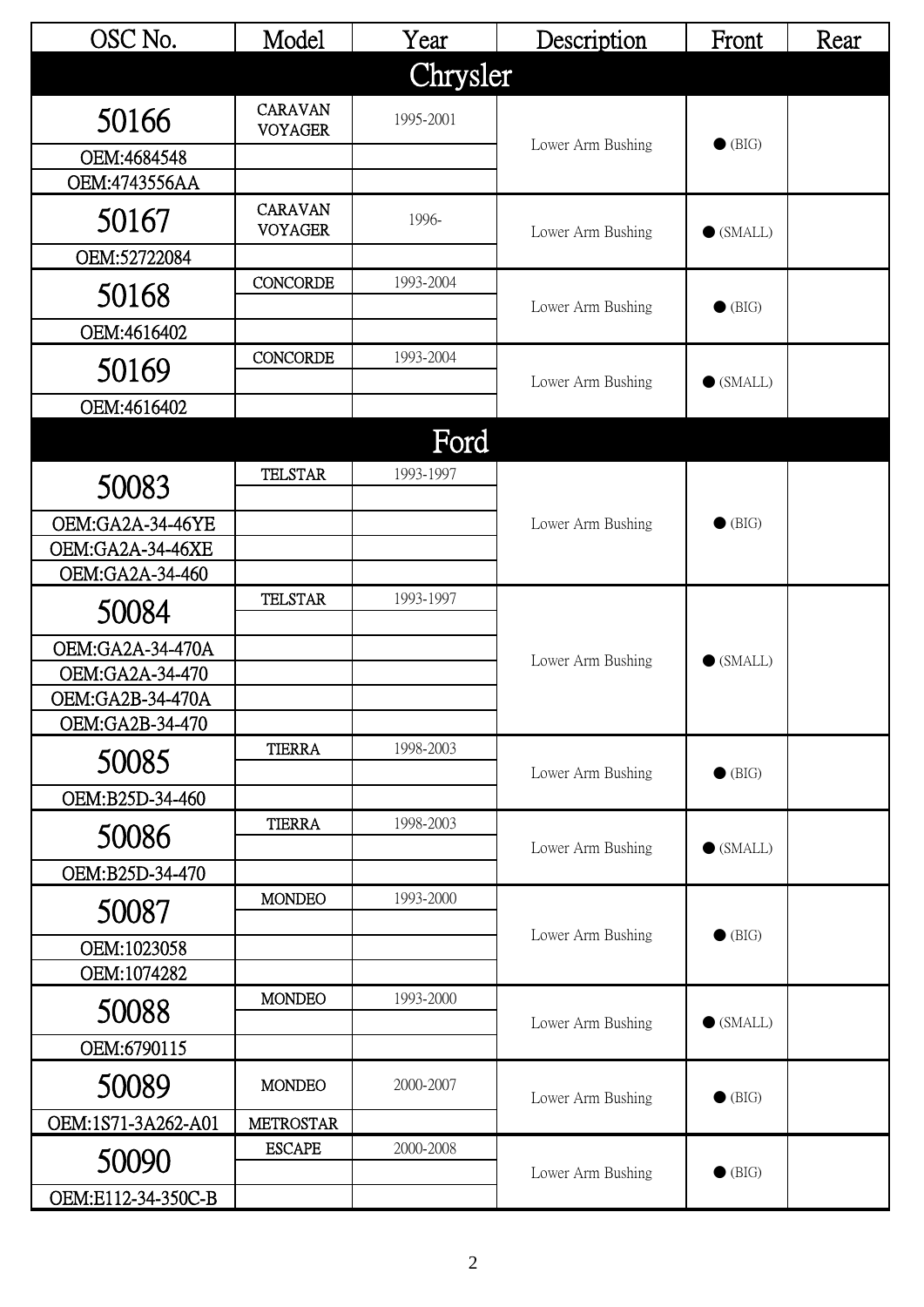| OSC No.            | Model          | Year      | Description                         | Front             | Rear |
|--------------------|----------------|-----------|-------------------------------------|-------------------|------|
|                    |                | Ford      |                                     |                   |      |
| 50091              | <b>ESCAPE</b>  | 2000-2008 |                                     |                   |      |
|                    |                |           | Lower Arm Bushing                   | $\bullet$ (SMALL) |      |
| OEM:E112-34-350C-S | <b>TELSTAR</b> | 1993-1997 |                                     |                   |      |
| 50092              |                |           |                                     |                   |      |
| OEM:GA2A-34-46YA   |                |           | Lower Arm Bushing                   | (BRACKET)         |      |
| OEM:GA2A-34-46XA   |                |           |                                     |                   |      |
| 50093              | <b>FOCUS</b>   | 2004      | Lower Arm Bushing                   | $\bullet$ (BIG)   |      |
| OEM:B32H-34-300    |                |           |                                     | (BRACKET)         |      |
| D-28127            | <b>ESCAPE</b>  | 2000-2012 | 2.0 / 3.0 N5P2A                     |                   |      |
|                    |                |           | Steering Rack Bushing               |                   |      |
| OEM:YL8C-3C716-FA  | <b>TELSTAR</b> | 1993-2000 |                                     |                   |      |
| 50024              | 626            | 1993-2000 | Grommet Steering Rack               | $\bullet$ RH      |      |
| OEM:GA2A-32-123    |                |           |                                     |                   |      |
| 50025              | <b>TELSTAR</b> | 1993-2000 |                                     |                   |      |
|                    | 626            | 1993-2000 | Grommet Steering Rack               | $\bullet$ LH      |      |
| OEM:GA2A-32-124    |                |           |                                     |                   |      |
| 50234              | <b>FOCUS</b>   | 2004-2011 | Adtustable Rear Upper Contol<br>Arm |                   |      |
| OEM:               | I-MAX          | 2007-2011 | Adtustable Rear Lower Contol<br>Arm |                   |      |
| 50235              | <b>FOCUS</b>   | 2004-2011 | Adtustable Rear Upper Contol        |                   |      |
|                    |                |           | Arm                                 |                   |      |
| OEM:               | I-MAX          | 2007-2011 | Adtustable Rear Lower Contol<br>Arm |                   |      |
| D-28243            | <b>FIESTA</b>  | 2012-     |                                     |                   |      |
|                    |                |           | Steering Rack Bushing(ID15.5)       |                   |      |
| OEM:               | <b>FIESTA</b>  | 2012-     |                                     |                   |      |
| D-28244            |                |           | Steering Rack Bushing(ID13.6)       |                   |      |
| OEM:               |                |           |                                     |                   |      |
|                    |                | Honda     |                                     |                   |      |
|                    | <b>ACCORD</b>  | 1990-2002 |                                     |                   |      |
| 50111              | <b>ODYSSEY</b> | 1995-1999 | Lower Arm Bushing                   | $\bullet$ (BIG)   |      |
| OEM:51810-SM4-003  |                |           |                                     |                   |      |
| 50112              | <b>ACCORD</b>  | 1990-1993 | Lower Arm Bushing                   | $\bullet$ (SMALL) |      |
| OEM:51393-SM4-013  |                |           |                                     |                   |      |
| 50113              | <b>ACCORD</b>  | 1986-1989 |                                     |                   |      |
| OEM:51455-SB0-003  |                |           | Lower Arm Bushing                   |                   |      |
|                    |                |           |                                     |                   |      |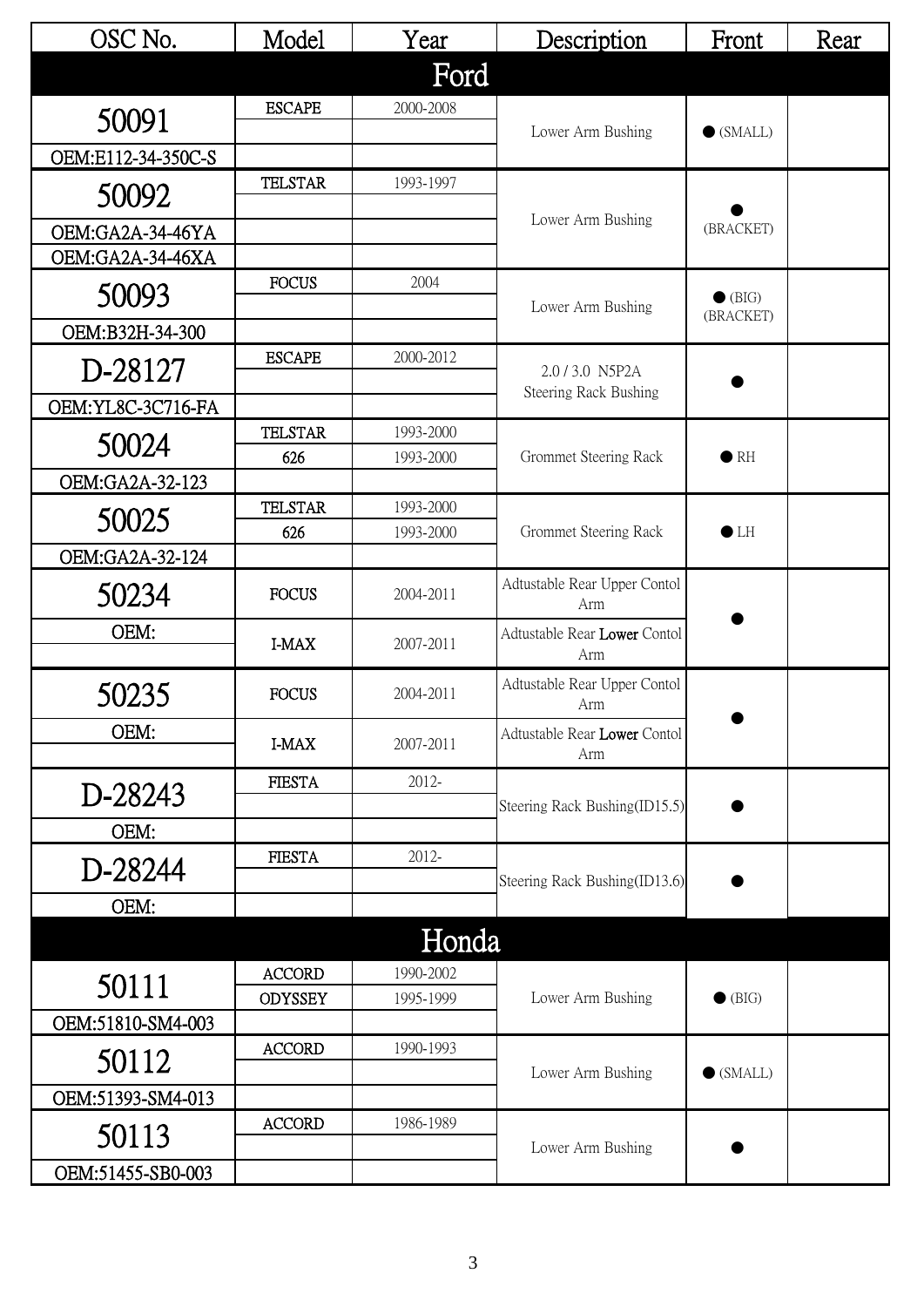| OSC No.                                | Model          | Year      | Description                 | Front             | Rear              |
|----------------------------------------|----------------|-----------|-----------------------------|-------------------|-------------------|
|                                        |                | Honda     |                             |                   |                   |
|                                        | <b>CIVIC</b>   | 1991-1995 |                             |                   |                   |
| 50114                                  |                |           | Lower Arm Bushing           |                   |                   |
| OEM:51455-SR0-003                      |                |           |                             |                   |                   |
| 50115                                  | <b>ACCORD</b>  | 1985-1993 |                             |                   |                   |
|                                        | <b>CIVIC</b>   | 1987-1995 | Lower Arm Bushing           | $\bullet$ (SMALL) |                   |
| OEM:51393-SE0-003<br>OEM:51393-SE3-003 |                |           |                             |                   |                   |
|                                        |                | 1987-1992 | ED EE Lower Arm Bushing     |                   |                   |
| D-2875                                 | <b>CRX</b>     | 1992-1998 | EH EG Lower Arm Bushing     |                   | $\bullet$ (BIG)   |
| OEM:52365-SH3-003                      | <b>CIVIC</b>   | 1987-1995 | Lower Arm Bushing           |                   |                   |
| D-2876                                 | <b>CIVIC</b>   | 1987-1995 |                             |                   |                   |
|                                        |                |           | Lower Arm Bushing           |                   | $\bullet$ (SMALL) |
| OEM:52622-SH3-010                      |                |           |                             |                   |                   |
| 50245                                  | <b>CIVIC</b>   | 1988-1996 |                             |                   |                   |
| OEM:52393-SR0-004                      |                |           | Suspension Bushing          |                   |                   |
| OEM:52393-SR3-004                      |                |           |                             |                   |                   |
|                                        | <b>CIVIC</b>   | 1987-1995 |                             |                   |                   |
| 50116                                  |                |           | Suspension Bushing          |                   |                   |
| OEM:52395-SH3-004                      |                |           |                             |                   |                   |
| OEM:52395-SH3-005                      |                |           |                             |                   |                   |
| 50117                                  | <b>ACCORD</b>  | 1990-1993 | Suspension Bushing          |                   |                   |
| OEM:52393-SM4-004                      |                |           |                             |                   |                   |
|                                        | <b>ACCORD</b>  |           | CB3 CB7 CB8 CC1 CC7 CC9     |                   |                   |
| 50118                                  |                |           | CE CF CD7 CD9               |                   |                   |
| OEM:52380-SR3-003                      |                |           | Suspension Bushing          |                   |                   |
|                                        | <b>CIVIC</b>   |           | EC ED EE EH EJ EG MB EM     |                   |                   |
|                                        |                |           | EU EP<br>Suspension Bushing |                   |                   |
|                                        | <b>ACCORD</b>  | 1990-2002 |                             |                   |                   |
| 50119                                  | <b>ODYSSEY</b> | 1995-1999 |                             |                   |                   |
| OEM:51810-SM4-004                      |                |           | Lower Arm Bushing           | $\bullet$ (BIG)   |                   |
| OEM:51810-SV4-003                      |                |           |                             |                   |                   |
| OEM:51810-SV4-004                      |                |           |                             |                   |                   |
| 50120                                  | <b>ACCORD</b>  | 1990-2002 |                             |                   |                   |
| OEM:51393-SV1-A01                      | <b>ODYSSEY</b> | 1995-1999 | Lower Arm Bushing           | $\bullet$ (SMALL) |                   |
| OEM:51393-SL5-013                      |                |           |                             |                   |                   |
|                                        | <b>CIVIC</b>   | 1986-1992 |                             |                   |                   |
| 50121                                  |                |           | Lower Arm Bushing           | $\bullet$ (BIG)   |                   |
| OEM:51810-SH3-004                      |                |           |                             |                   |                   |
| 50122                                  | <b>CIVIC</b>   | 1986-1991 |                             |                   |                   |
|                                        | <b>ACCORD</b>  | 1982-1989 | Lower Arm Bushing           | $\bullet$ (SMALL) |                   |
| OEM:51393-SH3-003                      |                |           |                             |                   |                   |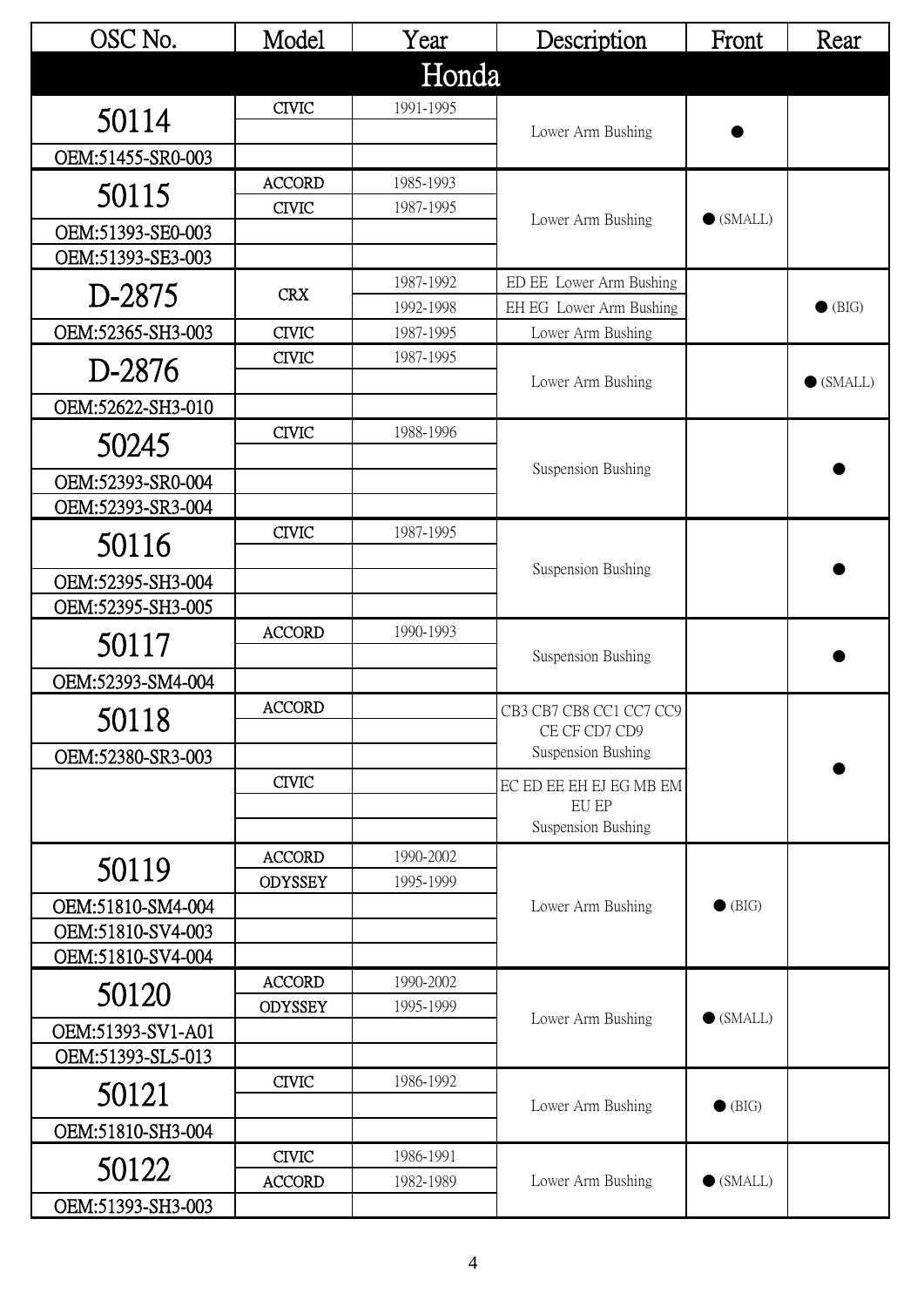| OSC No.            | Model         | Year      | Description            | Front             | Rear |
|--------------------|---------------|-----------|------------------------|-------------------|------|
|                    |               | Honda     |                        |                   |      |
| 50123              | <b>CIVIC</b>  | 1996-2000 |                        |                   |      |
|                    | <b>CRV</b>    | 1997-2001 | Lower Arm Bushing      | $\bullet$ (BIG)   |      |
| OEM:51391-S04-005  |               |           |                        |                   |      |
| OEM:51391-S10-A00  |               |           |                        |                   |      |
| 50124              | <b>CIVIC</b>  | 1996-2000 |                        |                   |      |
|                    | <b>CRV</b>    | 1997-2001 | Lower Arm Bushing      | $\bullet$ (SMALL) |      |
| OEM:51360-S04-G00S | <b>CIVIC</b>  | 1996-1997 |                        |                   |      |
| 50125              | <b>CRV</b>    | 1996-1997 | Lower Arm Bushing      |                   |      |
| OEM:51360-S04-G00M |               |           |                        |                   |      |
|                    | <b>CIVIC</b>  | 2001-2005 |                        |                   |      |
| 50126              | <b>CRV</b>    | 2002-2006 | Lower Arm Bushing      | $\bullet$ (BIG)   |      |
| OEM:51391-S5A-024  |               |           |                        |                   |      |
|                    | <b>CIVIC</b>  | 2001-2005 |                        |                   |      |
| 50127              | <b>CRV</b>    | 2002-2006 | Lower Arm Bushing      | $\bullet$ (SMALL) |      |
| OEM:51392-S5A-004  |               |           |                        |                   |      |
| 50128              | <b>ACCORD</b> | 2003-2008 |                        |                   |      |
|                    |               |           | Lower Arm Bushing      |                   |      |
| OEM:51460-SDA-A01  |               |           |                        |                   |      |
| 50129              | <b>ACCORD</b> | 2003-2008 | Lower Arm Bushing      | $\bullet$ (BIG)   |      |
| OEM:51391-SDA-A03  |               |           |                        |                   |      |
|                    | <b>ACCORD</b> | 2003-2008 |                        |                   |      |
| 50130              |               |           | Lower Arm Bushing      | $\bullet$ (SMALL) |      |
| OEM:51393-SDA-A02  |               |           |                        |                   |      |
|                    | <b>ACCORD</b> | 2003-2008 |                        |                   |      |
| D-28179            | <b>CRV</b>    | 2003-2007 | Shock Absorber Bushing |                   |      |
| OEM:52622-S7A-014  |               |           |                        |                   |      |
| 50131              | <b>CITY</b>   | 1996-2002 |                        | $\bullet$ (BIG)   |      |
| OEM:51360-SX8-T02  |               |           | Lower Arm Bushing      | (INNER)           |      |
| OEM:51391-SX8-707  |               |           |                        |                   |      |
| 50132              | <b>CITY</b>   | 1996-2002 |                        | (BSMALL)          |      |
| OEM:51360-SX8-T01  |               |           | Lower Arm Bushing      | (OUTER)           |      |
| OEM:51393-SX8-707  |               |           |                        |                   |      |
|                    | <b>CITY</b>   | 1986-1991 |                        |                   |      |
| 50133              |               |           | Upper Arm Bushing      |                   |      |
| OEM:51455-SH3-005  |               |           |                        |                   |      |
| 50134              | <b>CIVIC</b>  | 1986-1991 | Lower Arm Bushing      | $\bullet$ (BIG)   |      |
| OEM:51810-SH3-004  |               |           |                        |                   |      |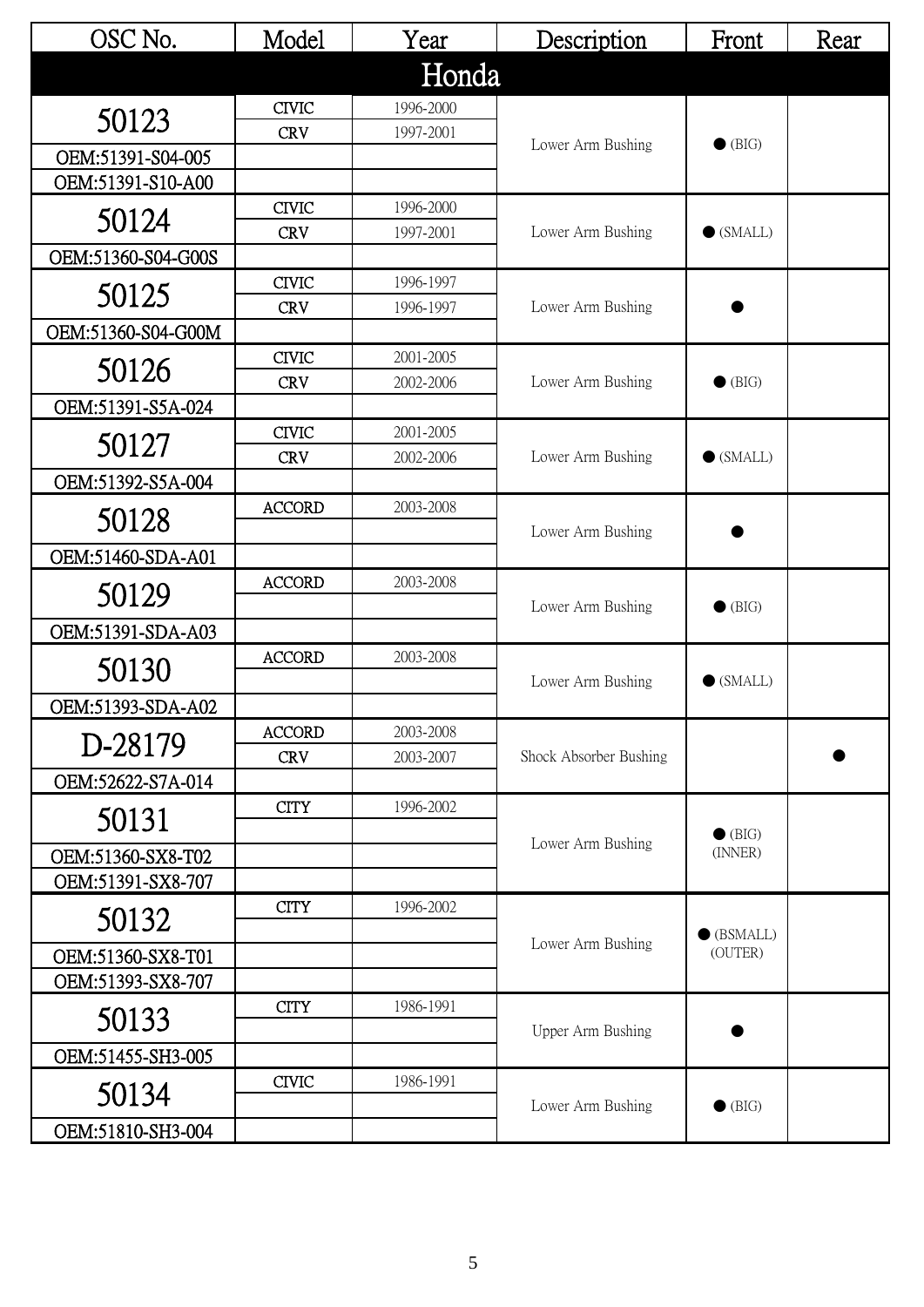| OSC No.            | Model         | Year      | Description                  | Front                        | Rear            |
|--------------------|---------------|-----------|------------------------------|------------------------------|-----------------|
|                    |               | Honda     |                              |                              |                 |
| 50135              | <b>CIVIC</b>  | 1986-1991 |                              |                              |                 |
|                    | <b>ACCORD</b> | 1982-1989 | Lower Arm Bushing            | $\bullet$ (SMALL)            |                 |
| OEM:51393-692-014  |               |           |                              |                              |                 |
| OEM:51455-SH3-003  |               |           |                              |                              |                 |
| 50136              | <b>CIVIC</b>  | 2006-2010 |                              |                              |                 |
| OEM:51391-SNA-903  |               |           | Lower Arm Bushing            | $\bullet$ (BIG)              |                 |
| OEM:51391-SNA-305  |               |           |                              |                              |                 |
| 50137              | <b>CIVIC</b>  | 2006-2010 |                              |                              |                 |
| OEM:51392-SNA-903  |               |           | Lower Arm Bushing            | $\bullet$ (SMALL)            |                 |
| OEM:51392-SNA-A02  |               |           |                              |                              |                 |
| 50138              | <b>CIVIC</b>  | 1992-1997 |                              | $\bullet$ (BIG)              |                 |
| OEM:51395-SR3-N02  |               |           | (RH) Lower Arm Bushing       | (BRACKET)                    |                 |
|                    | <b>CIVIC</b>  | 1992-1997 |                              |                              |                 |
| 50139              |               |           | (LH) Lower Arm Bushing       | $\bullet$ (BIG)<br>(BRACKET) |                 |
| OEM:51396-SR3-N02  |               |           |                              |                              |                 |
| 50140              | <b>ACCORD</b> | 1998-2002 |                              |                              |                 |
| OEM:52370-SDA-A50  |               |           |                              |                              |                 |
| OEM:52370-S86-K50  |               |           |                              |                              |                 |
| OEM:52375-S86-K50  |               |           |                              |                              |                 |
| OEM:52375-SDA-A50  |               |           | Suspension Bushing           |                              | $\bullet$ (BIG) |
| OEM:52375-SDE-T50  |               |           |                              |                              |                 |
| OEM:52380-SDE-T00  |               |           |                              |                              |                 |
| OEM:52380-SDA-A00  |               |           |                              |                              |                 |
| OEM:52380-S84-A01  |               |           |                              |                              |                 |
| OEM:52380-S86-K01  | <b>CIVIC</b>  | 1996-2000 |                              |                              |                 |
| D-2838             |               |           |                              |                              |                 |
| D28200             |               |           | K8 EK3 Steering Rack Bushing |                              |                 |
| OEM:53436-S04-J51  |               |           |                              |                              |                 |
|                    | <b>CRV</b>    | 1997-2001 |                              |                              |                 |
| D-2838             |               |           |                              |                              |                 |
| D <sub>28200</sub> |               |           | Steering Rack Bushing        |                              |                 |
| OEM:53436-S10-010  |               |           |                              |                              |                 |
| D-28101            | <b>ACCORD</b> | 1998-2002 | Steering Rack Bushing        |                              |                 |
| OEM:53436-S84-A01  |               |           |                              |                              |                 |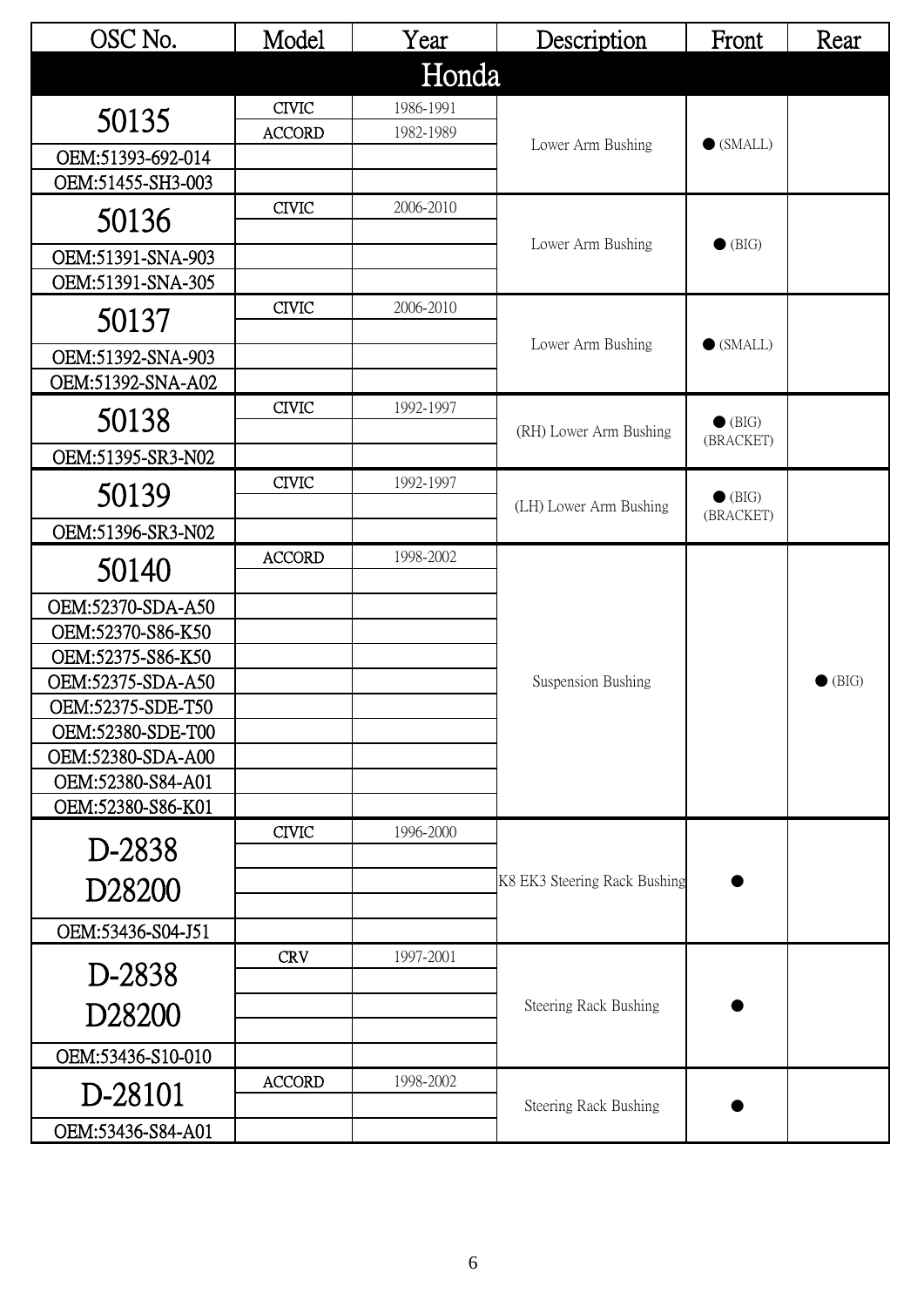| OSC No.           | Model         | Year      | Description                  | Front | Rear |
|-------------------|---------------|-----------|------------------------------|-------|------|
|                   |               | Honda     |                              |       |      |
| D-2838            | <b>CIVIC</b>  | 1988-1992 |                              |       |      |
|                   |               |           | Steering Rack Bushing        |       |      |
| D28101            |               |           |                              |       |      |
| OEM:53436-SH3-950 | <b>ACCORD</b> | 1994-1998 |                              |       |      |
| D-2837            |               |           |                              |       |      |
| D28101            |               |           | K7<br>Steering Rack Bushing  |       |      |
| OEM:53436-SV4-000 |               |           |                              |       |      |
| 50026             |               |           |                              |       |      |
| OEM:53591-S7A-005 |               |           | Lower Arm Bushing            |       |      |
| D-2861            | <b>CRV</b>    | 2002-2006 | 2.0L                         |       |      |
| OEM:53685-S5A-000 |               |           | <b>Steering Rack Bushing</b> |       |      |
| D-2831            | <b>ACCORD</b> | 1998-2003 | K <sub>9</sub>               |       |      |
| OEM:53685-S84-A01 |               |           | <b>Steering Rack Bushing</b> |       |      |
|                   | <b>CRV</b>    | 2002-2006 |                              |       |      |
| D-2838            |               |           | Steering Rack Bushing        |       |      |
| OEM:53685-SL0-A00 | <b>CIVIC</b>  | 2006-2010 |                              |       |      |
| 50027             |               |           | K12<br>Steering Rack Bushing |       |      |
| OEM:53685-SMG-E01 |               |           |                              |       |      |
| D-28196           | <b>PILOT</b>  | 2003-2004 | Stabilizer Shaft Rubber      |       |      |
| OEM:51316-S3V-A00 |               |           |                              |       |      |
| D-28210           | <b>ACCORD</b> | 1990-1993 | K5                           |       |      |
| OEM:53436-SM4-000 |               |           | Grommet Steering Rack        |       |      |
| D-28211           | <b>CIVIC</b>  | 1992-1996 | 1.6L                         |       |      |
| OEM:53436-SH3-950 |               |           | Grommet Steering Rack        |       |      |
| D-28209           | <b>ACCORD</b> | 2008-2011 |                              |       |      |
| OEM:51306-TE1-A01 |               |           | Stabilizer Shaft Rubber      |       |      |
| D-28212           | <b>ACCORD</b> | 2008-2011 | K13 2.0L / 2.4L              |       |      |
| OEM:53436-TA0-A01 |               |           | Grommet Steering Rack        |       |      |
| D-28213           | <b>CIVIC</b>  | 2006-2009 | 1.8L                         |       |      |
| OEM:53436-SNA-A01 |               |           | Grommet Steering Rack        |       |      |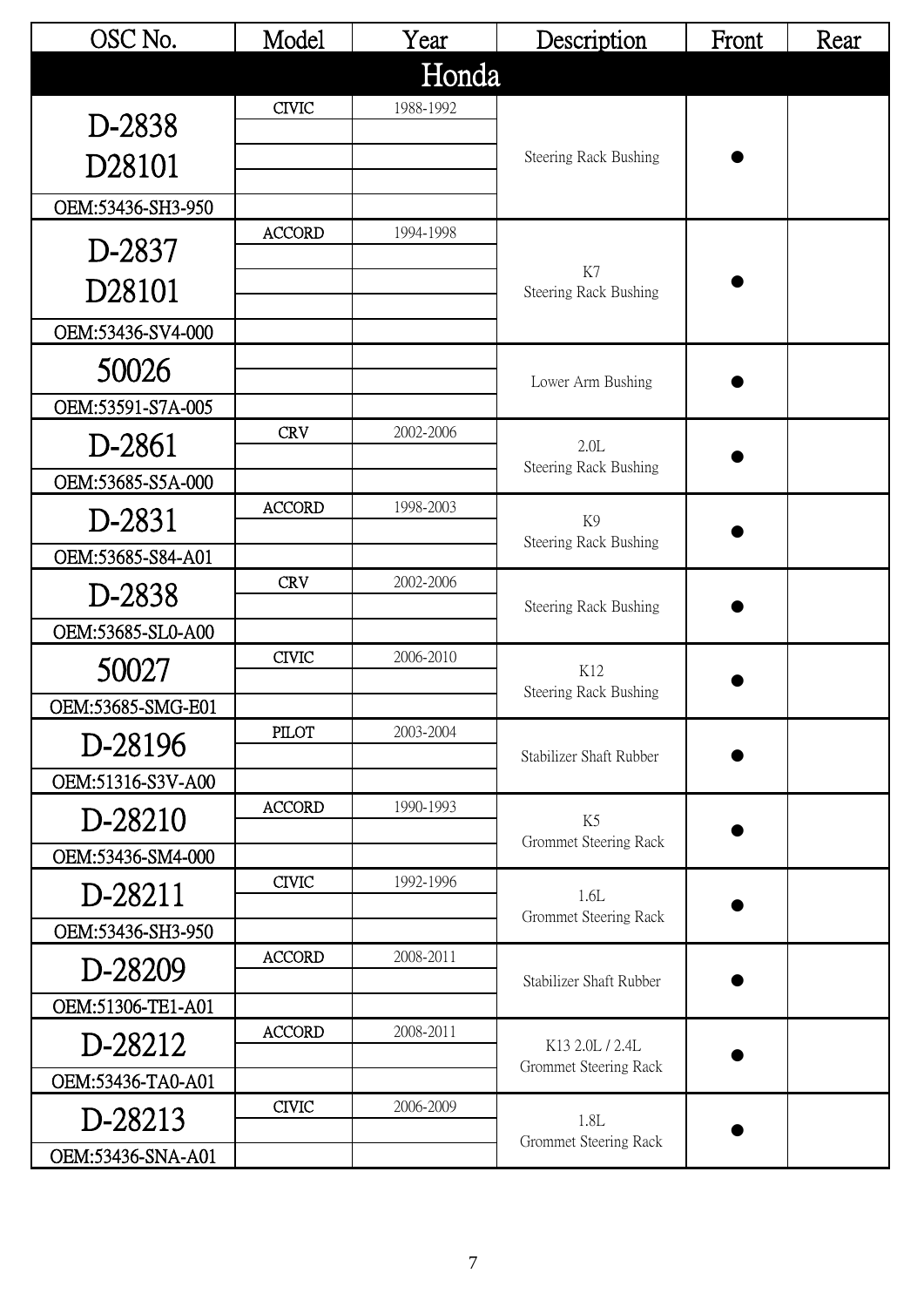| OSC No.                                 | Model         | Year      | Description                                 | Front | Rear |
|-----------------------------------------|---------------|-----------|---------------------------------------------|-------|------|
|                                         |               | Honda     |                                             |       |      |
| D-2831                                  | <b>CIVIC</b>  | 2006-2010 | K12 1.8L                                    |       |      |
| OEM:53685-SNA-A01                       |               |           | Steering Rack Bushing                       |       |      |
| D-28214                                 | <b>CIVIC</b>  | 2006-2009 | K12 2.0L<br>Grommet Steering Rack           |       |      |
| OEM:53436-SNB-J01                       | <b>CITY</b>   | 1996-1999 | <b>Grommet Steering Rack</b>                |       |      |
| OEM:53436-SX8-T50                       |               |           |                                             |       |      |
| D-28212                                 |               | 1998-2003 | K9 3.0L<br>Grommet Steering Rack            |       |      |
| OEM:53436-S87-A01<br>OEM:53436-S84-A011 | <b>ACCORD</b> | 1998-2003 | K9 2.0L<br>Grommet Steering Rack            |       |      |
| OEM:53436-SDA-A01                       |               | 2003-2006 | K11 2.0L<br>Grommet Steering Rack           |       |      |
| D-28215                                 | <b>CRV</b>    | 2003-2007 | 2.0L                                        |       |      |
|                                         |               |           | Grommet Steering Rack                       |       |      |
| OEM:53436-S9A-000                       | <b>CRV</b>    | 2007-2011 |                                             |       |      |
| D-28221                                 |               |           | KA RE3 RE4                                  |       |      |
| OEM:51306-SWA-A01                       |               |           | Stabilizer Shaft Rubber                     |       |      |
| D-28175                                 | <b>ACCORD</b> |           | Upper Arm Bushing                           |       |      |
| OEM:51395-S5A-004                       |               |           |                                             |       |      |
| D-28247                                 | <b>CRV</b>    | 2001-2007 | RD4 RD5 RD5 RD6 RD7<br>RD <sub>9</sub>      |       |      |
| OEM:51391-S5A-024                       | <b>CIVIC</b>  | 2000-2005 | EU EP ES FD GX EN1 EN2<br>Lower Arm Bushing |       |      |
|                                         | <b>STREAM</b> | 2000-2006 | RN1 RN5<br>Lower Arm Bushing                |       |      |
|                                         | <b>ACCORD</b> | 2008-2012 |                                             |       |      |
| D-28256                                 |               |           | Steering Rack Bushing                       |       |      |
| OEM:53685-TA0-A01                       |               |           |                                             |       |      |
| D-28237                                 | <b>CRV</b>    | 2007-2011 | Steering Rack Bushing                       |       |      |
| OEM:53685-STK-A01                       |               |           |                                             |       |      |
| D-2838                                  | <b>CRV</b>    | 2007-2011 |                                             |       |      |
|                                         |               |           | Steering Rack Bushing                       |       |      |
| OEM:53685-STK-A11                       | <b>CRV</b>    | 2007-2011 |                                             |       |      |
| D-28239                                 |               |           | Steering Rack Bushing                       |       |      |
| OEM:53685-SEP-A01                       |               |           |                                             |       |      |
| D-28249                                 | <b>ACCORD</b> | 1998-2003 | 3.0L K9<br>Grommet Steering Rack            |       |      |
| OEM:53685-SDB-A01                       |               |           |                                             |       |      |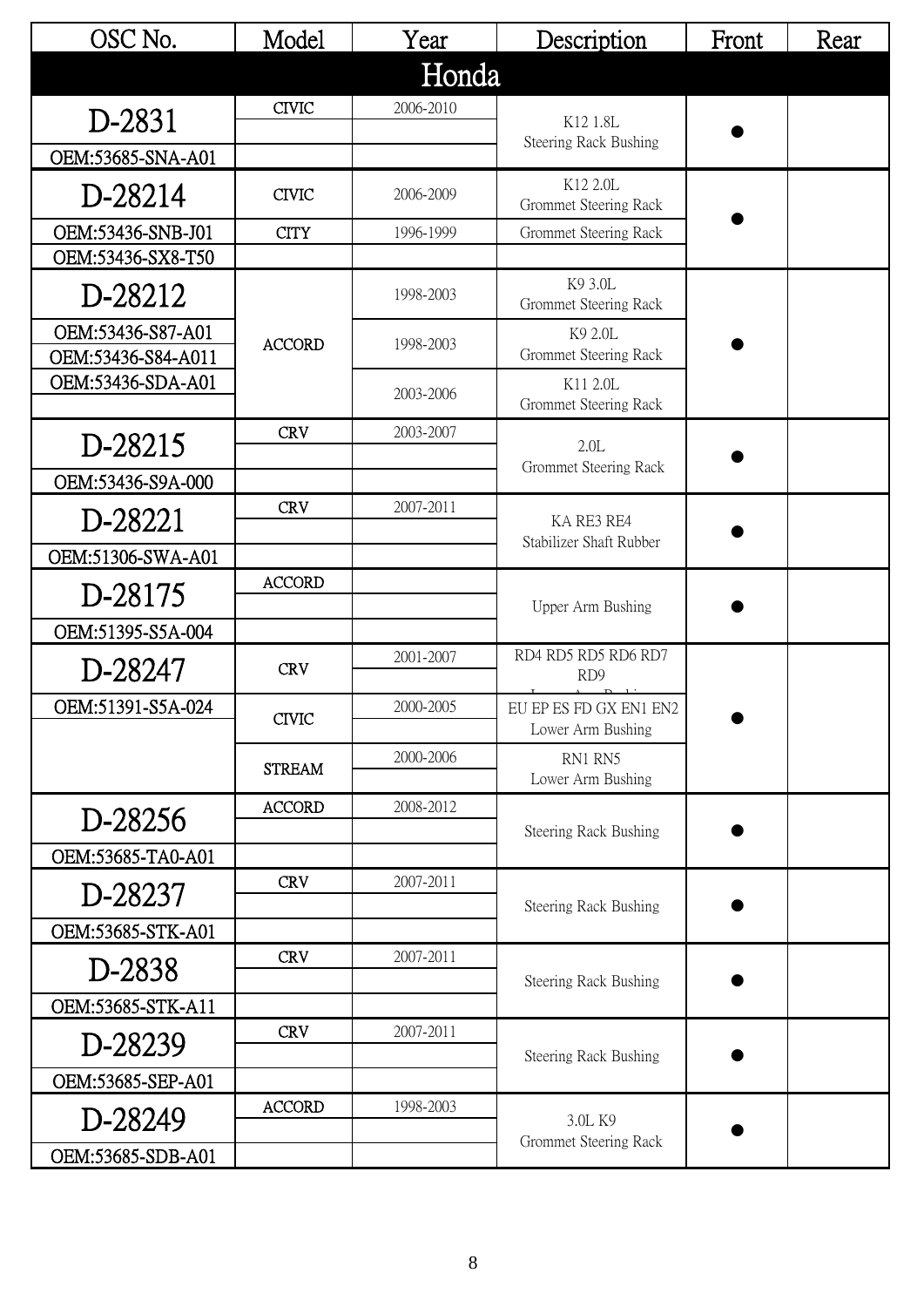| OSC No.         | Model         | Year      | Description                         | Front             | Rear |
|-----------------|---------------|-----------|-------------------------------------|-------------------|------|
|                 |               | Honda     |                                     |                   |      |
| 50228           | <b>CIVIC</b>  | 1992-2001 |                                     |                   |      |
|                 | <b>CRV</b>    | 1999-2002 | Adjustable Rear Upper Contol<br>Arm |                   |      |
| OEM:            |               |           |                                     |                   |      |
| 50229           | <b>CIVIC</b>  | 1992-2001 | Adjustable Rear Lower Contol        |                   |      |
|                 | <b>CRV</b>    | 1999-2002 | Arm                                 |                   |      |
| OEM:            | <b>CIVIC</b>  | 2006-2009 |                                     |                   |      |
| 50230           |               |           | Adjustable Rear Upper Contol        |                   |      |
| OEM:            |               |           | Arm                                 |                   |      |
| 50231           | <b>CRV</b>    | 2002-2006 | Adjustable Rear Upper Contol        |                   |      |
|                 |               |           | Arm                                 |                   |      |
| OEM:            |               |           |                                     |                   |      |
| 50232           | <b>CRV</b>    | 2007-2009 | Adjustable Rear Upper Contol        |                   |      |
| OEM:            |               |           | Arm                                 |                   |      |
|                 | <b>ACCORD</b> | 1998-2006 |                                     |                   |      |
| 50233           |               |           | Adjustable Rear Upper Contol<br>Arm |                   |      |
| OEM:            |               |           |                                     |                   |      |
|                 |               | Hyundai   |                                     |                   |      |
| 50029           | <b>MATRIX</b> | 2001-2010 |                                     |                   |      |
| OEM:54584-17000 |               |           | Lower Arm Bushing                   | $\bullet$ (BIG)   |      |
|                 | <b>MATRIX</b> | 2001-2010 |                                     |                   |      |
| 50030           |               |           | Lower Arm Bushing                   | $\bullet$ (SMALL) |      |
| OEM:54551-25000 |               |           |                                     |                   |      |
| 50210           | <b>ACCENT</b> | 1995-1999 |                                     |                   |      |
| OEM:54555-22102 | <b>ATOS</b>   | 1997-2003 | Lower Arm Bushing                   | $\bullet$ (BIG)   |      |
| OEM:54556-22102 |               |           |                                     |                   |      |
|                 | <b>ACCENT</b> | 1995-1999 |                                     |                   |      |
| 50211           | <b>ATOS</b>   | 1997-2003 |                                     |                   |      |
| OEM:54551-22000 |               |           | Lower Arm Bushing                   | $\bullet$ (SMALL) |      |
| OEM:54551-22100 |               |           |                                     |                   |      |
| OEM:54551-22200 |               |           |                                     |                   |      |
| 50212           | <b>TUCSON</b> | 2004-2012 | Lower Arm Bushing                   | $\bullet$ (BIG)   |      |
| OEM:54551-2E000 |               |           |                                     |                   |      |
| 50213           | <b>TUCSON</b> | 2004-2010 |                                     |                   |      |
| OEM:54551-2E000 |               |           | Lower Arm Bushing                   | $\bullet$ (SMALL) |      |
|                 | <b>GETZ</b>   | 2002-2010 |                                     |                   |      |
| 50214           |               |           | Lower Arm Bushing                   | $\bullet$ (BIG)   |      |
| OEM:54584-1C300 |               |           |                                     |                   |      |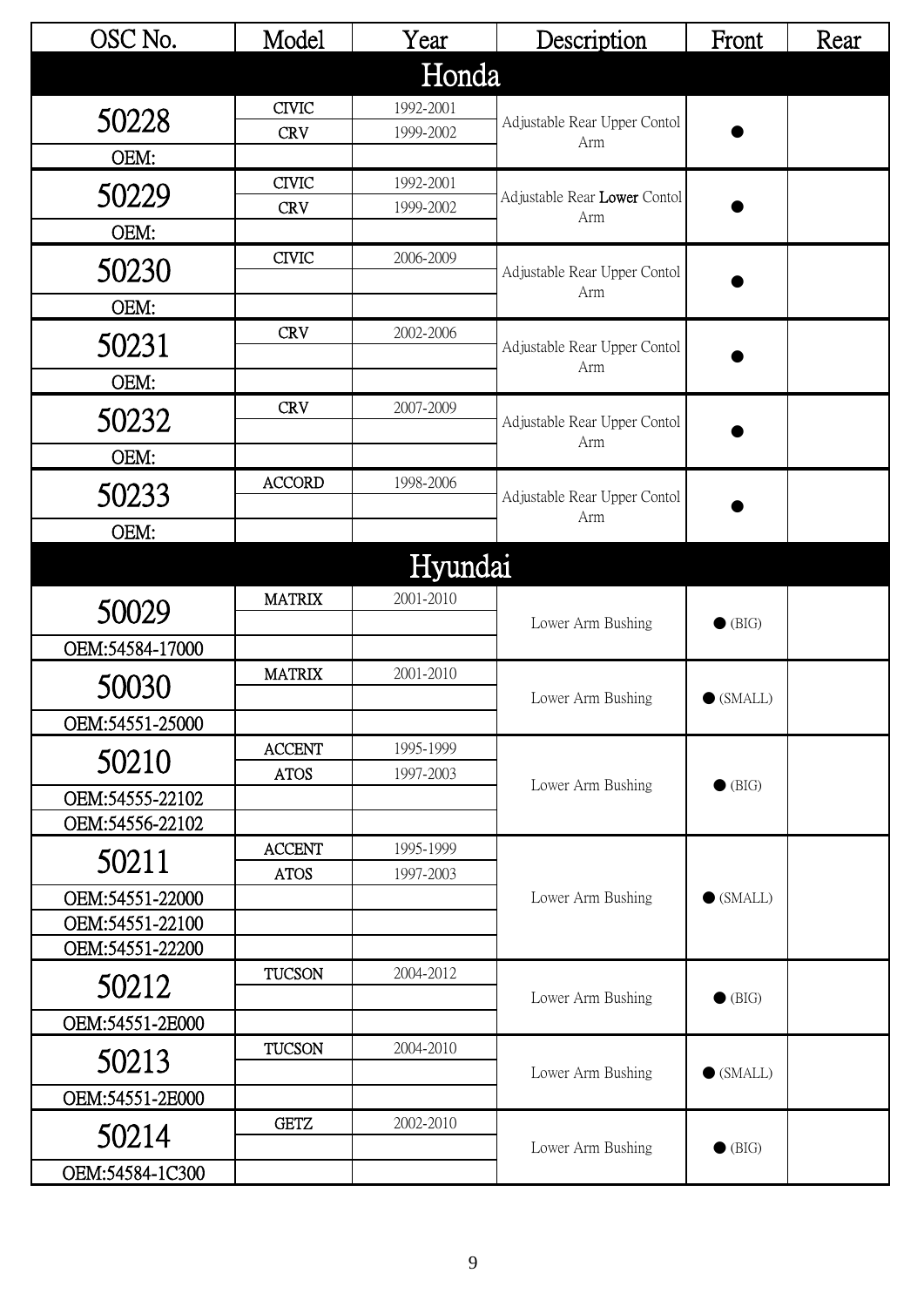| OSC No.           | Model                        | Year                   | Description                               | Front             | Rear |
|-------------------|------------------------------|------------------------|-------------------------------------------|-------------------|------|
|                   |                              | Hyundai                |                                           |                   |      |
| 50215             | <b>GETZ</b>                  | 2002-2010              |                                           |                   |      |
|                   |                              |                        | Lower Arm Bushing                         | $\bullet$ (SMALL) |      |
| OEM:54551-1C000   |                              |                        |                                           |                   |      |
| D-28220           | <b>ELANTRA</b>               | 2002-2008              | 1.6L Steering Rack Bushing                |                   |      |
| OEM:              |                              |                        |                                           |                   |      |
|                   |                              | Kia                    |                                           |                   |      |
|                   |                              | 1995-2003              |                                           |                   |      |
| 50216             | <b>SPORTAGE</b>              |                        | Upper Arm Bushing                         |                   |      |
| OEM:0K011-34-830A |                              |                        |                                           |                   |      |
| D-2849            | <b>SHUMA</b>                 | 1998-2001              | 1.5L/1.8L<br>Steering Rack Bushing        |                   |      |
| OEM:              | <b>CARENS</b>                | 2000-2008              | 1.8L/2.0L<br><b>Steering Rack Bushing</b> |                   |      |
|                   |                              | Lexus                  |                                           |                   |      |
|                   |                              |                        |                                           |                   |      |
| D-28263           | <b>IS200</b><br><b>IS300</b> | 1999-2005<br>1999-2005 | GXE10 JCE10                               |                   |      |
| OEM:45516-30020   |                              |                        | Steering Rack Bushing                     |                   |      |
| OEM:45516-53010   |                              |                        |                                           |                   |      |
|                   | <b>GS300</b>                 | 1997-2005              | JZS160 Steering Rack Bushing              |                   |      |
| D-2841            | SC430                        | 2002-2010              | UZZ40 Steering Rack Bushing               |                   |      |
| OEM:45516-30050   |                              |                        |                                           |                   |      |
| OEM:45516-30060   |                              |                        |                                           |                   |      |
| D-28252           | <b>CT200H</b>                | 2010UP                 | ZWA10 Stabilizer Shaft                    |                   |      |
| OEM:48815-75010   | <b>HS250H</b>                |                        | ANF10 Stabilizer Shaft                    | $\bullet$ LH      |      |
|                   | <b>CT200H</b>                | 2010UP                 | ZWA10 Stabilizer Shaft                    |                   |      |
| D-28253           | <b>HS250H</b>                |                        | ANF10 Stabilizer Shaft                    | $\bullet$ RH      |      |
| OEM:48815-75020   |                              |                        |                                           |                   |      |
| 50013             | <b>ES300</b>                 | 1991-1996              | VCV10 (15m/m)<br>Stabilizer Shaft Rubber  |                   |      |
| OEM:48818-33011   |                              |                        |                                           |                   |      |
| OEM:48818-06021   |                              |                        |                                           |                   |      |
| OEM:48818-33010   |                              |                        |                                           |                   |      |
|                   |                              | Mazda                  |                                           |                   |      |
|                   | 6                            | 2002-2006              |                                           |                   |      |
| 50094             |                              |                        | Upper Arm Bushing                         |                   |      |
| OEM:GJ6A-34-200B  |                              |                        |                                           |                   |      |
| 50095             | 6                            | 2002-2006              | Lower Arm Bushing                         | $\bullet$ (BIG)   |      |
| OEM:GJ6A-34-460A  |                              |                        |                                           |                   |      |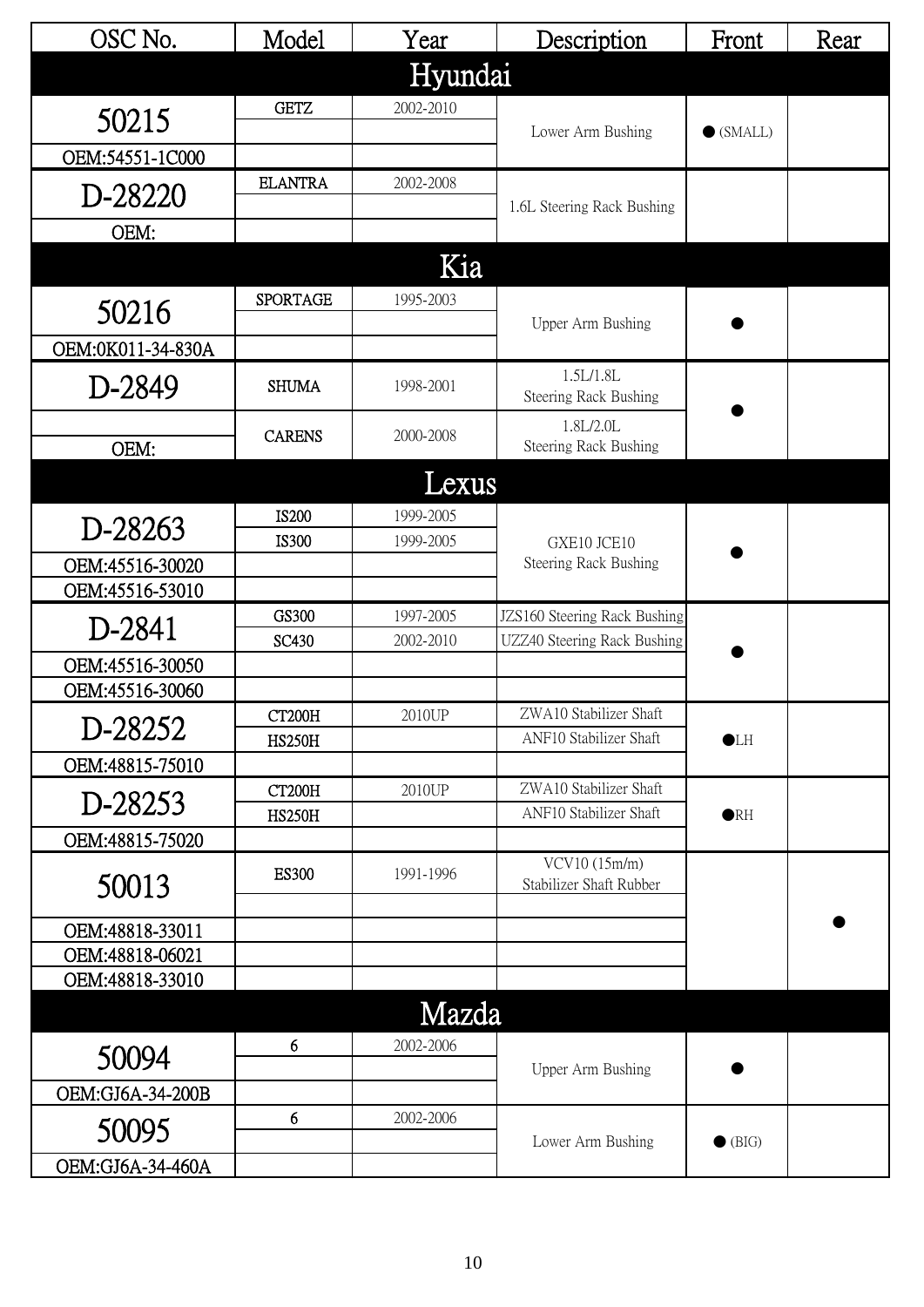| OSC No.          | Model             | Year                   | Description                    | Front             | Rear |
|------------------|-------------------|------------------------|--------------------------------|-------------------|------|
|                  |                   | Mazda                  |                                |                   |      |
|                  | 6                 | 2002-2006              |                                |                   |      |
| 50096            |                   |                        | Lower Arm Bushing              | $\bullet$ (SMALL) |      |
| OEM:GJ6A-34-470A |                   |                        |                                |                   |      |
| OEM:GJ6A-34-710A | 6                 |                        |                                |                   |      |
| 50097            |                   | 2007-2011              | Lower Arm Bushing              | $\bullet$ (BIG)   |      |
| OEM:GS1D-34-300  |                   |                        |                                |                   |      |
| 50098            | 6                 | 2007-2011              |                                |                   |      |
| OEM:GS1D-34-300  |                   |                        | Lower Arm Bushing              | $\bullet$ (SMALL) |      |
|                  | 6                 | 2007-2011              |                                |                   |      |
| 50099            |                   |                        | Upper Arm Bushing              | $\bullet$ (BIG)   |      |
| OEM:GS1D-34-200  |                   |                        |                                |                   |      |
| 50100            | 6                 | 2007-2011              |                                | $\bullet$ (SMALL) |      |
| OEM:GS1D-34-200  |                   |                        | Upper Arm Bushing              |                   |      |
|                  | <b>MPV</b>        | 1999-2003              |                                |                   |      |
| 50101            |                   |                        | Lower Arm Bushing              | $\bullet$ (BIG)   |      |
| OEM:LC62-34-460  |                   |                        |                                |                   |      |
| 50102            | <b>MPV</b><br>626 | 1999-2003<br>1991-1996 | Lower Arm Bushing              | $\bullet$ (SMALL) |      |
| OEM:LC62-34-470  |                   |                        |                                |                   |      |
| D-28164          | <b>TRIBUTE</b>    | 2001-2004              | 2.3L                           |                   |      |
|                  |                   |                        | Lower Arm Bushing              | $\bullet$ (BIG)   |      |
| OEM:E112-34-350C | <b>TRIBUTE</b>    | 2001-2004              |                                |                   |      |
| 50103            |                   |                        | 2.3L                           | $\bullet$ (SMALL) |      |
| OEM:E112-34-350C |                   |                        | Lower Arm Bushing              |                   |      |
| 50104            | 626               | 1991-1996              |                                |                   |      |
| OEM:GA2A-34-46XE |                   |                        | Lower Arm Bushing              | $\bullet$ (BIG)   |      |
|                  | 626               | 1991-1999              |                                |                   |      |
| 50105            |                   |                        | 1.8L 2.0L<br>Lower Arm Bushing | $\bullet$ (SMALL) |      |
| OEM:GA2B-34-470A |                   |                        |                                |                   |      |
| 50106            | 3                 | 2003-2010              |                                | $\bullet$ (BIG)   |      |
| OEM:B32H-34-350  | 5                 | 2003-2010              | Lower Arm Bushing              | (BRACKET)         |      |
|                  | 3                 | 2003-2010              |                                |                   |      |
| 50107            | $\overline{5}$    | 2003-2010              | Lower Arm Bushing              | $\bullet$ (BIG)   |      |
| OEM:B32H-34-350  |                   |                        |                                |                   |      |
| 50108            | 323               | 1998-2002              | Lower Arm Bushing              | $\bullet$ (BIG)   |      |
| OEM:B25D-34-460  | <b>PREMACY</b>    | 1999-2005              |                                |                   |      |
|                  | 323               | 1998-2002              |                                |                   |      |
| 50109            | <b>PREMACY</b>    |                        | Lower Arm Bushing              | $\bullet$ (SMALL) |      |
| OEM:B25D-34-470  |                   |                        |                                |                   |      |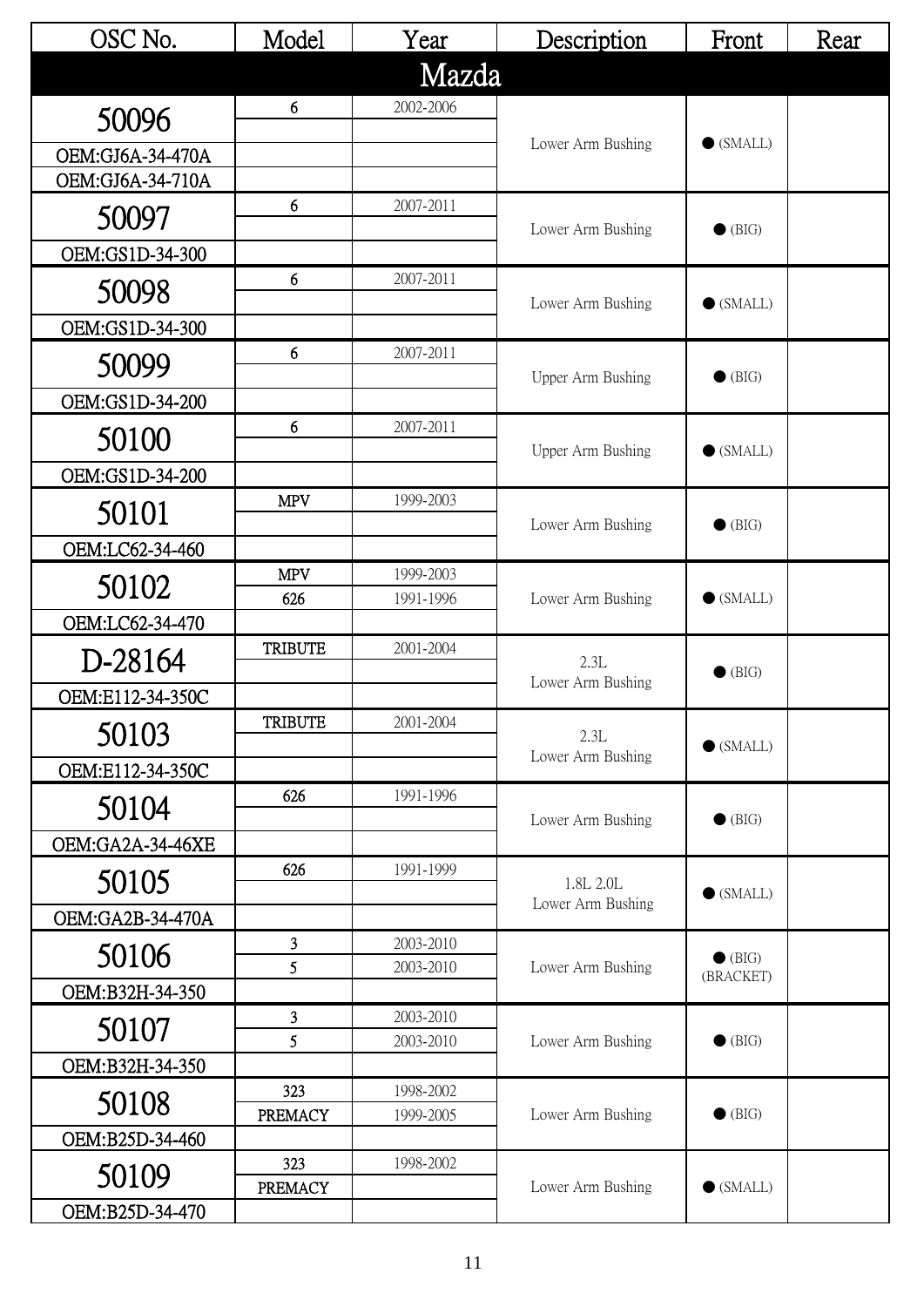| OSC No.            | Model          | Year      | Description                                                         | Front              | Rear |
|--------------------|----------------|-----------|---------------------------------------------------------------------|--------------------|------|
|                    |                | Mazda     |                                                                     |                    |      |
| 50110              | 323            | 1994-1997 |                                                                     |                    |      |
| OEM:BC1D-34-470    |                |           | Lower Arm Bushing                                                   | $\bullet$ (SMALL)  |      |
|                    | 6              | 2002-2007 |                                                                     |                    |      |
| D-28216            |                |           | GG 2.0L/2.3L                                                        | $\bullet$ (ID12.8) |      |
| OEM:GJ6A-32-123    |                |           | Steering Rack Bushing                                               |                    |      |
| D-28217            | 6              | 2002-2007 |                                                                     |                    |      |
|                    |                |           | GG 2.0L/2.3L<br><b>Steering Rack Bushing</b>                        | $\bullet$ (ID15.5) |      |
| OEM:GJ6A-32-124    |                |           |                                                                     |                    |      |
| D-28218            | 6              | 2002-2007 |                                                                     |                    |      |
|                    |                |           | GG 2.0L/2.3L                                                        | ● (oval-shaped)    |      |
| OEM:GJ8A-32-123    |                |           | Steering Rack Bushing<br>Steering Rack Bushing<br>Lower Arm Bushing |                    |      |
| D-28276            | 3              | 2004UP    |                                                                     |                    |      |
| OEM:BP4L-32-123    |                |           |                                                                     |                    |      |
| 50090              | <b>TRIBUTE</b> | 2000-2008 |                                                                     | $\bullet$ (BIG)    |      |
|                    |                |           |                                                                     |                    |      |
| OEM:E112-34-350C-B | <b>TRIBUTE</b> | 2000-2008 |                                                                     |                    |      |
| 50091              |                |           | Lower Arm Bushing                                                   | $\bullet$ (SMALL)  |      |
| OEM:E112-34-350C-S |                |           |                                                                     |                    |      |
| 50092              | 626            | 1992-1997 |                                                                     |                    |      |
| OEM:GA2A-34-46YA   | $MX-6$         | 1992-1997 | Lower Arm Bushing                                                   | (BRACKET)          |      |
| OEM:GA2A-34-46XA   |                |           |                                                                     |                    |      |
| 50234              | $\overline{3}$ | 2007-2011 | Adtustable Rear Upper Contol                                        |                    |      |
| OEM:               |                |           | Arm                                                                 |                    |      |
|                    | 3              | 2007-2011 |                                                                     |                    |      |
| 50235              |                |           | Adtustable Rear Lower Contol<br>Arm                                 |                    |      |
| OEM:               | 5 <sup>5</sup> |           |                                                                     |                    |      |
| 50234              |                | 2005-2011 | Adtustable Rear Upper Contol                                        |                    |      |
| OEM:               |                |           | Arm                                                                 |                    |      |
| 50235              | 5              | 2005-2011 | Adtustable Rear Lower Contol                                        |                    |      |
| OEM:               |                |           | Arm                                                                 |                    |      |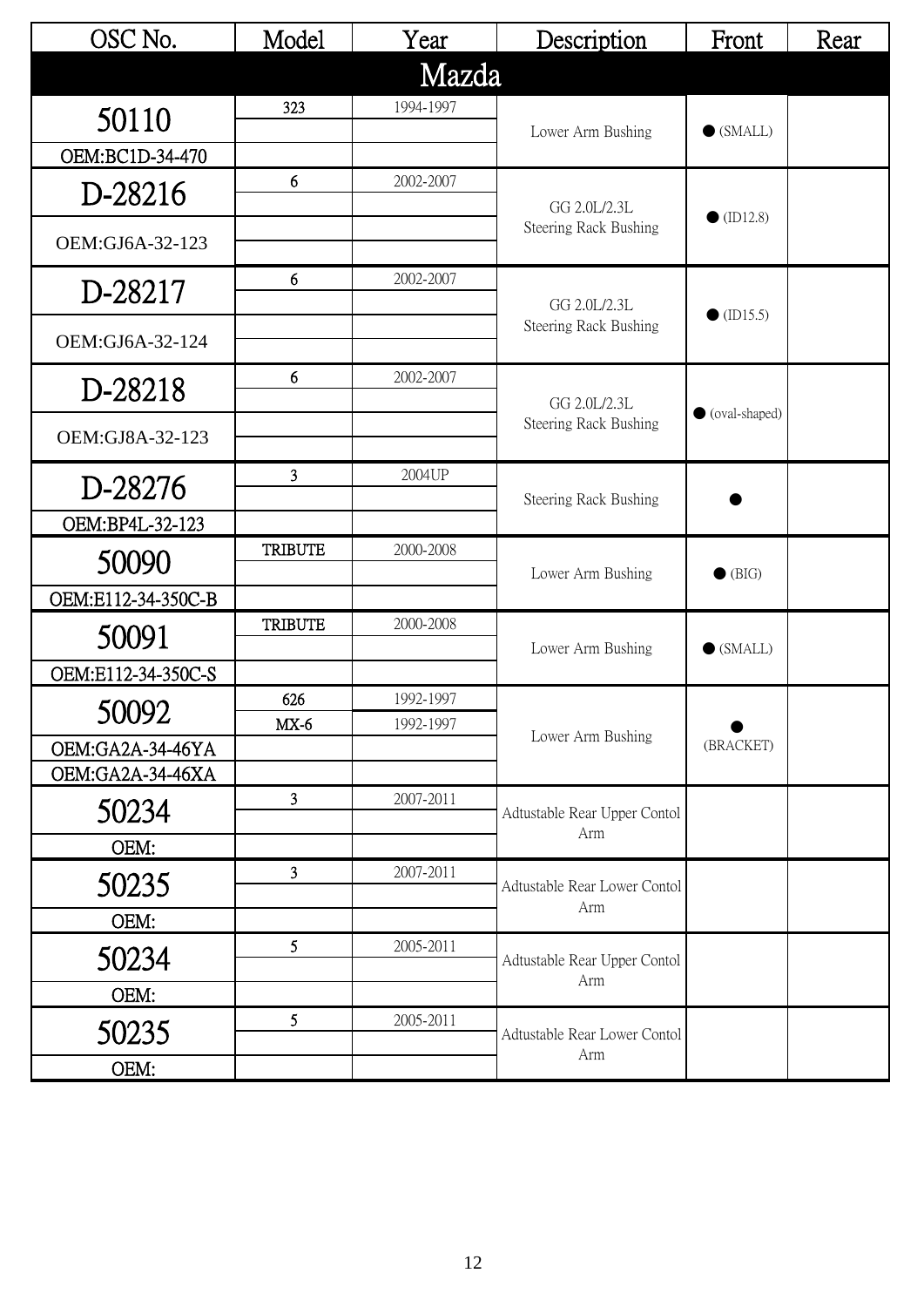| OSC No.            | Model            | Year                   | Description       | Front | Rear |
|--------------------|------------------|------------------------|-------------------|-------|------|
|                    |                  | Mercedes Benz          |                   |       |      |
| 50217              | W220             | 1998-2005              |                   |       |      |
| OEM: 220 333 01 14 |                  |                        |                   |       |      |
| OEM: 220 333 02 14 |                  |                        | Lower Arm Bushing |       |      |
| OEM: 220 333 17 14 |                  |                        |                   |       |      |
| OEM: 220 333 31 14 |                  |                        |                   |       |      |
| OEM: 220 333 30 14 |                  |                        |                   |       |      |
| 50218              | C <sub>219</sub> | 2004-2010              |                   |       |      |
|                    | W211             | 2002-2008              | Lower Arm Bushing |       |      |
| OEM: 211 333 11 14 | S211             | 2003-2009              |                   |       |      |
| 50219              | C <sub>219</sub> | 2004-2010              |                   |       |      |
|                    | W211             | 2002-2008              | Lower Arm Bushing |       |      |
| OEM:               | S211             | 2003-2009              |                   |       |      |
| OEM:               | R <sub>230</sub> | 2001-2012              |                   |       |      |
| 50220              | W202             | 1993-2000              |                   |       |      |
|                    | S202             | 1996-2001              | Lower Arm Bushing |       |      |
| OEM: 202 333 64 14 |                  |                        |                   |       |      |
| 50221              | W210             | 1995-2002              |                   |       |      |
|                    | W211             | 2003-2008              |                   |       |      |
| OEM: 210 333 60 14 | S210             | 1996-2003              | Lower Arm Bushing |       |      |
| OEM: 210 333 68 14 | W220             | 2002-2005              |                   |       |      |
|                    | S211             | 2003-2009              |                   |       |      |
| 50222              | W210<br>S210     | 1995-2002<br>1996-2003 | Lower Arm Bushing |       |      |
| OEM:210 333 55 14  |                  |                        |                   |       |      |
|                    | W203             | 2000-2007              |                   |       |      |
| 50223              | W204             | 2007-2014              |                   |       |      |
| OEM:203 333 02 14  | C <sub>204</sub> | $2011 -$               |                   |       |      |
| OEM:203 333 10 14  | CL203            | 2001-2002              |                   |       |      |
|                    | S203             | 2001-2007              |                   |       |      |
|                    | S204             | 2007-2014              | Lower Arm Bushing |       |      |
|                    | CL203            | 2008-2011              |                   |       |      |
|                    | C <sub>209</sub> | 2002-2009              |                   |       |      |
|                    | A209             | 2003-2010              |                   |       |      |
|                    | R171             | 2004-2011              |                   |       |      |
|                    | W202             | 1993-2000              |                   |       |      |
| 50224              | S202             | 1996-2001              | Lower Arm Bushing |       |      |
| OEM:202 333 67 14  | R <sub>170</sub> | 1996-2004              |                   |       |      |
|                    | W202             | 1993-2000              |                   |       |      |
| 50225              | S202             | 1996-2001              | Lower Arm Bushing |       |      |
| OEM:202 333 87 14  | R <sub>170</sub> | 1996-2004              |                   |       |      |
| 50226              | C <sub>140</sub> | 1992-1999              |                   |       |      |
|                    | W140             | 1991-1998              | Lower Arm Bushing |       |      |
| OEM:140 333 17 1   |                  |                        |                   |       |      |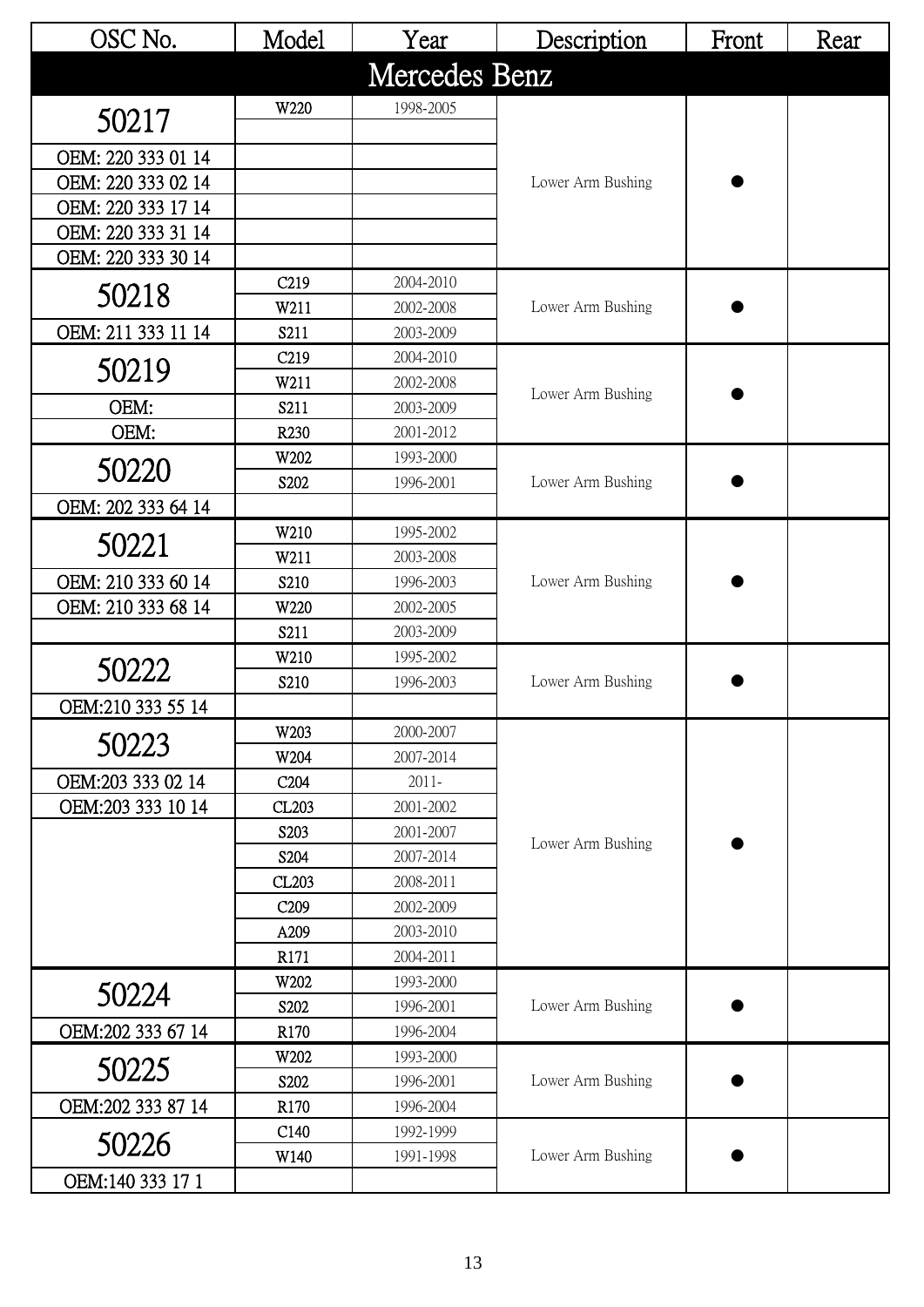| OSC No.               | Model                                | Year                   | Description                                             | Front             | Rear |
|-----------------------|--------------------------------------|------------------------|---------------------------------------------------------|-------------------|------|
|                       |                                      | Mercedes Benz          |                                                         |                   |      |
| D-2824                | W163                                 | 1998-2005              | Steering Rack Bushing                                   |                   |      |
| OEM:A163 463 00 66    |                                      |                        |                                                         |                   |      |
| D-28165               | W164                                 | 07/2005-07/2011        |                                                         |                   |      |
| OEM: A164 1 366 10 06 |                                      |                        | <b>Steering Rack Bushing</b>                            |                   |      |
| OEM:                  |                                      |                        |                                                         |                   |      |
| D-28154               | W203                                 | 2000-2007              |                                                         |                   |      |
|                       | S <sub>203</sub>                     | 2001-2007              |                                                         |                   |      |
| OEM: A203 333 05 14   | C <sub>209</sub>                     | 2002-2009              | <b>Steering Rack Bushing</b>                            |                   |      |
|                       | A209                                 | 2003-2010              |                                                         |                   |      |
|                       | R171                                 | 2004-2011              |                                                         |                   |      |
| D2899                 | W210                                 | 1995-2002              |                                                         |                   |      |
|                       | S <sub>210</sub>                     | 1996-2003              | Steering Rack Bushing                                   |                   |      |
| OEM: A210 463 10 66   |                                      |                        |                                                         |                   |      |
| D-2830                | C <sub>219</sub>                     | 2004-2010              |                                                         |                   |      |
|                       | W211                                 | 2002-2008              | Steering Rack Bushing                                   |                   |      |
| OEM:A211 463 03 66    | S211                                 | 2003-2009              |                                                         |                   |      |
|                       | R <sub>230</sub><br>C <sub>215</sub> | 2001-2012<br>1999-2006 |                                                         |                   |      |
| D-28153               | W220                                 | 1998-2005              | Steering Rack Bushing                                   |                   |      |
| OEM:A220 463 00 66    |                                      |                        |                                                         |                   |      |
|                       |                                      |                        |                                                         |                   |      |
|                       |                                      | Mitsubishi             |                                                         |                   |      |
| 50022                 | <b>LANCER</b>                        | 1991-1996              |                                                         |                   |      |
|                       |                                      |                        | CB1 CB2 CK2 CK5                                         |                   |      |
| OEM:MB808910          |                                      |                        |                                                         |                   |      |
| OEM:MR102654          |                                      |                        |                                                         |                   |      |
| D-28116               | <b>LANCER</b>                        | 2001UP                 | Lower Arm Bushing                                       |                   |      |
|                       | <b>OUTLANDER</b>                     | 2004-2007              | Lower Arm Bushing<br>1.6 CS3.5<br>2.4 Lower Arm Bushing |                   |      |
| OEM:MR403441          | <b>CEDIA</b>                         |                        |                                                         |                   |      |
| 50021                 | <b>LANCER</b>                        | 1991-1996              | CB1 CB2 CK2 CK5                                         |                   |      |
| OEM:MB808909          |                                      |                        | Lower Arm Bushing                                       |                   |      |
| OEM:MR102653          |                                      |                        |                                                         |                   |      |
| 50141                 | <b>LANCER</b>                        | 1991-1996              | CB1 CB2 CK2 CK5                                         | $\bullet$ (SMALL) |      |
| OEM:MR130983          |                                      |                        | Lower Arm Bushing                                       |                   |      |
| 50142                 | <b>LANCER</b>                        | 1991-1996              | CB1 CB2 CK2 CK5                                         |                   |      |
|                       |                                      |                        | Suspension Bushing                                      | $\bullet$ (BIG)   |      |
| OEM:MR102014          |                                      |                        |                                                         |                   |      |
| 50143                 | <b>LANCER</b>                        | 1991-1996              | CB1 CB2 CK2 CK5<br>Suspension Bushing                   | $\bullet$ (SMALL) |      |
| OEM:MB102013          |                                      |                        |                                                         |                   |      |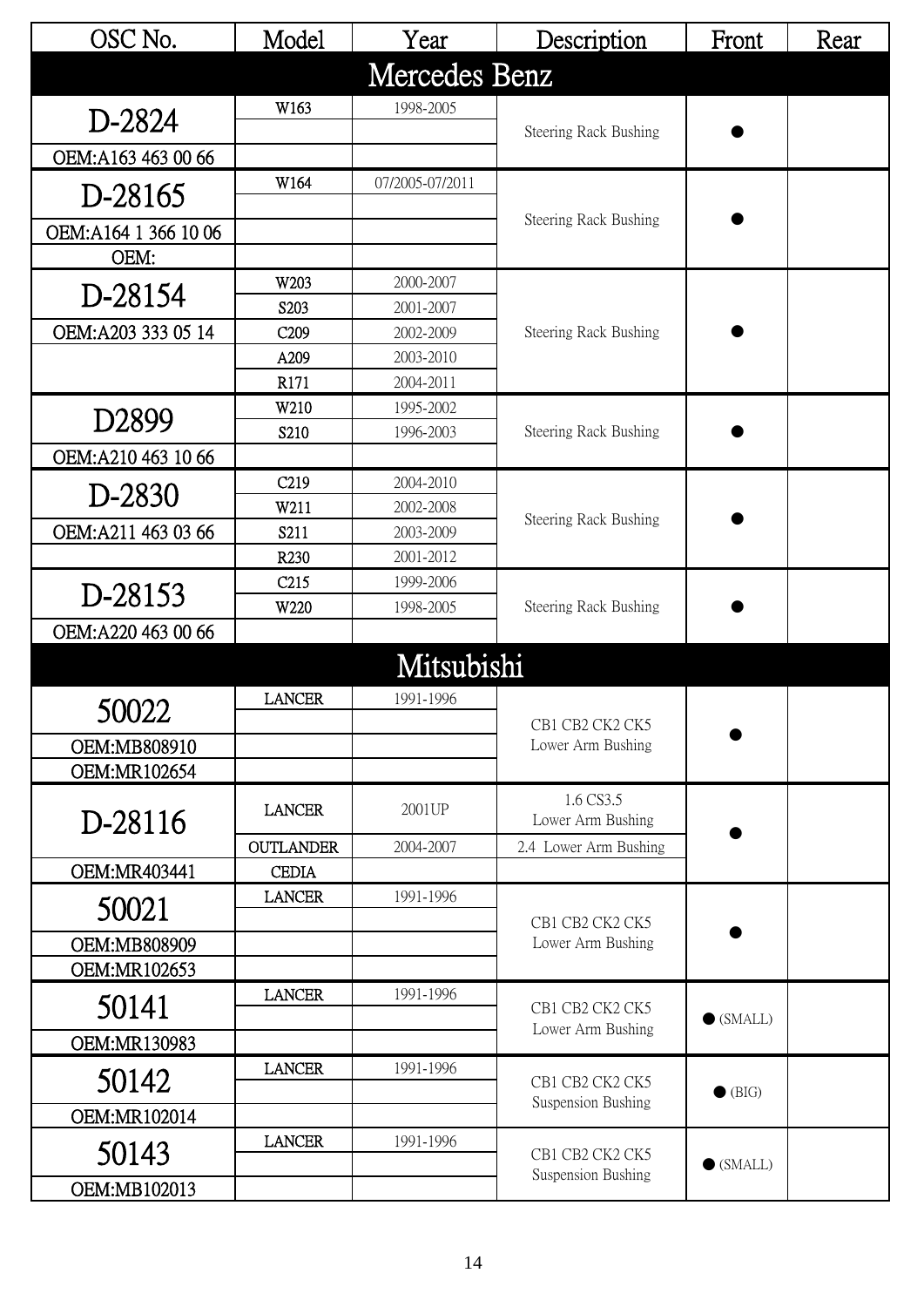| OSC No.      | Model                             | Year              | Description                                        | Front             | Rear |
|--------------|-----------------------------------|-------------------|----------------------------------------------------|-------------------|------|
|              |                                   | Mitsubishi        |                                                    |                   |      |
| D-2832       | <b>LANCER</b>                     | 2000-2009         | CS3 CS9                                            |                   |      |
|              |                                   |                   | <b>Steering Rack Bushing</b>                       |                   |      |
| OEM:MR403503 |                                   |                   |                                                    |                   |      |
| D-28180      | <b>COLT V</b>                     | 1996-2003         |                                                    |                   |      |
|              | <b>LANCER</b>                     | 1992-2001         | Suspension Bushing                                 |                   |      |
| OEM:MB403464 | FTO coupe                         | 1996-2003         |                                                    |                   |      |
| D-28116      | <b>VIRAGE</b><br><b>OUTLANDER</b> | 2001<br>2004-2007 | CS3 CS5 Lower Arm Bushing<br>2.4 Lower Arm Bushing | $\bullet$ (BIG)   |      |
| OEM:MB403441 | <b>CEDIA</b>                      |                   |                                                    |                   |      |
|              | <b>VIRAGE</b>                     | 2001              |                                                    |                   |      |
| 50144        | <b>CEDIA</b>                      |                   | CS3 CS5                                            | $\bullet$ (SMALL) |      |
| OEM:MB403440 |                                   |                   | Lower Arm Bushing                                  |                   |      |
|              | <b>FREECA</b>                     | 1996              |                                                    |                   |      |
| 50145        | <b>STRADA</b>                     |                   | K14 K64                                            |                   |      |
| OEM:MB430462 |                                   |                   | Upper Arm Bushing                                  |                   |      |
| 50146        | <b>GALANT</b>                     | 1994-1999         |                                                    |                   |      |
|              |                                   |                   | E54 E55<br>Lower Arm Bushing                       | $\bullet$ (SMALL) |      |
| OEM:MB808556 |                                   |                   |                                                    |                   |      |
| 50147        | <b>GALANT</b>                     | 1994-1999         | E54 E55                                            |                   |      |
|              |                                   |                   | Lower Arm Bushing                                  | $\bullet$ (SMALL) |      |
| OEM:MR296296 |                                   |                   |                                                    |                   |      |
| 50148        | <b>GALANT</b>                     | 1994-1999         | E54 E55                                            | $\bullet$ (BIG)   |      |
|              |                                   |                   | Lower Arm Bushing                                  |                   |      |
| OEM:MR296319 | <b>GALANT</b>                     | 1994-1999         |                                                    |                   |      |
| 50149        | <b>ECLIPSE</b>                    | 1995-1999         | E54 E55                                            |                   |      |
| OEM:MB892320 |                                   |                   | Upper Arm Bushing                                  |                   |      |
|              | <b>LANCER</b>                     | 1992-2001         |                                                    |                   |      |
| 50150        |                                   |                   | CS3/CS5                                            |                   |      |
| OEM:MR403464 |                                   |                   | Suspension Bushing                                 |                   |      |
|              | <b>VIRAGE</b>                     | 2001              |                                                    |                   |      |
| 50023        | <b>CEDIA</b>                      |                   | CS3 CS5<br>Arm Bushing                             |                   |      |
| OEM:MR403485 |                                   |                   |                                                    |                   |      |
| D-28163      | <b>DELICA</b>                     | 1986-             | <b>P15V</b>                                        |                   |      |
|              | L300                              |                   | Upper Arm Bushing                                  | $\bullet$ (BIG)   |      |
| OEM:MB430200 |                                   |                   |                                                    |                   |      |
| D-28162      | <b>DELICA</b>                     | 1989-1999         | L300 P15V                                          |                   |      |
|              | L300                              | 1986-             | Upper Arm Bushing                                  | $\bullet$ (SMALL) |      |
| OEM:MB430201 |                                   |                   |                                                    |                   |      |
| 50151        | Space Wagon<br>Nimbus Savin       | 1997-2004         | N84                                                | $\bullet$ (BIG)   |      |
| OEM:MR316074 |                                   |                   | Lower Arm Bushing                                  |                   |      |
|              | Space Wagon                       | 1997-2004         |                                                    |                   |      |
| 50152        | Nimbus Savin                      |                   | N84                                                | $\bullet$ (SMALL) |      |
| OEM:MR589033 |                                   |                   | Lower Arm Bushing                                  |                   |      |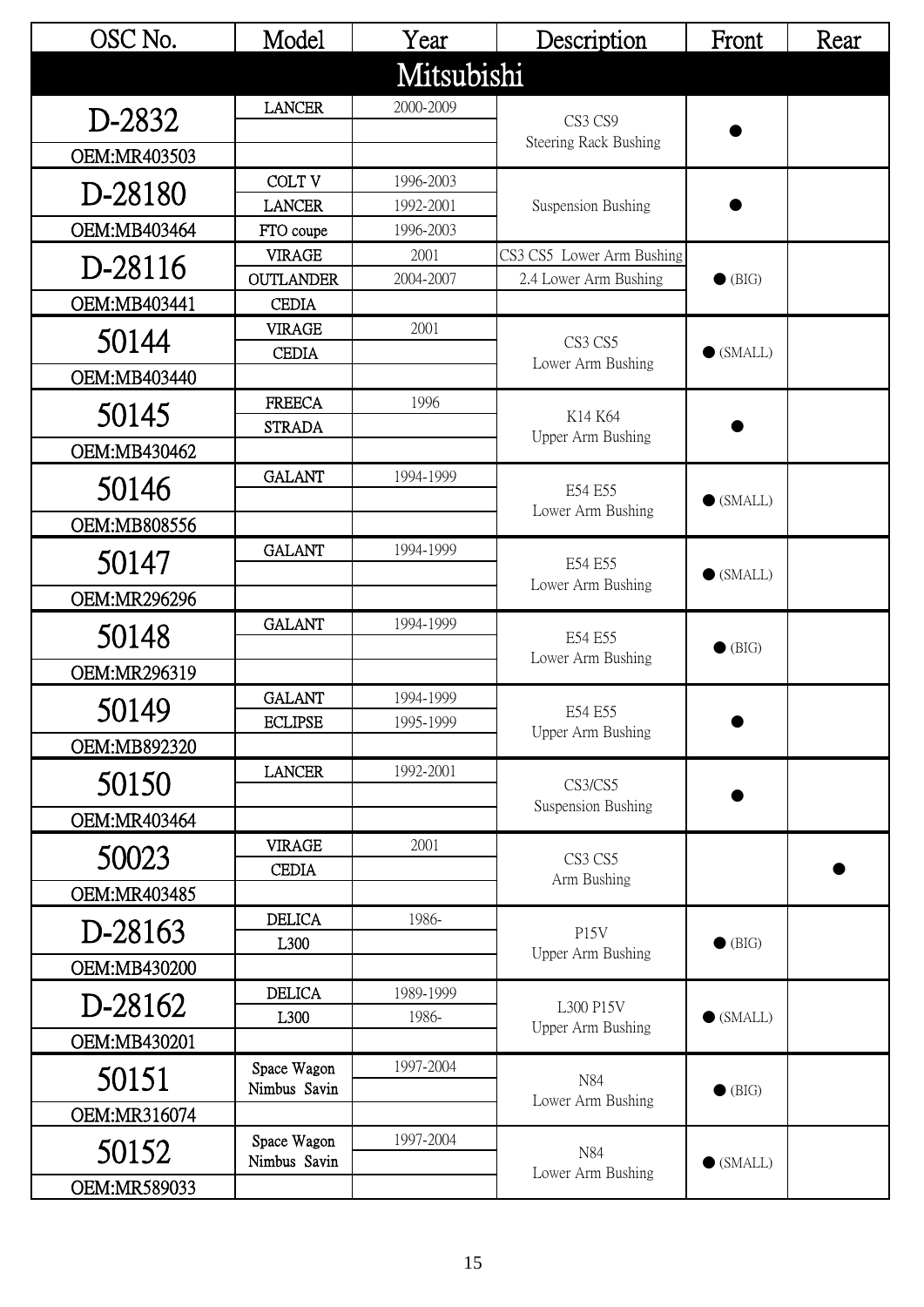| OSC No.             | Model                           | Year       | Description                               | Front                   | Rear |
|---------------------|---------------------------------|------------|-------------------------------------------|-------------------------|------|
|                     |                                 | Mitsubishi |                                           |                         |      |
| 50153               | <b>ECLIPSE</b>                  | 1990-1994  | E12                                       |                         |      |
|                     |                                 |            | Lower Arm Bushing                         | $\bullet$ (BIG)         |      |
| OEM:MB303680        |                                 |            |                                           |                         |      |
|                     | <b>ECLIPSE</b>                  | 2006       |                                           |                         |      |
| 50154               | <b>GALANT</b><br><b>GRUNDER</b> | 2004-2009  | Lower Arm Bushing                         | $\bullet$ (BIG)         |      |
| OEM:MN184123        |                                 |            |                                           |                         |      |
|                     | <b>ECLIPSE</b>                  | 2006       |                                           |                         |      |
| 50155               | <b>GALANT</b>                   | 2004-2009  | Lower Arm Bushing                         | $\bullet$ (SMALL)       |      |
| OEM:MN161705        | <b>GRUNDER</b>                  |            |                                           |                         |      |
|                     | <b>PAJERO</b>                   | 1993-2000  |                                           |                         |      |
| 50156               |                                 |            | V43 V45 3.0L<br>Lower Arm Bushing         |                         |      |
| OEM:MR112891        |                                 |            |                                           |                         |      |
| 50157               | <b>PAJERO</b>                   | 1983-2000  | K77 STRADA 4WD<br>Lower Arm Bushing       |                         |      |
|                     |                                 |            |                                           | $\bullet$ (BIG)         |      |
| OEM:MB109662        |                                 |            |                                           |                         |      |
| 50158               | <b>PAJERO</b>                   | 1982-2000  | V24 V26 V44 V46<br>Lower Arm Bushing      | $\bullet$ (SMALL)       |      |
| OEM:MB109684        |                                 |            |                                           |                         |      |
|                     | <b>PAJERO</b>                   |            | V43 Link Bushing                          |                         |      |
| D-28146             | <b>PAJERO</b>                   |            | V14W V55W Link Bushing                    |                         |      |
| OEM:MB598098        | <b>PAJERO</b>                   |            | Link Bushing                              |                         |      |
| OEM:MB831039        | L200/TRITON                     |            | Link Bushing                              |                         |      |
| OEM:MR296507        | <b>MONTERO</b><br><b>SPORT</b>  |            | Link Bushing                              |                         |      |
| OEM:MR344624        | <b>CHALLENGER</b>               |            | K94W/K96F Link Bushing                    |                         |      |
|                     | <b>OUTLANDER</b>                | 2006-2012  |                                           |                         |      |
| D-28192             |                                 |            | 2.4L 3.0 CW5W CE6W                        |                         |      |
| OEM:4156A004        |                                 |            | Stabilizer Shaft Rubber                   |                         |      |
| OEM:4056A079        |                                 |            |                                           |                         |      |
| D-28128             | <b>VERYCA</b>                   | 2000Up     | 1.2L Steering Rack Bushing                |                         |      |
| <b>OEM:MR223335</b> |                                 |            |                                           |                         |      |
|                     | <b>OUTLANDER</b>                | 2007-2012  |                                           |                         |      |
| D-28195             |                                 |            | 3.0L CW5W CW6W<br>Stabilizer Shaft Rubber |                         |      |
| OEM:4156A028        |                                 |            |                                           |                         |      |
| D-28201             | <b>GRUNDER</b>                  | 2004-2009  | 2.4L GL24 Steering Rack                   | $\bullet$ (oval-shaped) |      |
| OEM:                |                                 |            | <b>Bushing</b>                            |                         |      |
|                     | <b>GRUNDER</b>                  | 2004-2009  |                                           |                         |      |
| D-28202             |                                 |            | 2.4L GL24<br><b>Steering Rack Bushing</b> | $\bullet$ (ID12.2)      |      |
| OEM:                |                                 |            |                                           |                         |      |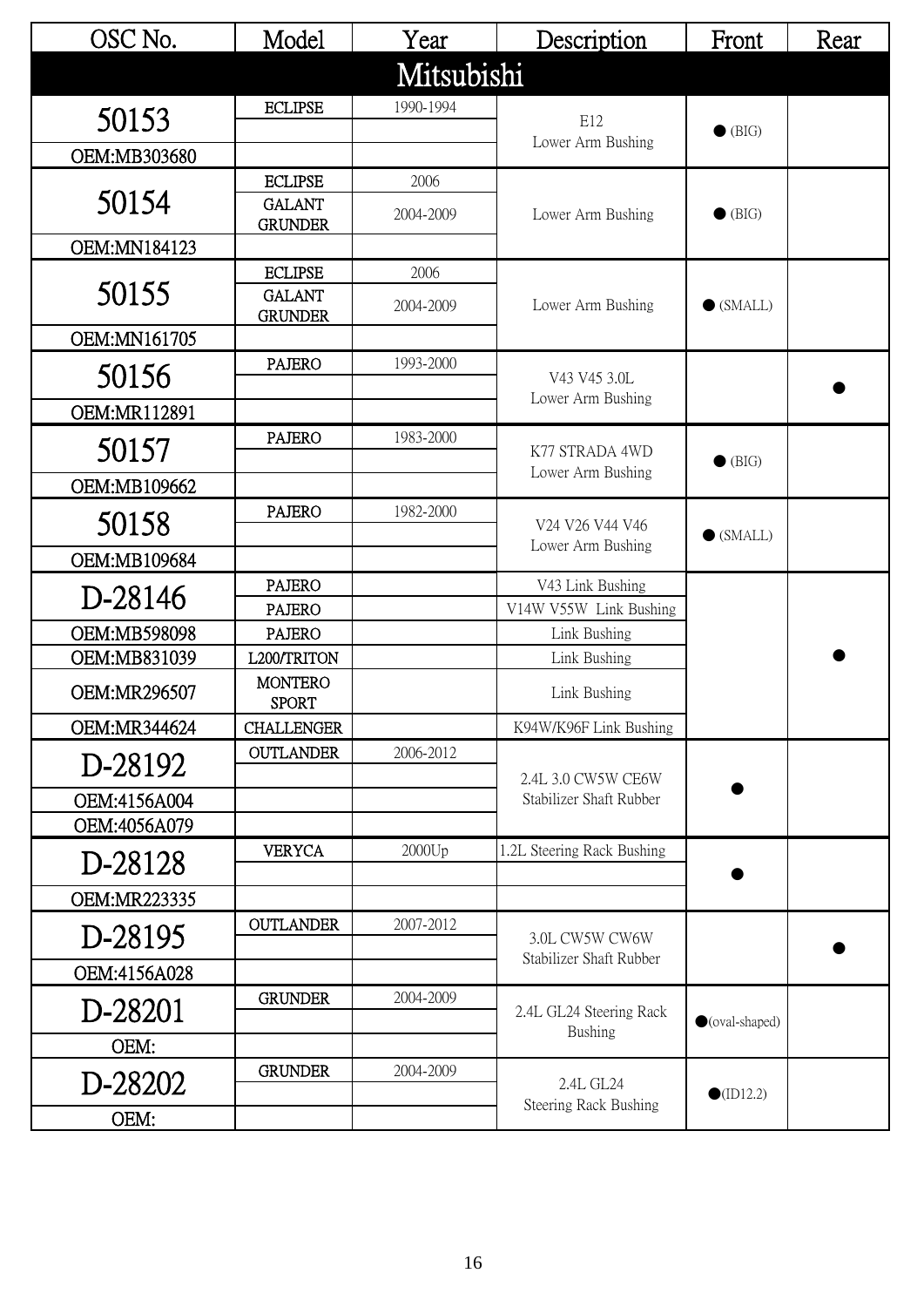| OSC No.         | Model                          | Year                   | Description                                                                                                                 | Front             | Rear |
|-----------------|--------------------------------|------------------------|-----------------------------------------------------------------------------------------------------------------------------|-------------------|------|
|                 |                                | Mitsubishi             |                                                                                                                             |                   |      |
|                 | <b>LANCER FORTIS</b>           | 2007UP                 | 1.8L/2.0L Steering Rack                                                                                                     |                   |      |
| D-28264         | <b>OUTLANDER</b>               | 2008UP                 | 2.4L Steering Rack Bushing                                                                                                  |                   |      |
| OEM:4410A300    |                                |                        |                                                                                                                             |                   |      |
| OEM:MN101388    |                                |                        |                                                                                                                             |                   |      |
| 50237           | <b>LANCER</b>                  | 1993-2000              | Adtustable Rear Upper Contol                                                                                                |                   |      |
| OEM:            |                                |                        | Arm                                                                                                                         |                   |      |
|                 | <b>LANCER</b>                  | 1993-2000              |                                                                                                                             |                   |      |
| 50238           |                                |                        | Adtustable Rear Lower Contol<br>Arm                                                                                         |                   |      |
| OEM:            |                                |                        |                                                                                                                             |                   |      |
| 50239           | <b>LANCER</b>                  | 2001-2011              |                                                                                                                             |                   |      |
|                 | <b>FORTIS</b>                  |                        |                                                                                                                             |                   |      |
| OEM:            |                                |                        | Adtustable Rear Upper Contol<br>Arm<br>Adtustable Rear Lower Contol<br>Arm<br>Arm<br>Lower Arm Bushing<br>Lower Arm Bushing |                   |      |
| 50240           | <b>LANCER</b>                  | 2001-2011              |                                                                                                                             |                   |      |
|                 | <b>FORTIS</b>                  |                        |                                                                                                                             |                   |      |
| OEM:            |                                |                        |                                                                                                                             |                   |      |
| 50239           | <b>OUTLANDER</b>               | 2004-2011              | Adtustable Rear Upper Contol                                                                                                |                   |      |
|                 |                                |                        |                                                                                                                             |                   |      |
| OEM:            |                                |                        |                                                                                                                             |                   |      |
|                 |                                | Nissan                 |                                                                                                                             |                   |      |
| 50057           | <b>ALTIMA</b>                  | 1986-1994              |                                                                                                                             |                   |      |
|                 | <b>PATHFINDER</b>              | 1995-2005              |                                                                                                                             | $\bullet$ (BIG)   |      |
| OEM:54570-52F10 | TERRANO R50                    | 1997-2003              |                                                                                                                             |                   |      |
| 50058           | <b>ALTIMA</b>                  | 1986-1994              |                                                                                                                             |                   |      |
|                 | <b>PATHFINDER</b>              | 1995-2005              |                                                                                                                             | $\bullet$ (SMALL) |      |
| OEM:54590-0W001 | TERRANO R50                    | 1997-2003              |                                                                                                                             |                   |      |
| 50017           | 100 NX                         | 1990-1994              |                                                                                                                             |                   |      |
| OEM:56112-58Y00 | <b>ALMERA</b><br><b>MAXIMA</b> | 1995-2000              |                                                                                                                             |                   |      |
|                 | <b>PRAIRIE</b>                 | 1988-1994<br>1988-1994 | Rubber Bushing                                                                                                              |                   |      |
|                 | <b>PRIMERA</b>                 | 1990-2002              |                                                                                                                             |                   |      |
|                 | <b>PULSAR</b>                  | 1990-1995              |                                                                                                                             |                   |      |
|                 | <b>SUNNY</b>                   | 1986-1995              |                                                                                                                             |                   |      |
|                 | 100 NX                         | 1990-1994              |                                                                                                                             |                   |      |
| D-28146         | 200SX                          | 1988-1999              |                                                                                                                             |                   |      |
|                 | <b>BLUEBIRD</b>                | 1983-1990              |                                                                                                                             |                   |      |
|                 | <b>ALMERA</b>                  | 1995-2000              |                                                                                                                             |                   |      |
|                 | <b>MAXIMA</b>                  | 1988-1994              | Rubber Bushing                                                                                                              |                   |      |
|                 | <b>PRAIRIE</b>                 | 1989-1992              |                                                                                                                             |                   |      |
|                 | <b>PRIMERA</b>                 | 1990-1998              |                                                                                                                             |                   |      |
|                 | <b>PULSAR</b>                  | 1990-1995              |                                                                                                                             |                   |      |
| OEM:56112-V0100 | <b>SUNNY</b>                   | 1986-1995              |                                                                                                                             |                   |      |
| D-28188         | X-TRAIL                        | 2002-2006              | T30 (18m/m)                                                                                                                 |                   |      |
| OEM:54613-8H518 |                                |                        | Stabilizer Shaft Rubber                                                                                                     |                   |      |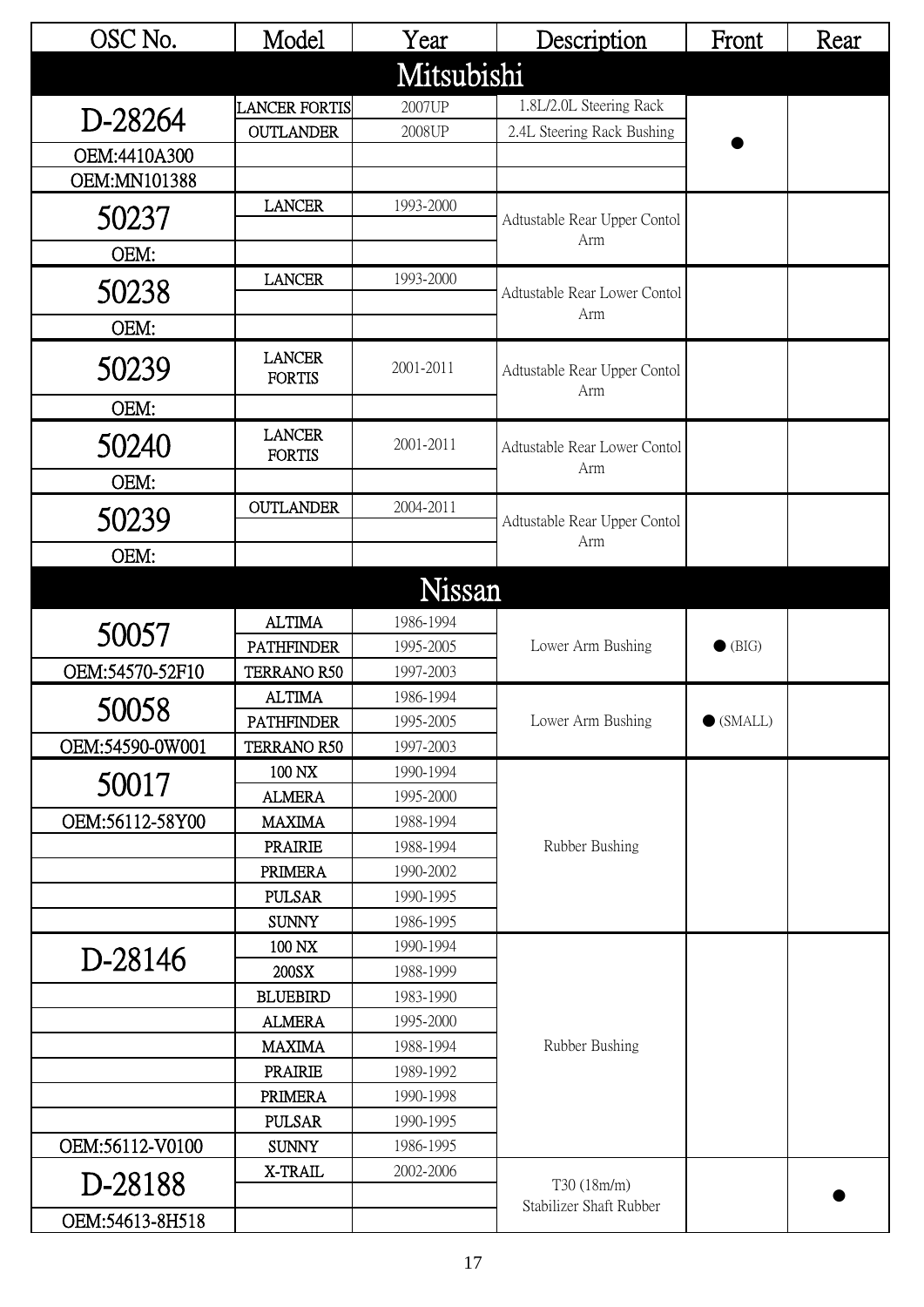| OSC No.         | Model                   | Year                   | Description                                    | Front             | Rear |
|-----------------|-------------------------|------------------------|------------------------------------------------|-------------------|------|
|                 |                         | Nissan                 |                                                |                   |      |
| D-28190         | X-TRAIL                 | 2002-2006              | T30 (25m/m)<br>Stabilizer Shaft Rubber         |                   |      |
|                 | PRIMERA                 |                        | P12(25m/m)<br>Stabilizer Shaft Rubber          |                   |      |
| OEM:54613-8H318 |                         |                        |                                                |                   |      |
| OEM:54613-AU718 |                         |                        |                                                |                   |      |
| D-28189         | <b>SERENA</b>           | 2000-2005              | Stabilizer Shaft Rubber                        |                   |      |
| OEM:54613-5V002 |                         |                        |                                                |                   |      |
|                 | <b>TIIDA</b>            | 2005-2010              |                                                |                   |      |
| D-28176         | <b>LATIO</b>            | 2005-2006              | Lower Arm Bushing                              |                   |      |
| OEM:54570-EE500 | <b>VERSA</b>            | 2005-2006              |                                                |                   |      |
|                 | <b>SENTRA</b>           | 1990-1997              | B13, B13X, B14, B14X, N14,                     |                   |      |
| 50001           |                         |                        | N15, Y10, CY10, E20, HY10,                     | $\bullet$ (Power) |      |
|                 |                         |                        | <b>Y10X</b><br>Grommet Steering Rack           |                   |      |
| OEM:54445-52Y00 | <b>CEFIRO</b>           |                        |                                                |                   |      |
| D-28104         | <b>MAXIMA</b>           | 1995-1999<br>1995-1999 | A32 WA32 EVN30 N30 M12                         | $\bullet$ (Power) |      |
| OEM:54445-31U00 |                         |                        | Grommet Steering Rack                          |                   |      |
|                 | <b>CEFIRO</b>           | 1995-1999              |                                                |                   |      |
| D-28103         | <b>MAXIMA</b>           | 1995-1999              | A32 WA32 EVN30 N30 M12                         | $\bullet$ (Power) |      |
| OEM:54444-31U01 |                         |                        | Grommet Steering Rack                          |                   |      |
| 50002           | <b>SUNNY</b>            | 1991-1999              | B13, B13X, B14X, N14, N15,                     |                   |      |
|                 |                         |                        | Y10, CY10, HY10, Y10X<br>Grommet Steering Rack | $\bullet$ (Power) |      |
| OEM:54444-50Y10 |                         |                        |                                                |                   |      |
| 50059           |                         |                        | B13, B14, B14X, N15, Y10,<br>E20, R11          | $\bullet$ (Power) |      |
| OEM:54444-50Y11 |                         |                        | Grommet Steering Rack                          |                   |      |
| 50060           |                         |                        | B15, G10, N16, N16G, Y11                       |                   |      |
| OEM:54445-4M400 |                         |                        | Grommet Steering Rack                          |                   |      |
| 50016           | <b>CEFIRO</b>           | 1995-1999              | A32 U13 (19m/m)                                |                   |      |
|                 |                         |                        | Stabilizer Shaft Rubber                        |                   |      |
| OEM:54613-0E015 |                         |                        |                                                |                   |      |
| 50061           | 100 NX<br><b>ALMERA</b> | 1990-1994<br>1995-2000 |                                                |                   |      |
|                 | <b>CHERRY</b>           | 1983-1985              | Control Arm Bushing                            | $\bullet$ (BIG)   |      |
|                 | <b>PULSAR</b>           | 1990-1995              |                                                |                   |      |
| OEM:54570-50A10 | <b>SUNNY</b>            | 1982-2000              |                                                |                   |      |
|                 | <b>SUNNY</b>            | 1986-1990              |                                                |                   |      |
| 50062           | <b>SENTRA</b>           | 1986-1990              | <b>B12</b>                                     |                   |      |
| OEM:54560-50A00 |                         |                        | Control Arm Bushing                            | $\bullet$ (SMALL) |      |
| OEM:54560-50Y10 |                         |                        |                                                |                   |      |
|                 | <b>SUNNY</b>            | 1991-1994              |                                                |                   |      |
| 50063           | <b>SENTRA</b>           | 1991-1994              | B13 ALMERA N15<br>Arm Bushing                  | $\bullet$ (BIG)   |      |
| OEM:54570-50Y11 |                         |                        |                                                |                   |      |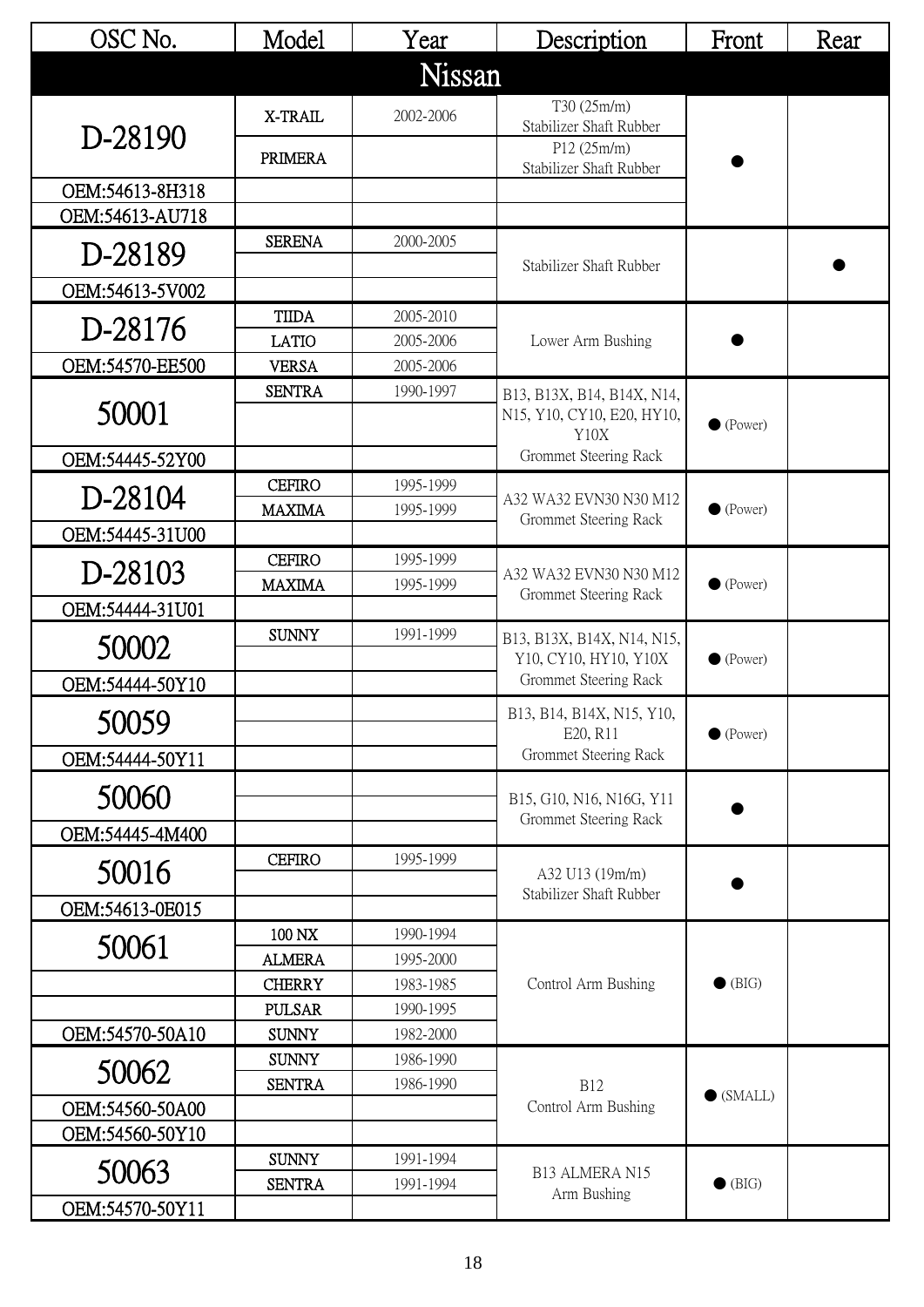| OSC No.         | Model                         | Year                   | Description                          | Front             | Rear |
|-----------------|-------------------------------|------------------------|--------------------------------------|-------------------|------|
|                 |                               | Nissan                 |                                      |                   |      |
| 50064           | <b>SUNNY</b>                  | 1995-2000              |                                      |                   |      |
|                 | <b>SENTRA</b>                 | 1995-2000              | B14 ALMERA N15<br>Arm Bushing        | $\bullet$ (BIG)   |      |
| OEM:54570-0M010 |                               |                        |                                      |                   |      |
| 50065           | <b>SUNNY</b>                  | 1991-1994              | B13 ALMERA N15                       |                   |      |
|                 | <b>SENTRA</b>                 | 1991-1994              | Arm Bushing                          | $\bullet$ (SMALL) |      |
| OEM:54560-50Y10 |                               |                        |                                      |                   |      |
| 50066           | <b>SUNNY</b><br><b>SENTRA</b> | 1995-2000<br>1995-2000 | <b>B14</b>                           | $\bullet$ (SMALL) |      |
| OEM:54560-50Y10 |                               |                        | Control Arm Bushing                  |                   |      |
|                 | <b>PRIMERA</b>                | 1990-1996              |                                      |                   |      |
| 50067           |                               |                        | P10                                  | $\bullet$ (BIG)   |      |
| OEM:54570-50J00 |                               |                        | Lower Arm Bushing                    |                   |      |
|                 | <b>PRIMERA</b>                | 1990-2002              |                                      |                   |      |
| 50068           |                               |                        | U11 U12 A32 A33<br>Lower Arm Bushing | $\bullet$ (SMALL) |      |
| OEM:54590-01E00 |                               |                        |                                      |                   |      |
| 50069           | <b>MARCH</b>                  | 1992-2003              | K11 Z10                              | $\bullet$ (BIG)   |      |
|                 |                               |                        | Lower Arm Bushing                    |                   |      |
| OEM:54476-41B02 |                               |                        |                                      |                   |      |
| 50070           | <b>MARCH</b>                  | 1992-2003              | K11 Z10                              |                   |      |
| OEM:54560-17B01 |                               |                        | Lower Arm Bushing                    | $\bullet$ (SMALL) |      |
|                 | <b>SUNNY</b>                  | 2000-2005              | Arm Bushing                          | $\bullet$ (BIG)   |      |
| 50071           | <b>SENTRA</b>                 | 2000-2005              | FB15 Arm Bushing                     | $\bullet$ (BIG)   |      |
| OEM:54570-0M010 | P <sub>12</sub>               |                        | Lower Arm Bushing                    |                   |      |
|                 | <b>LATIO</b>                  | 2006-2010              |                                      |                   |      |
| D-28176         |                               |                        | TIIDA SC11 C11                       |                   |      |
| OEM:54570-EE500 |                               |                        | Lower Arm Bushing                    |                   |      |
| OEM:54570-ED00A |                               |                        |                                      |                   |      |
| 50073           | <b>LATIO</b>                  | 2006-2010              | TIIDA SC11 C11                       |                   |      |
|                 |                               |                        | Lower Arm Bushing                    | $\bullet$ (SMALL) |      |
| OEM:54570-EE530 |                               |                        |                                      |                   |      |
| 50074           | X-TRAIL                       | 2002-2009              | T <sub>30</sub>                      | $\bullet$ (SMALL) |      |
| OEM:54560-8H300 |                               |                        | Lower Arm Bushing                    |                   |      |
|                 | X-TRAIL                       | 2002-2009              |                                      |                   |      |
| 50075           |                               |                        | <b>T30</b>                           | $\bullet$ (BIG)   |      |
| OEM:54570-8H300 |                               |                        | Lower Arm Bushing                    |                   |      |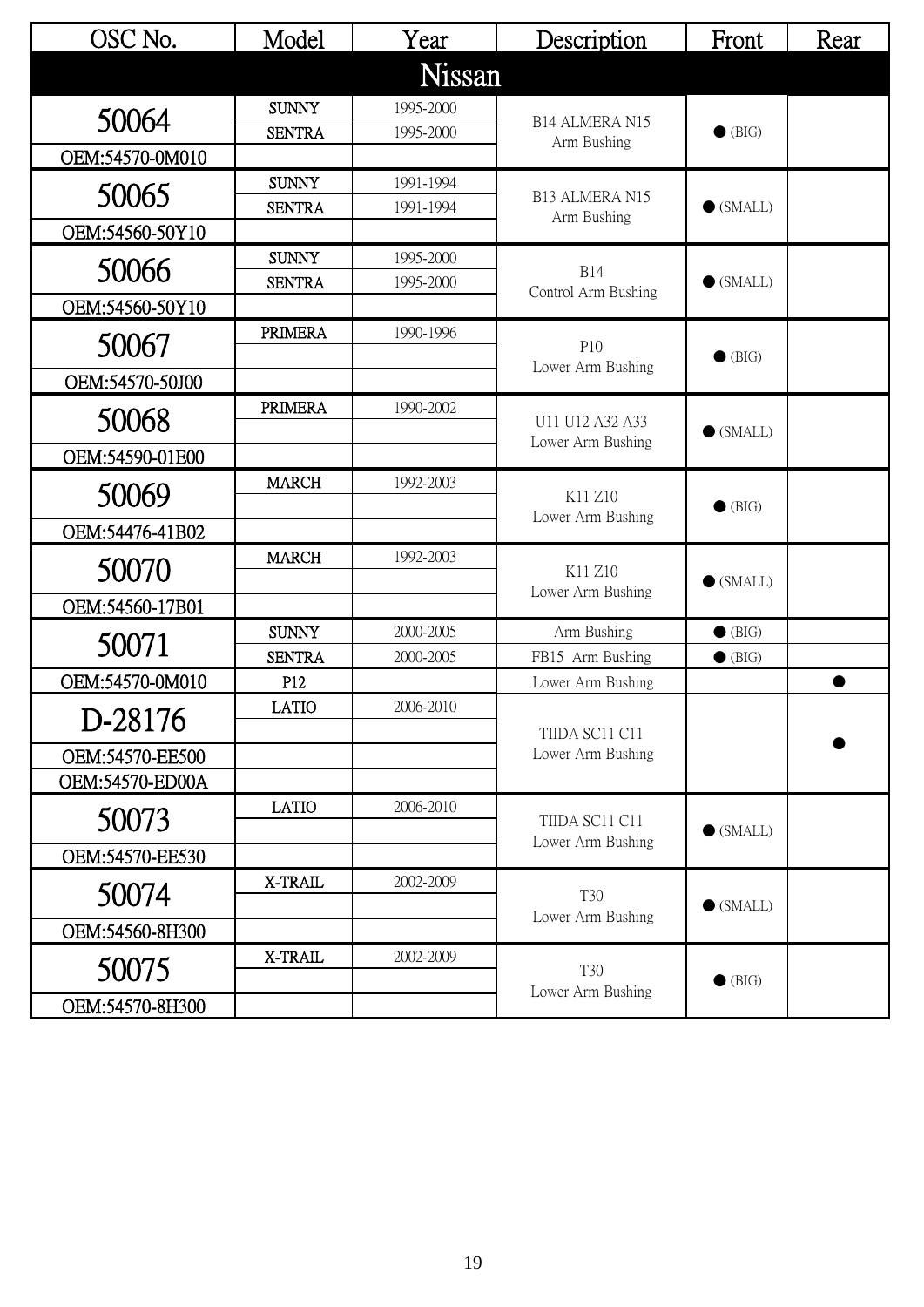| OSC No.         | Model           | Year      | Description                         | Front                            | Rear |
|-----------------|-----------------|-----------|-------------------------------------|----------------------------------|------|
|                 |                 | Nissan    |                                     |                                  |      |
| 50076           | <b>CEFIRO</b>   | 1995-1999 | MAXIMA A32 J30<br>Lower Arm Bushing |                                  |      |
| OEM:54570-85E20 | <b>BLUEBIRD</b> | 1991-1995 |                                     | $\bullet$ (BIG)                  |      |
|                 | PRESAGE         | 1998-2003 | Lower Arm Bushing                   |                                  |      |
|                 | <b>BASSARA</b>  | 1999-2003 |                                     |                                  |      |
| 50077           | <b>QUEST</b>    |           | V40 V41<br>Lower Arm Bushing        | $\bullet$ (SMALL)                |      |
| OEM:54560-67B00 |                 |           |                                     |                                  |      |
| 50078           | <b>MAXIMA</b>   | 1997-2003 | A33 CA33                            | $\bullet$ (BIG)(LH)              |      |
| OEM:54501-2Y411 |                 |           | Lower Arm Bushing                   | (BRACKET)                        |      |
| OEM:54501-2Y412 |                 |           |                                     |                                  |      |
| 50079           | <b>MAXIMA</b>   | 2000-2003 | A33 CA33                            | $\bullet$ (BIG)(LH)<br>(BRACKET) |      |
| OEM:54500-2Y411 |                 |           | Lower Arm Bushing                   |                                  |      |
| OEM:54500-2Y412 |                 |           |                                     |                                  |      |
| 50080           | <b>TEANA</b>    | 2003-2008 | J31<br>Lower Arm Bushing            |                                  |      |
| OEM:54560-CA000 |                 |           |                                     |                                  |      |
| 50081           | <b>PATROL</b>   | 1988-1995 | Y60 Y61<br>Lower Arm Bushing        | $\bullet$ (SMALL)                |      |
| OEM:54560-VC000 |                 |           |                                     |                                  |      |
| 50082           | <b>PATROL</b>   | 1988-1998 | Y60 TY61                            |                                  |      |
| OEM:55135-01J10 |                 |           | Suspension Bushing                  |                                  |      |
|                 | <b>CUBE</b>     | 2002-2008 |                                     |                                  |      |
| D-28193         | <b>TIDA</b>     | 2005-     |                                     |                                  |      |
|                 | <b>MARCH</b>    | 2002-     | MARCH K12 TIIDA C11                 |                                  |      |
|                 | <b>BLUEBIRD</b> | 2005-2009 | Suspension Bushing                  |                                  |      |
|                 | <b>MICRA</b>    | 2005-     |                                     |                                  |      |
| OEM:55501-1U600 | <b>VERSA</b>    | 2006-     |                                     |                                  |      |
| D-28187         | <b>TEANA</b>    | 2004-2009 | 2.0L/2.3L/3.5L J31                  |                                  |      |
| OEM:54444-CA000 |                 |           | <b>Steering Rack Bushing</b>        |                                  |      |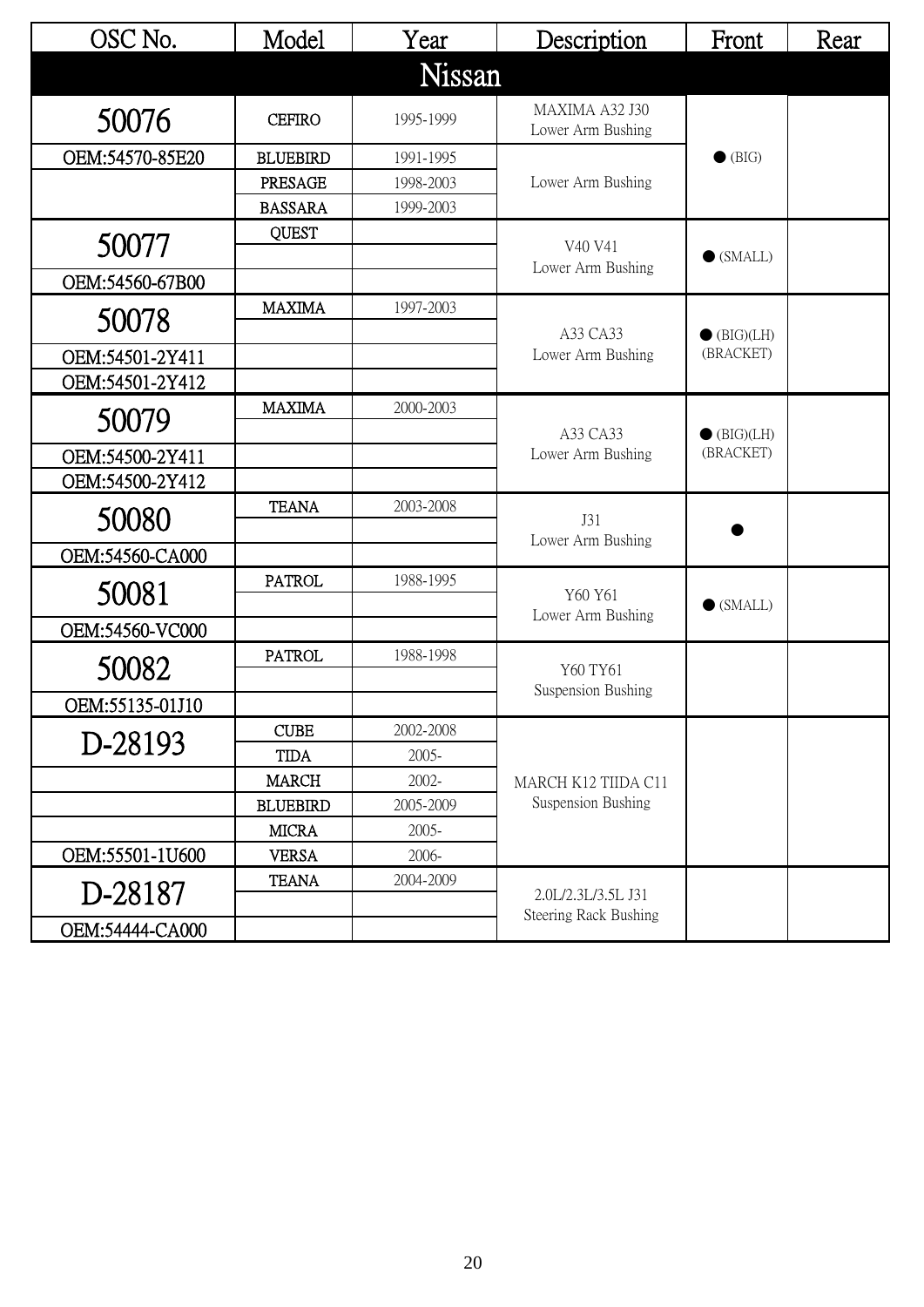| OSC No.                    | Model         | Year      | Description       | Front             | Rear |
|----------------------------|---------------|-----------|-------------------|-------------------|------|
|                            |               | Opel      |                   |                   |      |
|                            | <b>ASTRA</b>  | 1991-2005 |                   |                   |      |
| 50170                      | <b>VECTRA</b> | 1988-1995 |                   |                   |      |
|                            |               |           |                   |                   |      |
| OEM:352347                 |               |           |                   |                   |      |
| OEM:352348                 |               |           | Lower Arm Bushing | $\bullet$ (BIG)   |      |
| OEM:352352<br>OEM:90268463 |               |           |                   |                   |      |
| OEM:90288082               |               |           |                   |                   |      |
| OEM:90373264               |               |           |                   |                   |      |
|                            | <b>ASTRA</b>  | 1991-2005 |                   |                   |      |
| 50171                      | <b>VECTRA</b> | 1988-1995 |                   |                   |      |
| OEM:352300                 |               |           |                   |                   |      |
| OEM:352346                 |               |           | Lower Arm Bushing | $\bullet$ (SMALL) |      |
| OEM:90288232               |               |           |                   |                   |      |
| OEM:90373778               |               |           |                   |                   |      |
| 50172                      | <b>OMEGA</b>  | 1986-1994 |                   |                   |      |
| OEM:352342                 |               |           |                   |                   |      |
| OEM:352343                 |               |           |                   | $\bullet$ (BIG)   |      |
| OEM:352355                 |               |           | Lower Arm Bushing |                   |      |
| OEM:90279437               |               |           |                   |                   |      |
| OEM:90288207               |               |           |                   |                   |      |
| OEM:90373854               |               |           |                   |                   |      |
| 50173                      | <b>OMEGA</b>  | 1986-1994 |                   |                   |      |
| OEM:352341                 |               |           | Lower Arm Bushing | $\bullet$ (SMALL) |      |
| OEM:90279193               |               |           |                   |                   |      |
|                            | <b>VECTRA</b> | 1995-2003 |                   |                   |      |
| 50174                      |               |           |                   |                   |      |
| OEM:352358                 |               |           | Lower Arm Bushing | $\bullet$ (BIG)   |      |
| OEM:352365                 |               |           |                   |                   |      |
| OEM:90468638               |               |           |                   |                   |      |
| OEM:90498740               |               |           |                   |                   |      |
| 50175                      | <b>VECTRA</b> | 1995-2003 |                   |                   |      |
| OEM:352323                 |               |           |                   |                   |      |
| OEM:352364                 |               |           |                   |                   |      |
| OEM:352357                 |               |           | Lower Arm Bushing | $\bullet$ (SMALL) |      |
| OEM:4566899                |               |           |                   |                   |      |
| OEM:90157161               |               |           |                   |                   |      |
| OEM:90498738               |               |           |                   |                   |      |
| OEM:90468636               |               |           |                   |                   |      |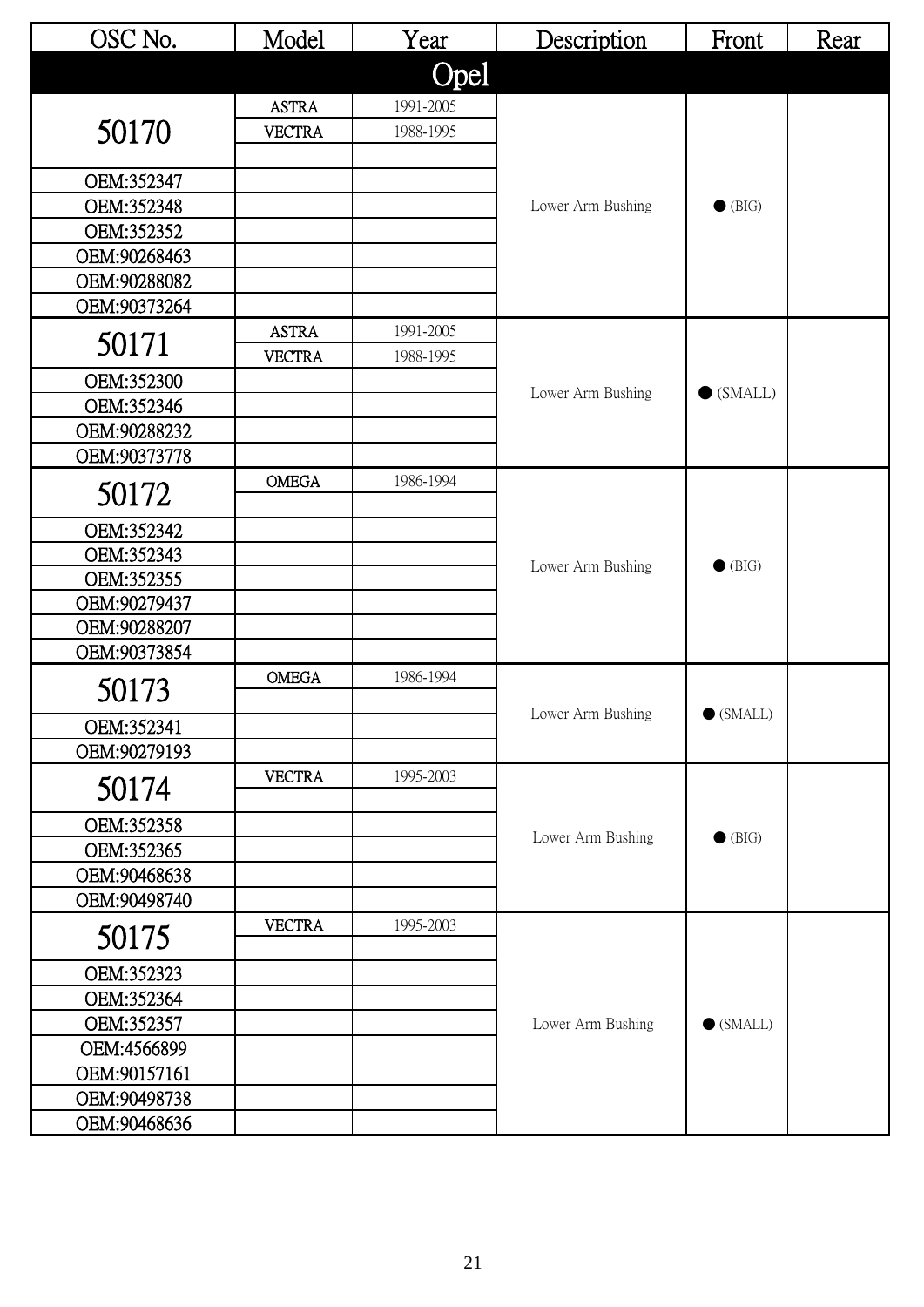| OSC No.         | Model           | Year      | Description                           | Front             | Rear |
|-----------------|-----------------|-----------|---------------------------------------|-------------------|------|
|                 |                 | Opel      |                                       |                   |      |
|                 | <b>OMEGA</b>    | 1993-2004 |                                       |                   |      |
| 50176           |                 |           |                                       |                   |      |
| OEM:352302      |                 |           | Lower Arm Bushing                     | $\bullet$ (BIG)   |      |
| OEM:90445565    |                 |           |                                       |                   |      |
| OEM:90576775    |                 |           |                                       |                   |      |
| 50177           | <b>OMEGA</b>    | 1993-2004 |                                       |                   |      |
| OEM:352303      |                 |           |                                       |                   |      |
| OEM:352457      |                 |           | Lower Arm Bushing                     | $\bullet$ (SMALL) |      |
| OEM:9156605     |                 |           |                                       |                   |      |
| OEM:90445571    |                 |           |                                       |                   |      |
|                 |                 | Peugeot   |                                       |                   |      |
|                 | 206             | 1998      |                                       |                   |      |
| 50208           |                 |           | Lower Arm Bushing                     | $\bullet$ (BIG)   |      |
| OEM:352577      |                 |           |                                       |                   |      |
| OEM:352392      |                 |           |                                       |                   |      |
| 50209           | 206             | 1998      |                                       |                   |      |
|                 | 307             | 2000      | Lower Arm Bushing                     | $\bullet$ (SMALL) |      |
| OEM:352376      | 308             | 2009      |                                       |                   |      |
| OEM:96239153    |                 |           |                                       |                   |      |
|                 |                 | Subaru    |                                       |                   |      |
| D-28234         | <b>FORESTER</b> | 2008-2013 | Stabilizer Shaft Rubber               |                   |      |
|                 | <b>LEGACY</b>   | 2003-2009 |                                       |                   |      |
| OEM:20414-AG070 | <b>OUTBACK</b>  | 2008-2009 |                                       |                   |      |
| D-28235         | <b>FORESTER</b> | 2008-2013 |                                       |                   |      |
|                 | <b>LEGACY</b>   | 2002-2009 |                                       |                   |      |
| OEM:20204-AG010 | <b>OUTBACK</b>  | 2008-2009 | Lower Arm Bushing                     |                   |      |
| OEM:20204-AG011 |                 |           |                                       |                   |      |
| OEM:20204-AG01B | <b>FORESTER</b> |           |                                       |                   |      |
| D-28236         | <b>LEGACY</b>   | 2007-2009 |                                       |                   |      |
| OEM:20254-AE03A | <b>OUTBACK</b>  | 1997-2009 | Lower Arm Bushing                     |                   |      |
| OEM:20254-AE050 |                 |           |                                       |                   |      |
|                 |                 | Suzuki    |                                       |                   |      |
|                 |                 |           |                                       |                   |      |
| 50187           | <b>ESCUDE</b>   | 1989-1998 | VITARA SE413 SE416<br>SV418 X90 SZ416 | $\bullet$ (BIG)   |      |
| OEM:09319-12044 |                 |           | Lower Arm Bushing                     |                   |      |
| 50188           | <b>ESCUDE</b>   | 1989-1998 | VITARA SE413 SE416                    |                   |      |
|                 |                 |           | SV418 X90 SZ416                       | $\bullet$ (SMALL) |      |
| OEM:09319-14007 |                 |           | Lower Arm Bushing                     |                   |      |
| 50189           | <b>ESCUDE</b>   | 1989-1998 | VITARA SE413 SE416<br>SV418 X90 SZ416 |                   |      |
| OEM:            |                 |           | Lower Arm Bushing                     |                   |      |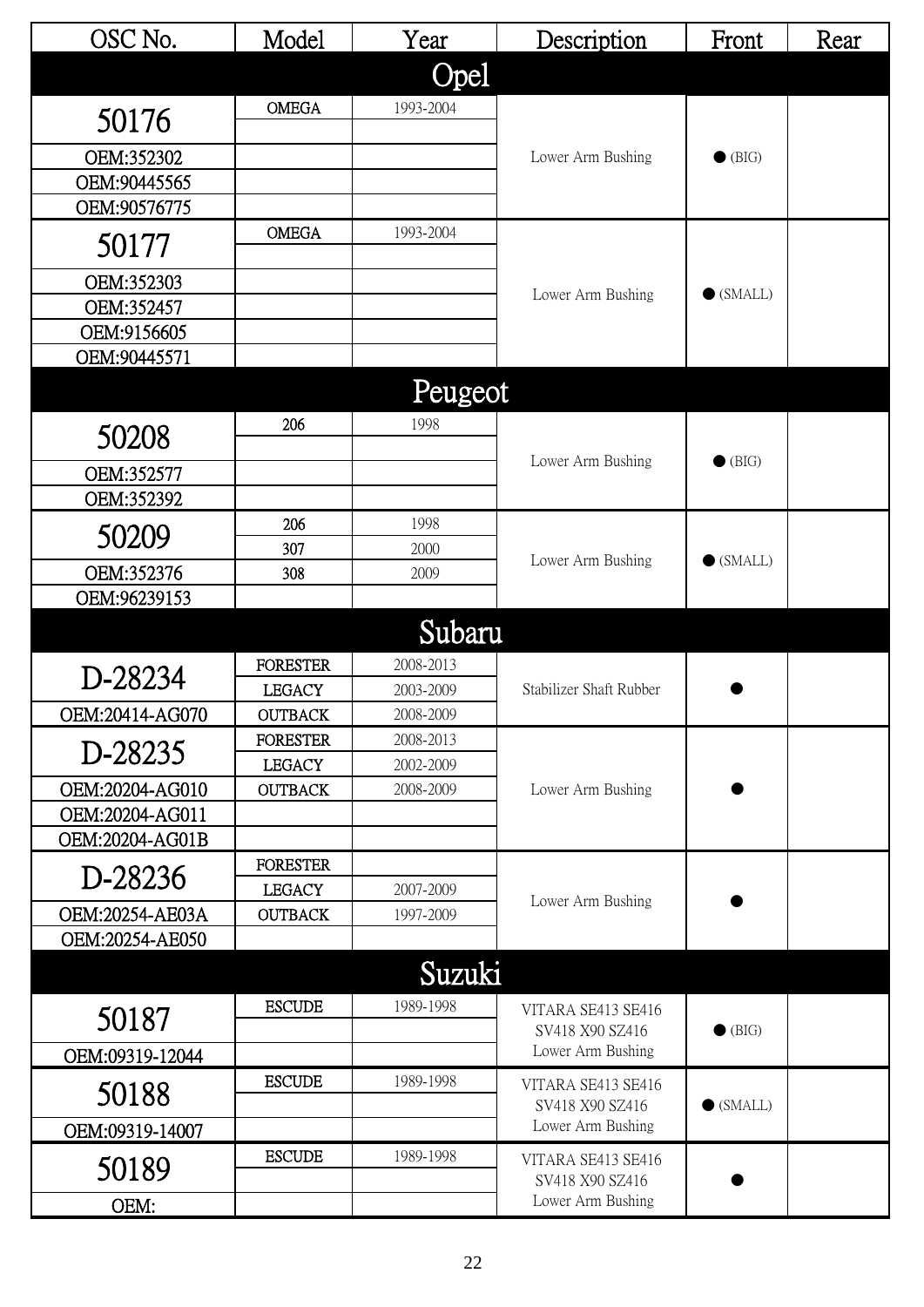| OSC No.         | Model         | Year      | Description                                    | Front             | Rear |
|-----------------|---------------|-----------|------------------------------------------------|-------------------|------|
|                 |               | Suzuki    |                                                |                   |      |
| 50190           | <b>BALENO</b> | 1995-2001 | ESTEEM SY413 SY415                             |                   |      |
| OEM:45540-60E00 |               |           | SY416 SY418 SY419<br>Lower Arm Bushing         | $\bullet$ (BIG)   |      |
| OEM:45540-60B02 |               |           |                                                |                   |      |
| 50191           | <b>LIANA</b>  | 2004      | RH413 RH416 RH418<br>Lower Arm Bushing         | $\bullet$ (BIG)   |      |
| OEM:45540-54G00 |               |           |                                                |                   |      |
| 50192           | <b>LIANA</b>  | 200       | RH413 RH416 RH418<br>Lower Arm Bushing         | $\bullet$ (SMALL) |      |
| OEM:45500-50810 |               |           |                                                |                   |      |
| 50193           | <b>SWIFT</b>  | 2005      |                                                |                   |      |
| OEM:45262-79J00 |               |           | Lower Arm Bushing                              | $\bullet$ (BIG)   |      |
| OEM:45540-62J00 |               |           |                                                |                   |      |
| OEM:45540-63J00 |               |           |                                                |                   |      |
| OEM:45540-57K00 | <b>SWIFT</b>  | 2005      |                                                |                   |      |
| 50194           |               |           | Lower Arm Bushing                              | $\bullet$ (SMALL) |      |
| OEM:45530-62J00 |               |           |                                                |                   |      |
| 50195           | <b>SWIFT</b>  | 2005      | Lower Arm Bushing                              |                   |      |
| OEM:45530-62J00 |               |           |                                                |                   |      |
| D-28248         | <b>ESCUDE</b> | 2006-2009 | <b>GARAND VITARA</b><br>Lower Arm Bushing      | $\bullet$ (BIG)   |      |
| OEM:45201-65J00 |               |           |                                                |                   |      |
| 50197           | <b>ESCUDE</b> | 2006-2009 | <b>GARAND VITARA</b><br>Lower Arm Bushing      | $\bullet$ (SMALL) |      |
| OEM:45261-65J00 |               |           |                                                |                   |      |
| 50198           | <b>JIMMY</b>  | 1998      |                                                |                   |      |
| OEM:46213-65D00 |               |           | SN413<br>Lower Arm Bushing                     | $\bullet$ (SMALL) |      |
| OEM:46213-65D01 |               |           |                                                |                   |      |
| OEM:09319-12047 |               |           |                                                |                   |      |
| D-28136         | <b>EVERY</b>  | 2002-2006 | CARRY SOLIO MA34 1.3L<br>Grommet Steering Rack |                   |      |
| OEM:48526-77A00 |               |           |                                                |                   |      |
| 50241           | <b>SWIFT</b>  | 1984-1994 | SF416 AJ14<br>Lower Arm Bushing                | $\bullet$ (SMALL) |      |
| OEM:45530-50G00 |               |           |                                                |                   |      |
| 50242           | <b>SWIFT</b>  | 1984-1994 | SF416 AJ14<br>Lower Arm Bushing                | $\bullet$ (BIG)   |      |
| OEM:45540-60E00 |               |           |                                                |                   |      |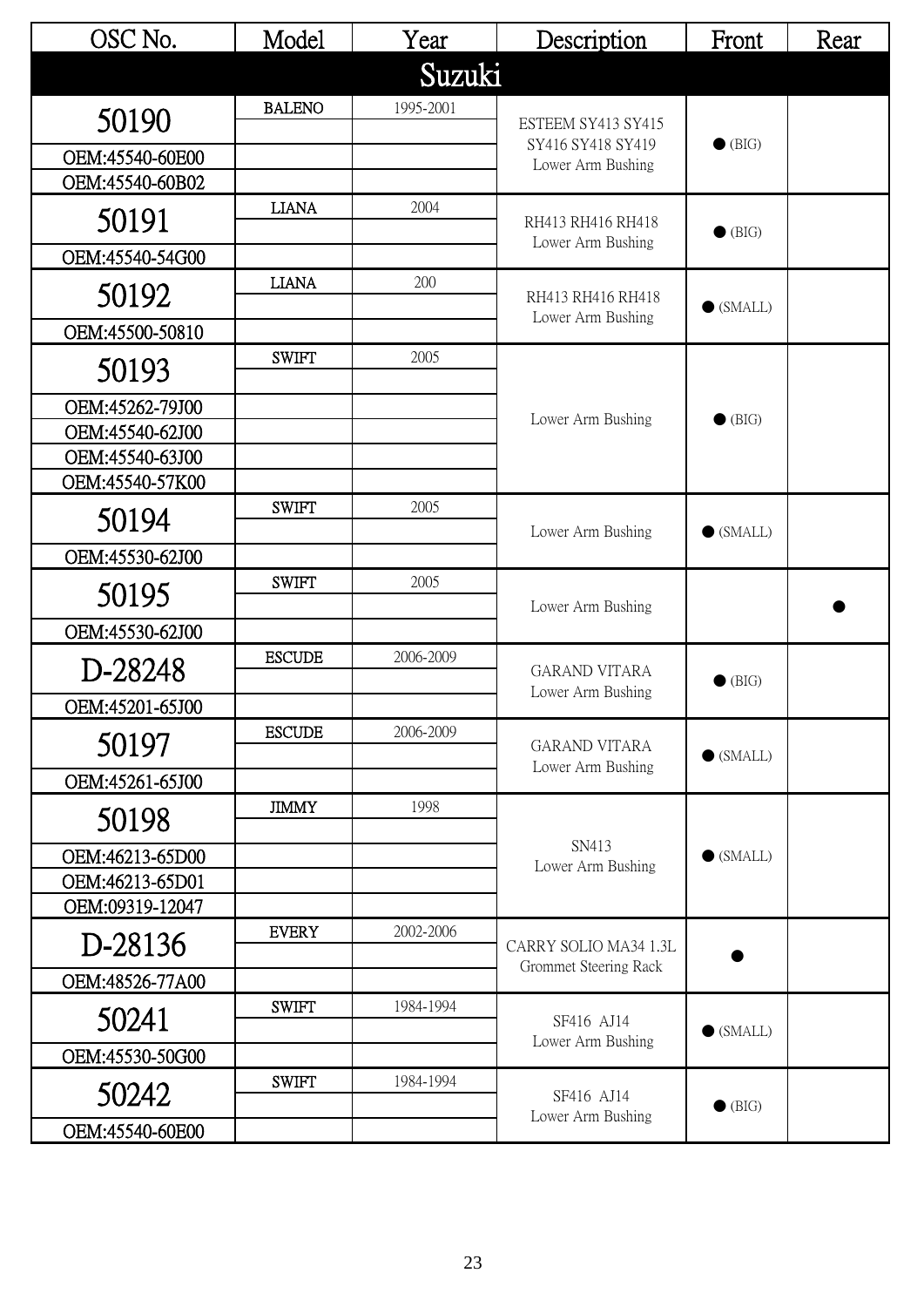| OSC No.                            | Model                          | Year                   | Description                                        | Front | Rear |
|------------------------------------|--------------------------------|------------------------|----------------------------------------------------|-------|------|
|                                    |                                | Toyota                 |                                                    |       |      |
| 50006                              | Crown                          | 1991-1999              | jzs133 JZS135 (24.2m/m)<br>Stabilizer Shaft Rubber |       |      |
| OEM:48815-30300                    | Majesta                        | 1991-1995              | JZS145 (24.2m/m)<br>Stabilizer Shaft Rubber        |       |      |
| 50007                              | Crown                          |                        | GS141, 143, 145 91.10 - 95.08                      |       |      |
| OEM:48815-30350                    | Majesta                        |                        | (31.5m/m)                                          |       |      |
|                                    |                                |                        | Stabilizer Shaft Rubber                            |       |      |
| 50008                              | Camry                          | 1991-1996              | SXV10 (15m/m)                                      |       |      |
| OEM:48815-33011                    |                                |                        | Stabilizer Shaft Rubber                            |       |      |
| 50009                              | Camry                          | 1996-2001              | SXV10 VCV10 (24m/m)                                |       |      |
| OEM:48815-33030                    |                                |                        | Stabilizer Shaft Rubber                            |       |      |
| 50010                              | Camry                          | 1996-2001              | SXV20, MCV20, SXV2#                                |       |      |
| OEM:48815-33040                    |                                |                        | Stabilizer Shaft Rubber                            |       |      |
| 50011                              | <b>COROLLA</b>                 | 1992-1997              | AE1 EE1 CE1<br>Link Bushing                        |       |      |
| OEM:48817-30020                    |                                |                        |                                                    |       |      |
|                                    | <b>CARINA</b>                  |                        |                                                    |       |      |
| D-28146                            | <b>CELICA</b>                  |                        | Link Bushing                                       |       |      |
| OEM:90948-01002<br>OEM:90948-01061 | <b>CORONA</b>                  |                        |                                                    |       |      |
|                                    | ACV30                          | 2001-2006              | <b>MCV30 ST215</b>                                 |       |      |
| 50012                              |                                |                        | (17m/m)Stabilizer Shaft                            |       |      |
| OEM:48818-21030                    |                                |                        | Rubber                                             |       |      |
| 50013                              | CAMRY10                        | 1991-1996              | VCV10 Stabilizer Shaft                             |       |      |
| OEM:48818-33011                    |                                |                        |                                                    |       |      |
| OEM:48818-06021                    |                                |                        |                                                    |       |      |
| OEM:48818-33010                    |                                |                        |                                                    |       |      |
| 50014                              | <b>SCEPTER</b><br><b>CAMRY</b> | 1992-1996<br>1991-1997 |                                                    |       |      |
| OEM:48818-33020                    |                                |                        | WG CP, VCV15 (16m/m)<br>Stabilizer Shaft Rubber    |       |      |
| OEM:48818-33021                    |                                |                        |                                                    |       |      |
| OEM:48818-06031                    |                                |                        |                                                    |       |      |
| 50015                              | <b>AVALON</b><br><b>CAMRY</b>  | 1991-1996              | MCX10 SXV10 MCV10<br>VCV10 (17m/m)                 |       |      |
| OEM:48818-33031                    |                                |                        | Stabilizer Shaft Rubber                            |       |      |
| D-2840                             | <b>COROLLA</b><br><b>ALTIS</b> | 2001-2007              | 1.6L/1.8L                                          |       |      |
| OEM:45516-02030                    |                                |                        | <b>Steering Rack Bushing</b>                       |       |      |
| OEM:45516-02100                    |                                |                        |                                                    |       |      |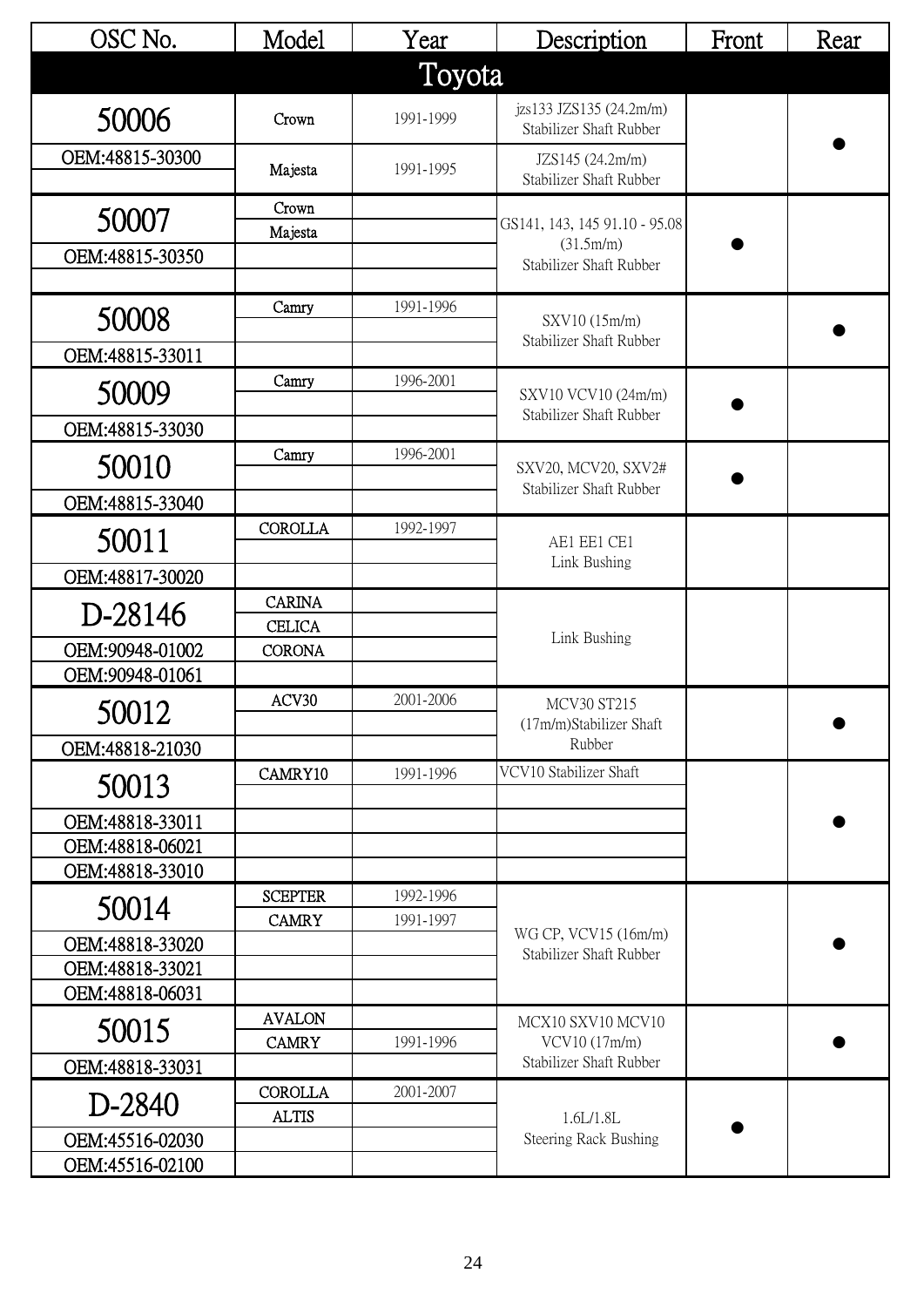| OSC No.         | Model                         | Year      | Description                                                                       | Front              | Rear |
|-----------------|-------------------------------|-----------|-----------------------------------------------------------------------------------|--------------------|------|
|                 |                               | Toyota    |                                                                                   |                    |      |
| D-2839          | <b>COROLLA</b>                | 2001-2007 | 1.6L/1.8L                                                                         |                    |      |
|                 | <b>ALTIS</b>                  |           | Steering Rack Bushing                                                             |                    |      |
| OEM:45516-02040 | <b>COROLLA</b>                | 2007UP    |                                                                                   |                    |      |
| D-28269         | <b>COROLLA</b>                | 2007      | 1.8L Steering Rack Bushing<br>AZE141/CE140/NZE141/ZRE<br>14#/ZZE14# Steering Rack | $\bullet$ (ID14.7) |      |
| OEM:45516-12210 | <b>ALTIS</b>                  |           | Steering Rack Bushing                                                             |                    |      |
| D-28283         | <b>COROLLA</b>                | 2014UP    | ZRE171 ZRE172 1.8L                                                                |                    |      |
| OEM:45516-02250 | <b>ALTIS</b>                  |           | <b>Steering Rack Bushing</b>                                                      | $\bullet$ (ID17.5) |      |
|                 | <b>AVALON</b>                 | 1996-2002 |                                                                                   |                    |      |
| D-2894          | <b>CAMRY</b>                  |           | Steering Rack Bushing                                                             |                    |      |
| OEM:361133      |                               |           |                                                                                   |                    |      |
| D-2895          | <b>AVALON</b><br><b>CAMRY</b> | 1996-2002 | Grommet Steering Rack                                                             |                    |      |
| OEM:272-1190    |                               |           |                                                                                   |                    |      |
| D-28126         | <b>VIOS</b>                   | 2003-2006 | <b>NCP42 1.5L</b><br><b>Steering Rack Bushing</b>                                 |                    |      |
| OEM:45516-0D030 |                               |           |                                                                                   |                    |      |
| 50003           | <b>COROLLA</b>                | 1992-2002 | AE101 AE111<br>Grommet Steering Rack                                              |                    |      |
| OEM:45516-12060 |                               |           |                                                                                   |                    |      |
|                 | <b>COROLLA</b>                | 1984-1993 | AE92 1.6L AE80 1.6L EE80                                                          |                    |      |
| 50004           |                               |           | 1.3L EE90 1.3L                                                                    |                    |      |
| OEM:45516-20010 |                               |           | Grommet Steering Rack                                                             |                    |      |
| 50005           | <b>COROLLA</b>                | 1997-2001 | AE92 1.6L AE80 EE90 1.3L                                                          |                    |      |
| OEM:45517-12110 |                               |           | AE115                                                                             |                    |      |
| OEM:45517-12111 |                               |           |                                                                                   |                    |      |
| D-28110         | <b>CORONA</b>                 |           | AT, ST171                                                                         |                    |      |
| OEM:45516-20020 |                               |           | Grommet Steering Rack                                                             |                    |      |
| D-2833          | <b>CARINA</b>                 | 1992-1997 | Steering Rack Bushing                                                             | $\bullet$ (Manual) |      |
| OEM:45516-20080 |                               |           |                                                                                   |                    |      |
| D-2834          | ST191                         |           | ST191, AE100, SXM10                                                               |                    |      |
| OEM:45516-20140 |                               |           | Steering Rack Bushing                                                             | $\bullet$ (Power)  |      |
| OEM:45516-20392 |                               |           |                                                                                   |                    |      |
| D-28134         | <b>WISH</b>                   | 2004UP    | <b>ANE12L 2.0L</b><br>Steering Rack Bushing                                       |                    |      |
| OEM:45516-21030 |                               |           |                                                                                   |                    |      |
| D-28133         | <b>WISH</b>                   | 2004UP    | <b>ANE12L 2.0L</b>                                                                |                    |      |
| OEM:45516-21040 |                               |           | <b>Steering Rack Bushing</b>                                                      |                    |      |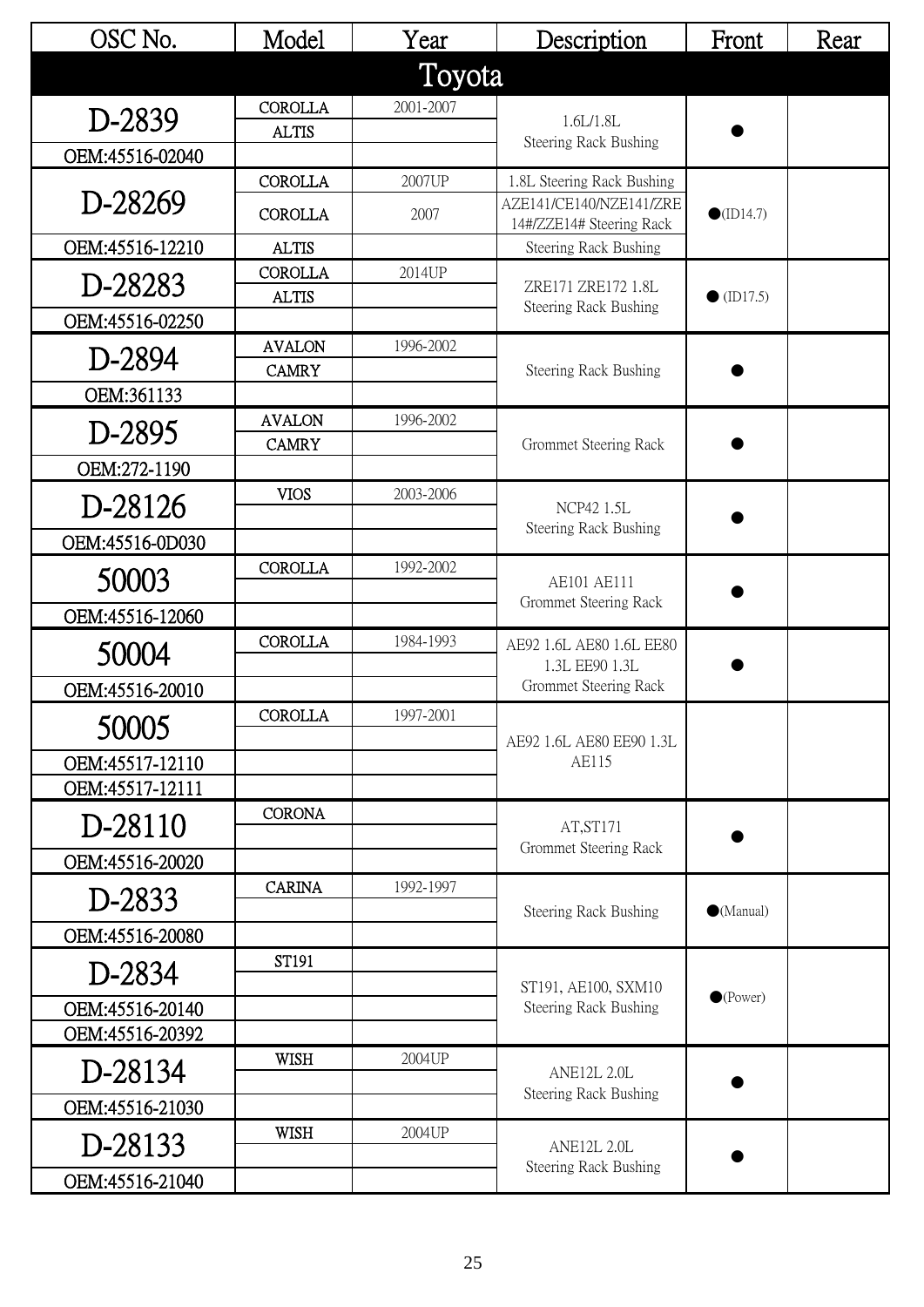| OSC No.         | Model                          | Year      | Description                                              | Front             | Rear |
|-----------------|--------------------------------|-----------|----------------------------------------------------------|-------------------|------|
|                 |                                | Toyota    |                                                          |                   |      |
|                 | <b>WISH</b>                    | 2009 UP   | 2.0L Steering Rack Bushing                               |                   |      |
| D-28278         | <b>NOAH</b>                    | 2008      | ZRR70<br>Steering Rack Bushing                           |                   |      |
| OEM:45516-68010 | <b>PREMIO</b>                  | 2007-2010 | NZT260/ZRT26# Steering<br>Rack Bushing                   |                   |      |
|                 | <b>ISIS</b>                    | 2004      | ANM10/ZGM10/ZGM11/ZNM10<br>Steering Rack Bushing         |                   |      |
|                 | <b>NOAH</b>                    | 2007-2010 | VOXY ZRR70<br>Steering Rack Bushing                      |                   |      |
|                 | <b>AVENSIS</b>                 | 2003-2008 | ADT25#/AZT25#/CDT250/ZZT2<br>5#<br>Steering Rack Bushing |                   |      |
| D-28120         | <b>HIACE</b>                   | 1998-2007 | SOLEMI0 2.7                                              |                   |      |
| OEM:45516-26070 |                                |           | Steering Rack Bushing                                    |                   |      |
| D-2860          | KR42R                          | 1998-2008 |                                                          |                   |      |
| OEM:45516-28040 |                                |           | KF 1.8L/2.4L<br>Steering Rack Bushing                    |                   |      |
| OEM:45516-38020 |                                |           |                                                          |                   |      |
| D-28106         | RAV-4                          | 1997-1999 | 2.0L<br>Steering Rack Bushing                            |                   |      |
| OEM:45516-42010 |                                |           |                                                          |                   |      |
| D-28102         | RAV-4                          | 1997-1999 | 2.0L<br>Grommet Steering Rack                            |                   |      |
| OEM:45517-42010 |                                |           |                                                          |                   |      |
| 50018           | <b>CORONA</b><br><b>CARINA</b> | 1987-1992 | ST171                                                    |                   |      |
| OEM:45517-20050 |                                |           | Grommet Steering Rack                                    |                   |      |
|                 | <b>CAMRY</b>                   | 1990-1991 | Grommet Steering Rack                                    |                   |      |
| 50019           | <b>LEXUS</b>                   | 1990-1991 | ES250 VZV21<br>Grommet Steering Rack                     |                   |      |
| OEM:45517-32060 |                                |           |                                                          |                   |      |
| D-28111         | AT190                          | 1992-1996 | CT190 ST191                                              |                   |      |
| OEM:45517-20180 |                                |           | Grommet Steering Rack                                    |                   |      |
| OEM:45517-20210 |                                |           |                                                          |                   |      |
| D-28161         | <b>CAMRY</b>                   | 2002-2006 | ACV30 MCV30<br>Lower Arm Bushing                         |                   |      |
| OEM:            |                                |           |                                                          |                   |      |
| 50031           | <b>COROLLA</b>                 | 1992-2002 | AE102 AE110 AE111                                        |                   |      |
| OEM:48655-12110 |                                |           | Lower Arm Bushing                                        | (BIG)             |      |
| OEM:48655-12130 |                                |           |                                                          |                   |      |
| 50032           | <b>CARINA</b>                  | 1992-1997 | T19<br>Lower Arm Bushing                                 | $\bullet$ (SMALL) |      |
| OEM:48654-20160 |                                |           |                                                          |                   |      |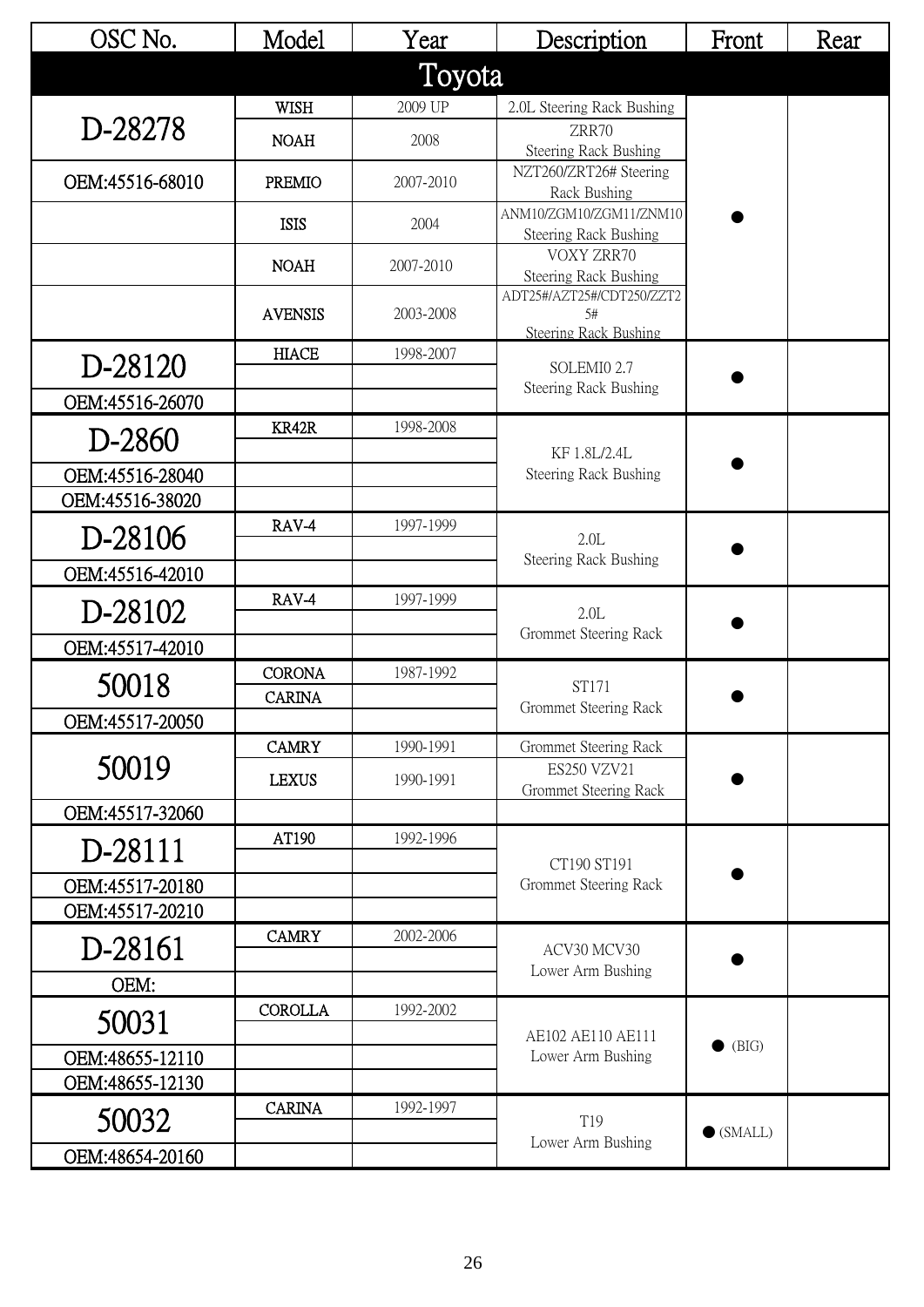| OSC No.                            | Model          | Year      | Description                      | Front             | Rear |
|------------------------------------|----------------|-----------|----------------------------------|-------------------|------|
|                                    |                | Toyota    |                                  |                   |      |
| 50033                              | <b>COROLLA</b> | 1997-2002 |                                  |                   |      |
|                                    | <b>ALTIS</b>   |           | ZZE121 ZZE122                    | $\bullet$ (BIG)   |      |
| OEM:48655-12170<br>OEM:48655-21010 | <b>WISH</b>    |           | Lower Arm Bushing                |                   |      |
|                                    | <b>COROLLA</b> | 1995-2002 |                                  |                   |      |
| 50034                              | <b>ALTIS</b>   |           | ZZE121 ZZE122                    | $\bullet$ (SMALL) |      |
| OEM:48654-21010                    | <b>WISH</b>    |           | Lower Arm Bushing                |                   |      |
| 50035                              | <b>VIOS</b>    | 2005      | NCP40 NCP41 NCP42                |                   |      |
|                                    |                |           |                                  | $\bullet$ (BIG)   |      |
| OEM:48655-0D060<br>OEM:48655-52010 |                |           | Lower Arm Bushing                |                   |      |
|                                    | <b>VIOS</b>    | 2005      |                                  |                   |      |
| 50036                              |                |           | NCP40 NCP41 NCP42                | $\bullet$ (SMALL) |      |
| OEM:48654-0D040                    |                |           | Lower Arm Bushing                |                   |      |
| 50037                              | <b>CORONA</b>  |           |                                  |                   |      |
|                                    | <b>AVENSIS</b> | 1997-2003 | T22 AT220<br>Lower Arm Bushing   | $\bullet$ (BIG)   |      |
| OEM:48655-20220                    |                |           |                                  |                   |      |
| OEM:48655-20221                    | <b>CORONA</b>  |           |                                  |                   |      |
| 50038                              | <b>AVENSIS</b> | 1997-2003 | T22 AT220<br>Lower Arm Bushing   | $\bullet$ (SMALL) |      |
| OEM:48654-20190                    |                |           |                                  |                   |      |
|                                    | <b>CARINA</b>  | 1992-1997 |                                  | $\bullet$ (BIG)   |      |
| 50039                              | <b>EXSIOR</b>  |           | AT190 ST190<br>Lower Arm Bushing |                   |      |
| OEM:48655-20140                    |                |           |                                  |                   |      |
| 50040                              | <b>CARINA</b>  | 1992-1997 |                                  | $\bullet$ (SMALL) |      |
| OEM:48654-20150                    | <b>EXSIOR</b>  |           | AT190<br>Lower Arm Bushing       |                   |      |
| OEM:48654-20160                    |                |           |                                  |                   |      |
|                                    | <b>CAMRY</b>   | 1987-1991 |                                  |                   |      |
| 50041                              |                |           | Lower Arm Bushing                | $\bullet$ (BIG)   |      |
| OEM:48654-32040                    |                |           |                                  |                   |      |
| 50042                              | <b>CAMRY</b>   | 1987-1991 | Lower Arm Bushing                | $\bullet$ (SMALL) |      |
| OEM:48674-32090                    |                |           |                                  |                   |      |
|                                    | <b>CAMRY</b>   | 1996-2001 |                                  |                   |      |
| 50043                              |                |           | SXV20<br>Lower Arm Bushing       | $\bullet$ (BIG)   |      |
| OEM:48655-06030                    |                |           |                                  |                   |      |
| 50044                              | <b>CAMRY</b>   | 1992-2001 | SXV10 SXV20                      |                   |      |
| OEM:48654-33040                    |                |           | Lower Arm Bushing                | $\bullet$ (SMALL) |      |
|                                    | <b>CAMRY</b>   | 2001-2006 | ACV30 ACV31 ACV40                |                   |      |
| 50045                              |                |           | MCV30 MCV31                      | $\bullet$ (BIG)   |      |
| OEM:48655-28020                    |                |           | Lower Arm Bushing                |                   |      |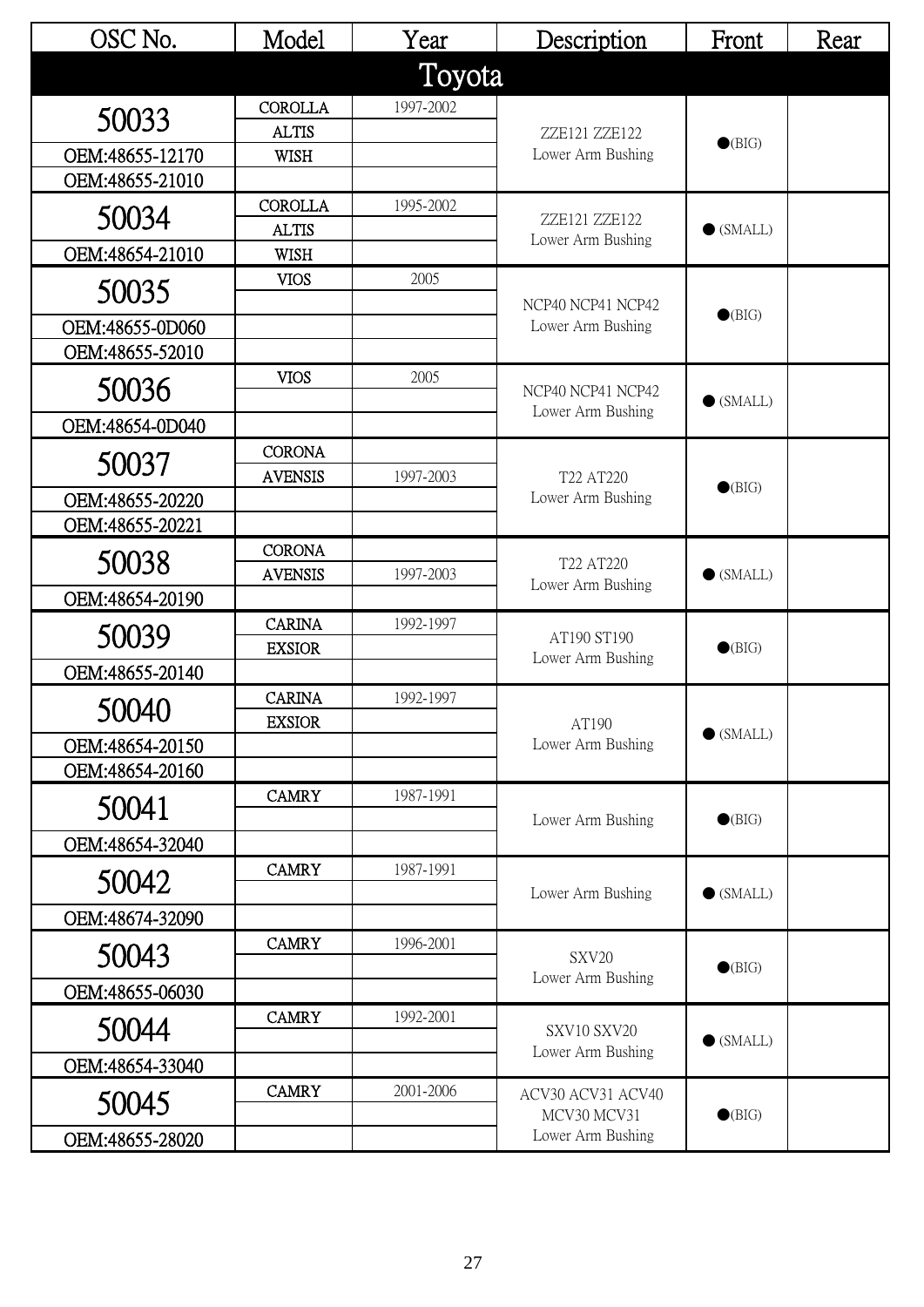| OSC No.                            | Model             | Year      | Description                             | Front             | Rear |
|------------------------------------|-------------------|-----------|-----------------------------------------|-------------------|------|
|                                    |                   | Toyota    |                                         |                   |      |
| 50046                              | <b>CAMRY</b>      | 2001-2006 | ACV30 ACV31 ACV40                       |                   |      |
| OEM:48655-33050                    |                   |           | MCV30 MCV31<br>Lower Arm Bushing        | $\bullet$ (BIG)   |      |
|                                    | <b>CAMRY</b>      | 2001-2011 | ACV30 ACV31 ACV40                       |                   |      |
| 50047                              |                   |           | MCV30 MCV31                             | $\bullet$ (SMALL) |      |
| OEM:48654-28060                    | <b>TACOMA</b>     | 1995-2004 | Lower Arm Bushing                       |                   |      |
| 50048                              | <b>HIACE</b>      |           | RZN140 RZN150 VZN150                    | $\bullet$ (BIG)   |      |
| OEM:48632-35070                    |                   |           | Upper Arm Bushing                       |                   |      |
| 50049                              | MARK <sub>2</sub> | 1992-2004 | GX90                                    |                   |      |
| OEM:48655-22010                    |                   |           | Lower Arm Bushing                       | $\bullet$ (BIG)   |      |
| OEM:48655-22030                    |                   |           |                                         |                   |      |
| 50050                              | MARK <sub>2</sub> | 2000-2007 | GX90 GX100 GX110 GXE10                  |                   |      |
| OEM:48654-22050                    |                   |           | GXE15<br>Lower Arm Bushing              | $\bullet$ (SMALL) |      |
| OEM:48654-30070                    |                   |           |                                         |                   |      |
|                                    | <b>HIACE</b>      | 1995-2006 | LH60 VZN13<br><b>UPPER Arm Bushing</b>  | $\bullet$ (SMALL) |      |
| 50051                              | <b>CAMRY</b>      | 2001-2006 | ACV30 ACV31 MCV30<br>Suspension Bushing | $\bullet$ (SMALL) |      |
| OEM:48632-26010                    |                   |           |                                         |                   |      |
| OEM:48632-26020                    |                   |           |                                         |                   |      |
| 50052                              | <b>COROLLA</b>    | 1987-1995 | AE90 EE90                               | $\bullet$ (BIG)   |      |
| OEM:48655-12010                    |                   |           | Lower Arm Bushing                       |                   |      |
| OEM:48655-12060                    |                   |           |                                         |                   |      |
| 50020                              | <b>COROLLA</b>    | 1992-1997 | AE101 EE100                             |                   |      |
| OEM:48655-12050                    |                   |           | Lower Arm Bushing                       |                   |      |
| 50053                              | <b>CORONA</b>     |           | AT171 ST171                             | $\bullet$ (BIG)   |      |
| OEM:48655-20060                    |                   |           | Lower Arm Bushing                       |                   |      |
| 50054                              | RAV4              | 2005      | ACA3# ALA30 GSA                         | $\bullet$ (BIG)   |      |
| OEM:48655-42061                    |                   |           | Lower Arm Bushing                       |                   |      |
| 50055                              | <b>COROLLA</b>    | 2006-     | <b>ZRE152</b>                           | $\bullet$ (BIG)   |      |
| OEM:48655-02080                    |                   |           | Lower Arm Bushing                       |                   |      |
| 50056                              | <b>COROLLA</b>    | 2006-     | <b>ZRE152</b>                           | $\bullet$ (SMALL) |      |
| OEM:48654-02050                    |                   |           | Lower Arm Bushing                       |                   |      |
| 50227                              | <b>COROLLA</b>    | 2002-2007 |                                         |                   |      |
|                                    | <b>ALTIS</b>      |           | NZE121 CE120 ZZE121                     |                   |      |
| OEM:48725-12560<br>OEM:48725-12570 |                   |           | ZZE122 Suspension Bushing               |                   |      |
|                                    |                   |           |                                         |                   |      |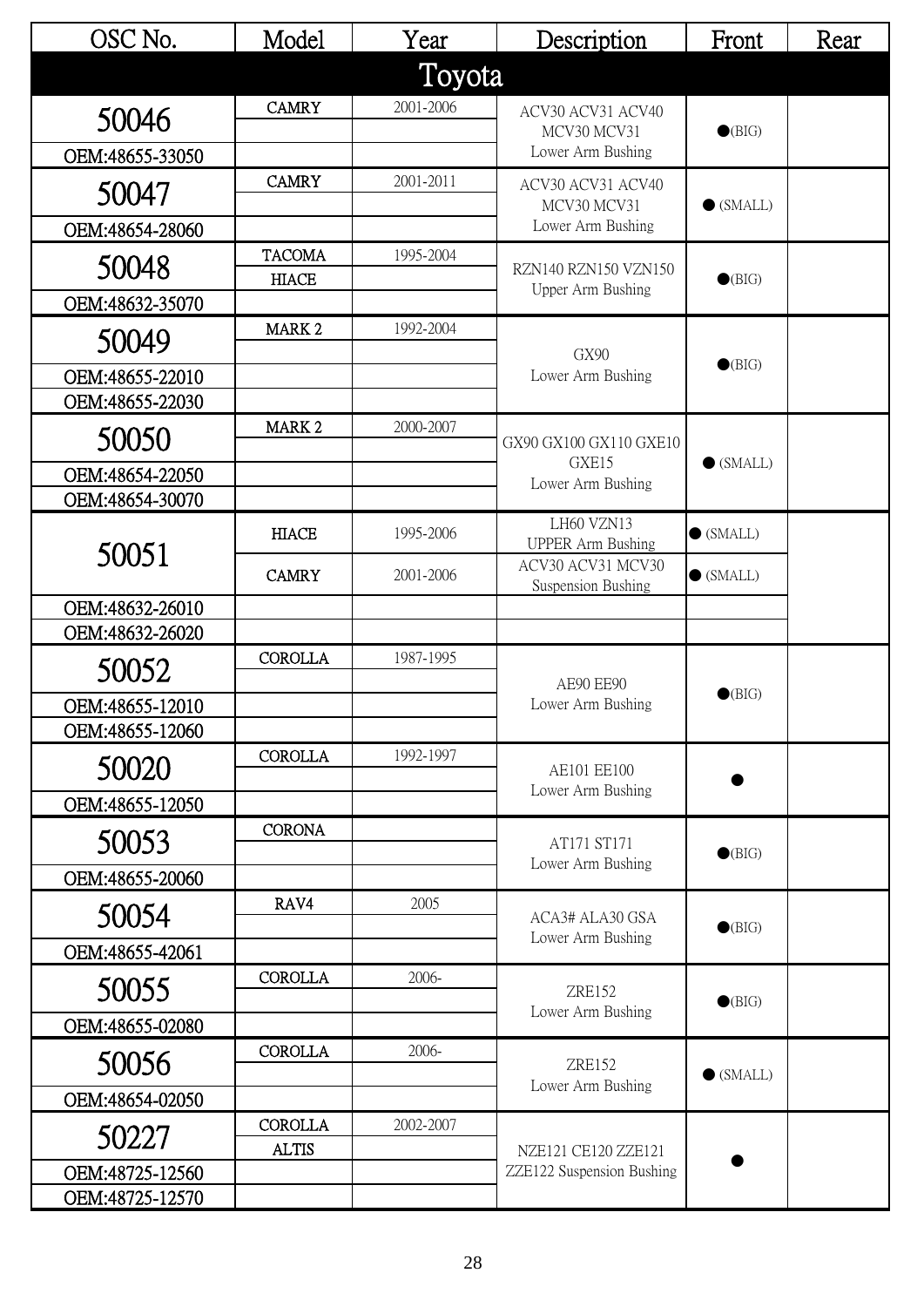| OSC No.         | Model                               | Year      | Description                               | Front                   | Rear |
|-----------------|-------------------------------------|-----------|-------------------------------------------|-------------------------|------|
|                 |                                     | Toyota    |                                           |                         |      |
| 50244           | <b>COROLLA</b>                      | 1992-2002 | AE101 AE110 AE111 EE100                   |                         |      |
| OEM:48818-12150 |                                     |           | (14m/m)<br>Stabilizer Shaft Rubber        |                         |      |
| OEM:48818-20070 |                                     |           |                                           |                         |      |
| D-28205         | <b>CAMRY</b>                        | 2002-2006 | ACV30 MCV30                               |                         |      |
| OEM:48815-06200 |                                     |           |                                           |                         |      |
| OEM:48815-33090 |                                     |           | Stabilizer Shaft Rubber                   |                         |      |
| OEM:48815-33100 |                                     |           |                                           |                         |      |
| OEM:48815-33110 |                                     |           |                                           |                         |      |
| D-28206         | <b>CAMRY</b>                        | 2002-2006 |                                           |                         |      |
| OEM:48818-06170 |                                     |           | ACV30 MCV30<br>Stabilizer Shaft Rubber    |                         |      |
| OEM:48818-06180 |                                     |           |                                           |                         |      |
| OEM:48818-48020 |                                     |           |                                           |                         |      |
| D-28207         | <b>WISH</b>                         | 2004-2007 | Stabilizer Shaft Rubber                   |                         |      |
| OEM:48815-20290 |                                     |           |                                           |                         |      |
| OEM:48815-02110 |                                     |           |                                           |                         |      |
| D-28208         | <b>CAMRY</b>                        | 2006UP    | Stabilizer Shaft Rubber                   |                         |      |
| OEM:48818-06220 |                                     |           |                                           |                         |      |
| D-28222         | <b>COROLLA</b>                      | 2001-2007 |                                           |                         |      |
|                 | <b>ALTIS</b>                        |           | Stabilizer Shaft Rubber                   |                         |      |
| OEM:48815-12320 |                                     |           |                                           |                         |      |
| D-28194         | <b>INNOVA</b>                       | 2007UP    | 2.7L TGN41<br>Steering Rack Bushing       | $\bullet$ (oval-shaped) |      |
| OEM:            |                                     |           |                                           |                         |      |
| D-28177         | <b>INNOVA</b>                       | 2007UP    | 2.7L TGN41<br>Steering Rack Bushing       | $\bullet$ (ID12.2)      |      |
|                 | <b>CAMRY</b>                        | 2002-2009 | 2.0L/2.4L/3.5L<br>Steering Rack Bushing   |                         |      |
| OEM:45516-28050 |                                     |           |                                           |                         |      |
|                 | <b>LAND CRUISER</b><br><b>PRADO</b> | 1996-2002 | Lower Arm Bushing                         |                         |      |
| D-28245         | 4PUNNER                             | 1995-2002 | <b>KZN185 KDN185</b>                      |                         |      |
| OEM:48061-35040 | <b>HILUX SURF</b>                   |           | Lower Arm Bushing                         |                         |      |
|                 | <b>TACOMA</b>                       | 1995-2004 | <b>RZN160 RZN190</b><br>Lower Arm Bushing |                         |      |
|                 | RAV4                                | 2005-2012 | ACA30 ACA31 ACA33                         |                         |      |
| D-28250         |                                     |           | ACA38 ALA30 ALA35                         |                         |      |
| OEM:48815-42090 |                                     |           | GSA33 ZSA30 ZSA35                         |                         |      |
| OEM:48815-42110 |                                     |           | Stabilizer Shaft Rubber                   |                         |      |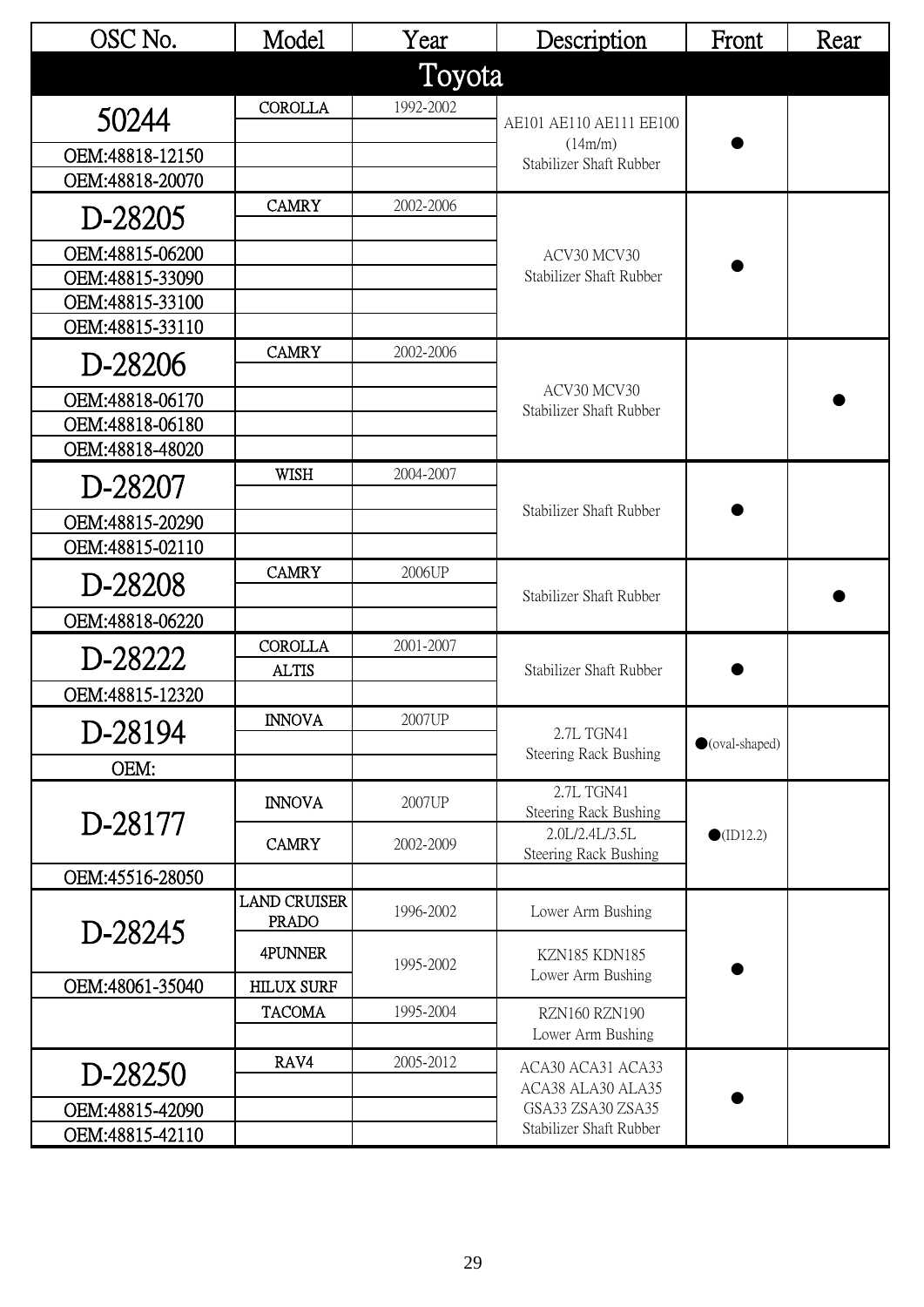| OSC No.                            | Model                | Year                   | Description                            | Front             | Rear |
|------------------------------------|----------------------|------------------------|----------------------------------------|-------------------|------|
|                                    |                      | Toyota                 |                                        |                   |      |
| D-28251                            | RAV4                 | 2005-2012              | ACA30 ACA31 ACA33                      |                   |      |
|                                    |                      |                        | ACA38 ALA30 ALA35<br>GSA33 ZSA30 ZSA35 |                   |      |
| OEM:48815-42100<br>OEM:48815-42120 |                      |                        | Stabilizer Shaft Rubber                |                   |      |
|                                    | <b>YARIS</b>         |                        |                                        |                   |      |
| D-28277                            | <b>ECHO</b>          |                        |                                        |                   |      |
|                                    | <b>VIOS</b>          | 2005-2010              | Lower Arm Bushing                      | $\bullet$ (BIG)   |      |
| OEM:48655-0D051                    | <b>SOLUNA</b>        |                        |                                        |                   |      |
| D-28252                            | <b>PRIUS</b>         | 2009 UP                | ZVW30                                  |                   |      |
| OEM:48815-75010                    |                      |                        | Stabilizer Shaft Rubber                |                   |      |
| D-28253                            | <b>PRIUS</b>         | 2009 UP                | ZVW30                                  |                   |      |
| OEM:48815-75020                    |                      |                        | Stabilizer Shaft Rubber                |                   |      |
|                                    |                      |                        |                                        |                   |      |
|                                    |                      | Volkswagen             |                                        |                   |      |
| 50199                              | <b>TRANSPORTER</b>   | 1990-2003              |                                        |                   |      |
| OEM:7D0407140                      |                      |                        | Lower Arm Bushing                      | $\bullet$ (BIG)   |      |
| OEM:701407140B                     |                      |                        |                                        |                   |      |
| OEM:701407140C                     |                      |                        |                                        |                   |      |
| 50200                              | <b>TRANSPORTER</b>   | 1990-2003              |                                        |                   |      |
| OEM:7D0407183                      |                      |                        | Lower Arm Bushing                      | $\bullet$ (SMALL) |      |
| OEM:701407183C                     |                      |                        |                                        |                   |      |
| 50201                              | <b>CADDY</b>         | 1995-2004              |                                        |                   |      |
|                                    | <b>GOLF</b>          | 1983-1999              |                                        |                   |      |
| OEM:191407181A                     | <b>JETTA</b>         | 1984-1992              | Lower Arm Bushing                      | $\bullet$ (BIG)   |      |
| OEM:191407181B                     | PASSAT               | 1988-1997              |                                        |                   |      |
| OEM:191407181D<br>OEM:191407181E   | POLO<br><b>VENTO</b> | 1995-2002<br>1991-1998 |                                        |                   |      |
|                                    | <b>BORA</b>          | 1998-2005              |                                        |                   |      |
| 50202                              | <b>CADDY</b>         | 1995-2004              |                                        |                   |      |
| OEM:191407182                      | <b>CORRADO</b>       | 1987-1995              |                                        |                   |      |
| OEM:357407182                      | <b>GOLF</b>          | 1983-2006              |                                        |                   |      |
|                                    | <b>JETTA</b>         | 1984-1992              | Lower Arm Bushing                      | $\bullet$ (SMALL) |      |
|                                    | <b>PASSAT</b>        | 1988-1997              |                                        |                   |      |
|                                    | POLO                 | 1995-2002              |                                        |                   |      |
|                                    | <b>VENTO</b>         | 1991-1998              |                                        |                   |      |
| 50203                              | POLO                 | 2001 UP                | Lower Arm Bushing                      | $\bullet$ (SMALL) |      |
| OEM:6Q0407182A                     |                      |                        |                                        |                   |      |
| D-2835                             | <b>TRANSPORTER</b>   | 1990-2003              | 70XA 70XB 70XC 70XD<br>7DB 7DW         |                   |      |
| OEM:701419081A                     |                      |                        | Steering Rack Bushing                  |                   |      |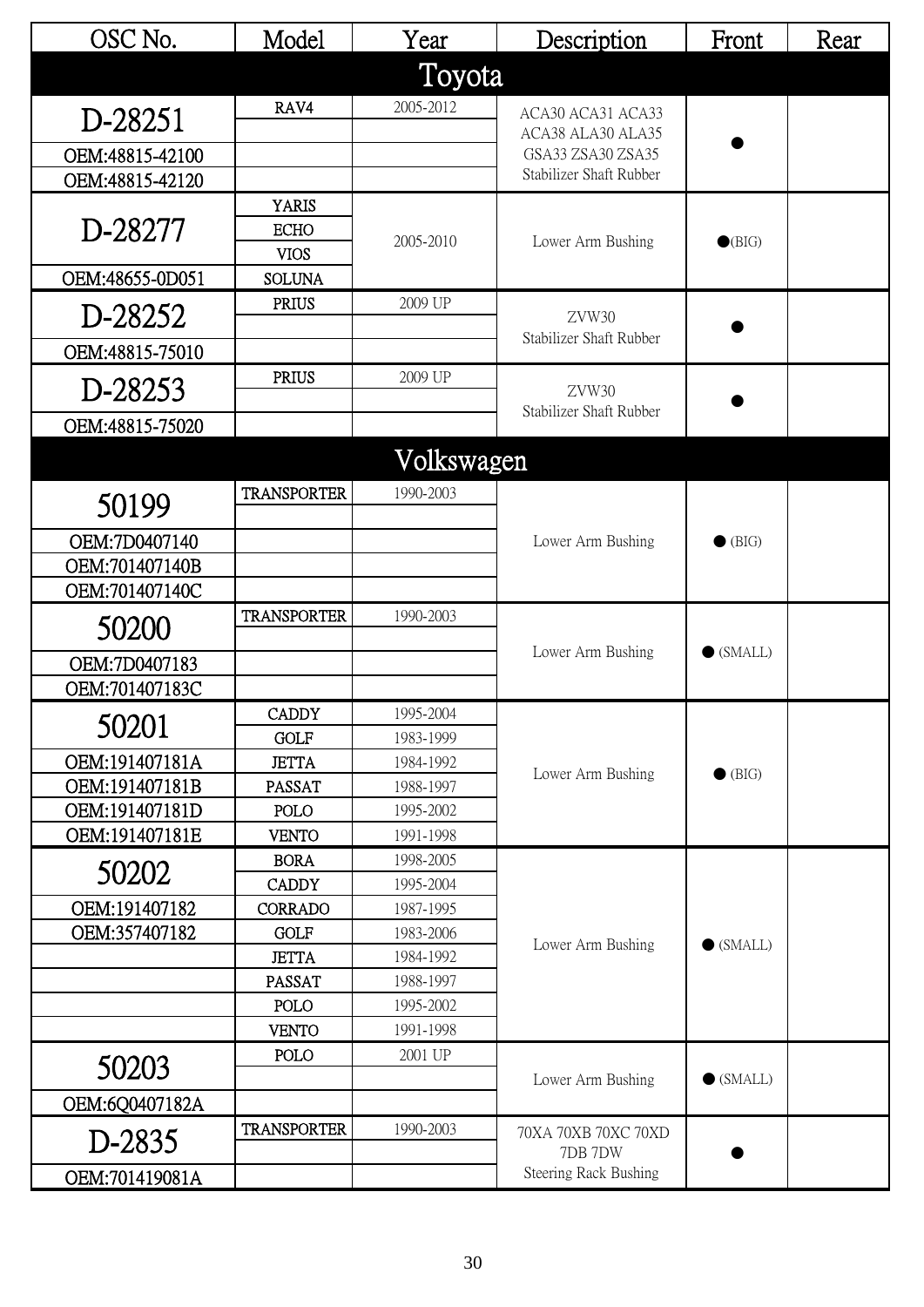| OSC No.              | Model         | Year                   | Description         | Front             | Rear |
|----------------------|---------------|------------------------|---------------------|-------------------|------|
|                      |               | Volkswagen             |                     |                   |      |
| 50206                | <b>PASSAT</b> | 1996-2000              |                     |                   |      |
| OEM:4D0407183        |               |                        | 3B2 3B5             |                   |      |
| OEM:4D0407183M       |               |                        | Lower Arm Bushing   |                   |      |
| OEM:4D0407183N       |               |                        |                     |                   |      |
| OEM:4D0407183P       |               |                        |                     |                   |      |
|                      |               | Volvo                  |                     |                   |      |
|                      | 740           |                        |                     |                   |      |
| 50178                | 760           | 1983-1992<br>1981-1992 | Lower Arm Bushing   | $\bullet$ (BIG)   |      |
| OEM:12732350 3530388 | 780           | 1986-1990              |                     |                   |      |
|                      | 740           | 1983-1992              |                     |                   |      |
| 50179                | 760           | 1981-1992              |                     |                   |      |
| OEM:1229297 1359599  | 780           | 1986-1990              | Lower Arm Bushing   | $\bullet$ (SMALL) |      |
|                      | 940           | 1990-1998              |                     |                   |      |
|                      | 960           | 1990-1996              |                     |                   |      |
|                      | 740           | 1983-1992              |                     |                   |      |
| 50180                | 940           | 1990-1998              | Torque Arm Bushing  |                   |      |
| OEM:1272306          | 960           | 1990-1996              |                     |                   |      |
|                      | 740           | 1983-1992              | Control Arm Bushing |                   |      |
| 50181                | 760           | 1981-1992              |                     |                   |      |
| OEM:13296553         | 940           | 1990-1998              |                     |                   |      |
|                      | 960           | 1990-1997              |                     |                   |      |
| 50182                | S90           | 1996-1998              | Lower Arm Bushing   | $\bullet$ (BIG)   |      |
| OEM:6819537          | V70           | 1996-1998              |                     |                   |      |
|                      | 960           | 1990-1997              |                     |                   |      |
| 50183                | S90           | 1996-1998              |                     |                   |      |
| OEM:6819287          | V70           | 1996-1998              | Lower Arm Bushing   | $\bullet$ (SMALL) |      |
| OEM:9173954          |               |                        |                     |                   |      |
| OEM:9191537          |               |                        |                     |                   |      |
| 50184                | S60           | 2000 UP                |                     |                   |      |
|                      | <b>XC70</b>   | 2000 UP                |                     |                   |      |
| OEM:9173618          | <b>S80</b>    | 1998-2006              | Lower Arm Bushing   |                   |      |
| OEM:9443882          | V70           | 1996 UP                |                     |                   |      |
| OEM:9465971          |               |                        |                     |                   |      |
| 50185                | S60           | 2000 UP                |                     |                   |      |
|                      | <b>XC70</b>   | 2000 UP                | Lower Arm Bushing   |                   |      |
| OEM:8630604          | S80           | 1998-2006              |                     |                   |      |
| OEM:9461626          | V70           | 1996 UP                |                     |                   |      |
| 50186                | 850           | 1991-1997              |                     |                   |      |
| OEM:271631           | C70<br>S70    | 1997-2005<br>1996-2000 | Lower Arm Bushing   |                   |      |
|                      |               |                        |                     |                   |      |
|                      | V70           | 1996-2000              |                     |                   |      |